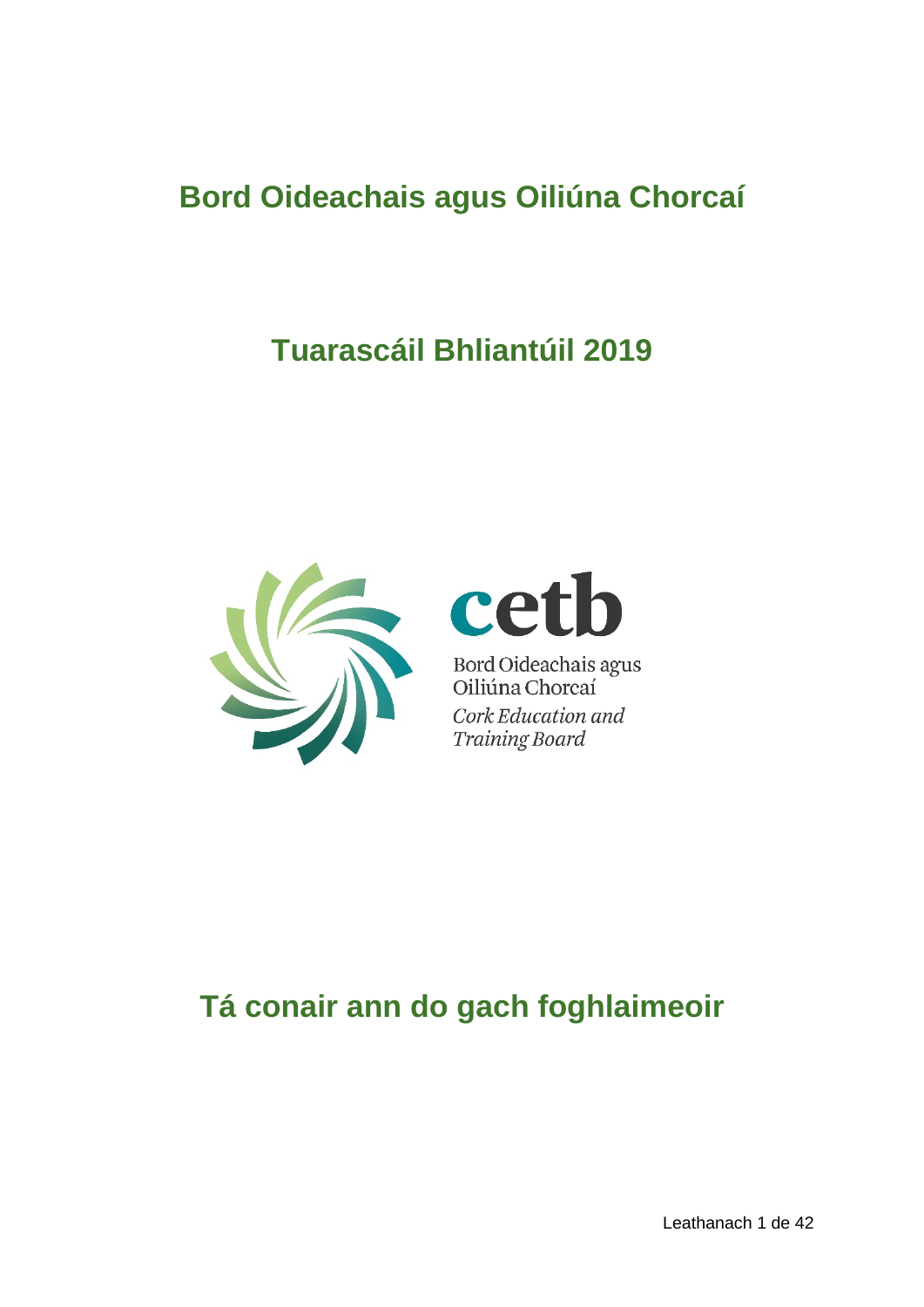# Clár Ábhar

| 1. | Teachtaireacht le Cathaoirleach Bhord Oideachais agus Oiliúna Chorcaí 4                                                                                                                                                                                                                                                                |  |
|----|----------------------------------------------------------------------------------------------------------------------------------------------------------------------------------------------------------------------------------------------------------------------------------------------------------------------------------------|--|
| 2. |                                                                                                                                                                                                                                                                                                                                        |  |
| 3. |                                                                                                                                                                                                                                                                                                                                        |  |
| 4. |                                                                                                                                                                                                                                                                                                                                        |  |
|    |                                                                                                                                                                                                                                                                                                                                        |  |
| 5. |                                                                                                                                                                                                                                                                                                                                        |  |
|    |                                                                                                                                                                                                                                                                                                                                        |  |
|    |                                                                                                                                                                                                                                                                                                                                        |  |
|    | Is é ár n-aidhm ná eispéireas ag ardchaighdeáin foghlama a sholáthar do gach                                                                                                                                                                                                                                                           |  |
|    |                                                                                                                                                                                                                                                                                                                                        |  |
|    | Is é ár n-aidhm chun gairmithe ardchaighdeáin a earcú, a fhostú agus a fhorbairt ar fud                                                                                                                                                                                                                                                |  |
|    |                                                                                                                                                                                                                                                                                                                                        |  |
|    | Is é ár n-aidhm ná cláir oideachais agus oiliúna ag ardchaighdeáin, atá cuí agus<br>ábhartha a sholáthar i dtimpeallachtaí agus suíomhanna éagsúla i measc<br>bunscoileanna, iar-bhunscoileanna, breisoideachais agus oiliúna, áit a mbíonn<br>múinteoireacht agus foghlaim ardchaighdeáin i gcroílár na ngníomhaíochtaí go léir, agus |  |
|    |                                                                                                                                                                                                                                                                                                                                        |  |
|    | Is é ár n-aidhm ná barr feabhais a chur ar phróifíl na heagraíochta trí sheirbhísí<br>éifeachtacha agus éifeachtúla a sholáthar chun tacú lenár soláthar oideachais agus                                                                                                                                                               |  |
| 5. |                                                                                                                                                                                                                                                                                                                                        |  |
|    |                                                                                                                                                                                                                                                                                                                                        |  |
|    |                                                                                                                                                                                                                                                                                                                                        |  |
|    |                                                                                                                                                                                                                                                                                                                                        |  |
|    |                                                                                                                                                                                                                                                                                                                                        |  |
|    |                                                                                                                                                                                                                                                                                                                                        |  |
|    |                                                                                                                                                                                                                                                                                                                                        |  |
|    |                                                                                                                                                                                                                                                                                                                                        |  |
|    |                                                                                                                                                                                                                                                                                                                                        |  |
|    |                                                                                                                                                                                                                                                                                                                                        |  |
|    |                                                                                                                                                                                                                                                                                                                                        |  |
|    |                                                                                                                                                                                                                                                                                                                                        |  |
|    |                                                                                                                                                                                                                                                                                                                                        |  |
|    |                                                                                                                                                                                                                                                                                                                                        |  |
|    |                                                                                                                                                                                                                                                                                                                                        |  |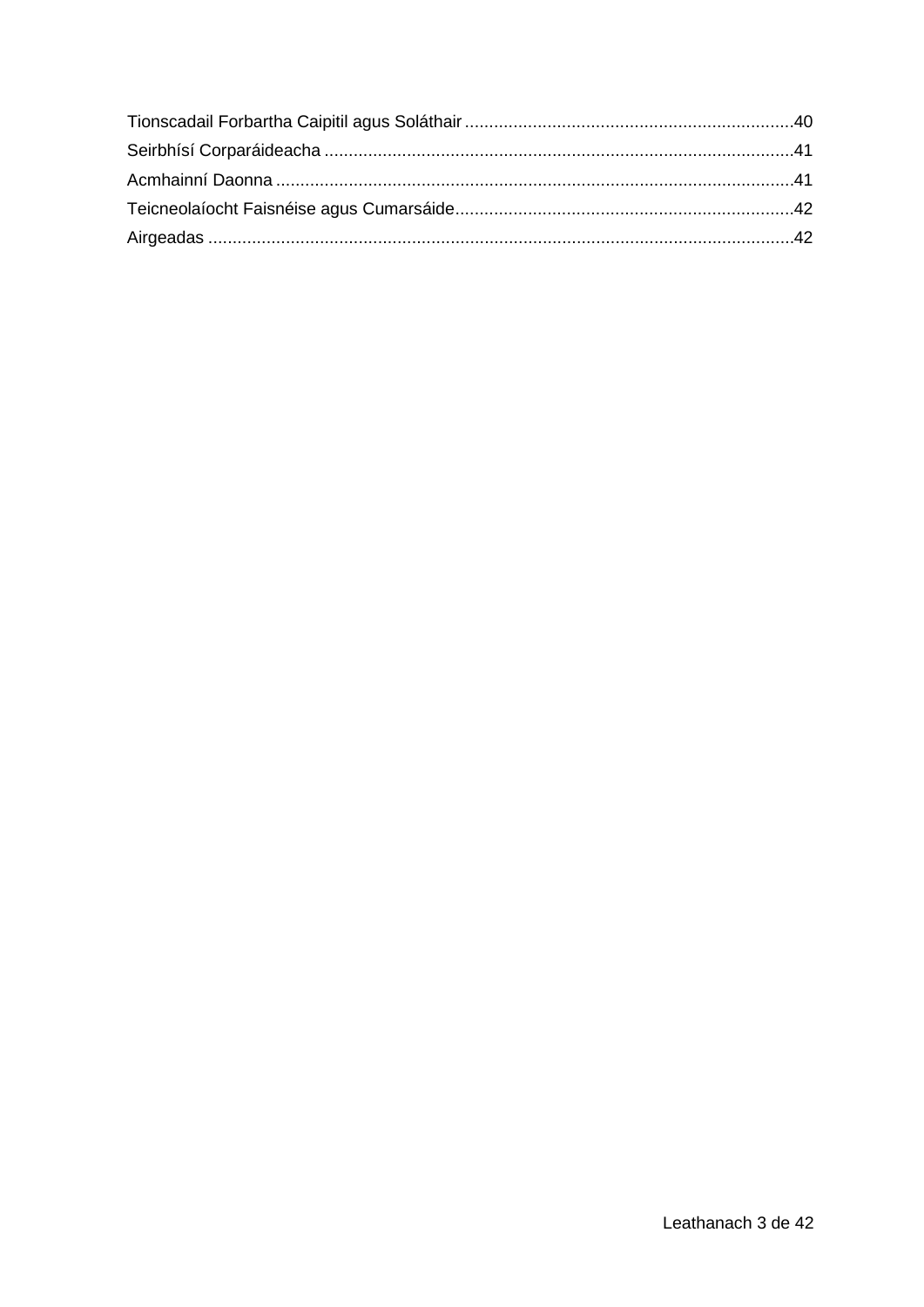# <span id="page-3-0"></span>**1. Teachtaireacht le Cathaoirleach Bhord Oideachais agus Oiliúna Chorcaí**

Mar Chathaoirleach BOO Chorcaí, is ábhar mór bróid dom Tuarascáil Bhliantúil BOO Chorcaí a chur i láthair don bhliain 2019. Tá taithí mhaith ag BOO Chorcaí mar eagraíocht ar athrú agus ar a chuid seirbhísí a thabhairt chun cinn lena chinntiú go bhfreastalaítear ar riachtanais oideachais agus oiliúna a fhoghlaimeoirí agus an phobail i gcoitinne, chun an teolas agus na scileanna a sholáthar a theastaíonn chun leanúint ar aghaidh agus aghaidh a thabhairt ar an ardoideachas nó ar dhomhan na hoibre. Léirítear sa Tuarascáil Bhliantúil an leibhéal inoiriúnaitheachta agus borrtha a thit amach in BOO Chorcaí i gcaitheamh 2019.

Thit go leor athrú amach i mbliana in BOO Chorcaí, i ndiaidh gur ghlac Príomhfheidhmeannach nua le dualgas agus i ndiaidh gur bunaíodh bord nua faoin Acht um Boird Oideachais agus Oiliúna, 2013. Bhí an t-ádh orm gur ainmníodh mé mar bhall den Bhord nua don dara téarma agus gur atoghadh mé mar Chathaoirleach ar eagraíocht atá anéagsúil agus an-spreagúil.

Ba mhaith liom an deis seo a ghlacadh chun buíochas a ghabháil leis an iar-Bhord agus an tiar-Phríomhfheidhmeannach as an tacaíocht a thug siad dom sa chéad leath den bhliain 2019 agus, go deimhin féin, leis an mBord agus an Príomhfheidhmeannach nua sa dara leath den bhliain 2019. Ba mhaith liom mo bhuíochas a chur in iúl freisin d'fhoireann agus foghlaimeoirí BOO Chorcaí as an obair dhian leanúnach a rinne siad, dá ngairmiúlacht agus a dtiomantas chun an rogha soláthraí san Oideachas agus Oiliúint a dhéanamh de BOO Chorcaí.

\_\_\_\_\_\_\_\_\_\_\_\_\_\_\_\_\_\_\_\_\_\_ An Comh. Patrick Gerard Murphy **Cathaoirleach**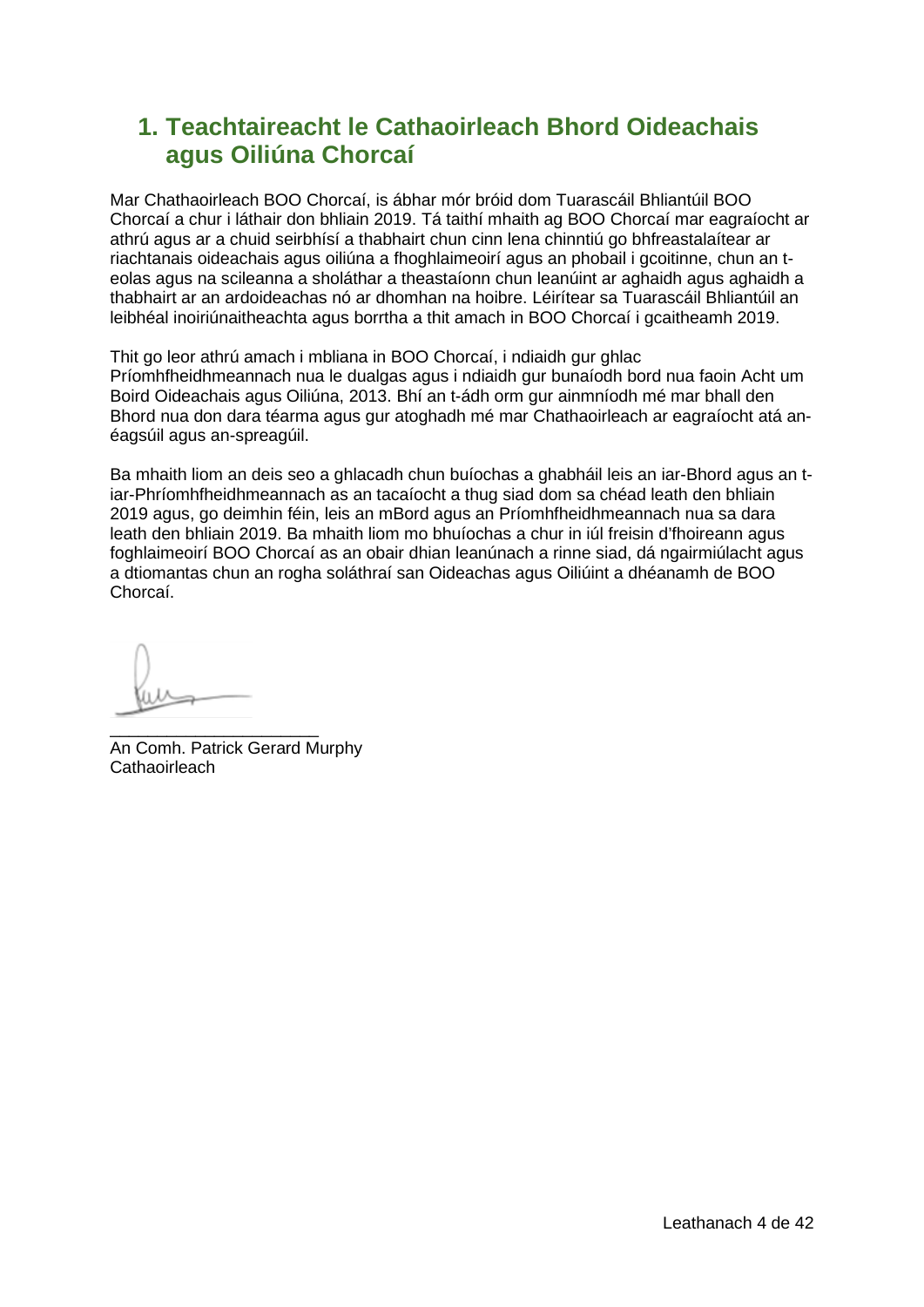# <span id="page-4-0"></span>**2. Brollach ón bPríomhfheidhmeannach**

Ghlac mé le ról an Phríomhfheidhmeannaigh i mBealtaine 2019. Chuaigh na luachanna a cothaíodh, an réimse seirbhísí a chuireann BOO Chorcaí ar fáil do mhuintir Chorcaí. leithne. agus an tionchar a imrítear ar shaol ár bhfoghlaimeoirí agus tiomantas ár bhfoirne i gcion orm láithreach bonn.

Léiríonn na torthaí a shainaithnítear sa Tuarascáil Bhliantúil an dul chun cinn atá á dhéanamh agus an borradh atá ag teacht bliain ar bhliain ar an BOO agus aird ar ár bPleananna Seirbhíse. Anuas air sin, is iomaí gníomhaíocht agus seirbhís atá ann nach sonraítear sa Tuarascáil mar gheall gur cláir agus seirbhísí iad seo a leanann ag teacht chun cinn go nádúrtha mar fhreagairt don timpeallacht ina n-oibrímid a bhfuil athrú geilleagrach agus sóisialta ag teacht uirthi.

Lean BOO Chorcaí, i rith 2019, le haghaidh a thabhairt ar a ról agus le hé a chomhdhlúthú mar chomhpháirtí oideachais agus sóisialta laistigh de na Fóraim Chathrach agus Chontae. Cinntíonn an gníomhú seo, i dtimpeallacht shíorathraitheach, gur soláthraí freagrúil seirbhísí ardchaighdeáin oideachais agus tacaíochta é BOO Chorcaí i measc an réimse iomláin shóisialta d'fhoghlaimeoirí agus rannpháirtithe.

Bhí idir lúcháir agus bhród orm, go pearsanta, mar gheall ar ghairmiúlacht agus tiomantas na foirne don eagraíocht agus dá foghlaimeoirí. Is léir gurb eagraíocht é BOO Chorcaí atá sásta athrú agus tionscnamh nua a chothú agus, thar gach rud eile, a chinntíonn go mbaintear torthaí amach.

Is mian liom mo bhuíochas a chur in iúl do gach duine d'fhoireann Bhord Oideachais agus Oiliúna Chorcaí, don Chathaoirleach agus do Bhaill an Bhoird agus do bhaill na mBord Bainistíochta agus na nGrúpaí Comhairleacha as an bhfáilte agus an tacaíocht a fuair mé, agus ach go háirithe, as an obair dhian a rinne siad agus an tacaíocht a thug siad do chinntiú go dtugaimid aghaidh ar ár dtosaíochtaí, go leanaimid ar ár ndícheall le seirbhísí ardchaighdeáin cuí a sholáthar d'fhoghlaimeoirí chun tacú lena n-aistear foghlama ar feadh an tsaoil.

Demin Leaving

\_\_\_\_\_\_\_\_\_\_\_ Denis Leamy Príomhfheidhmeannach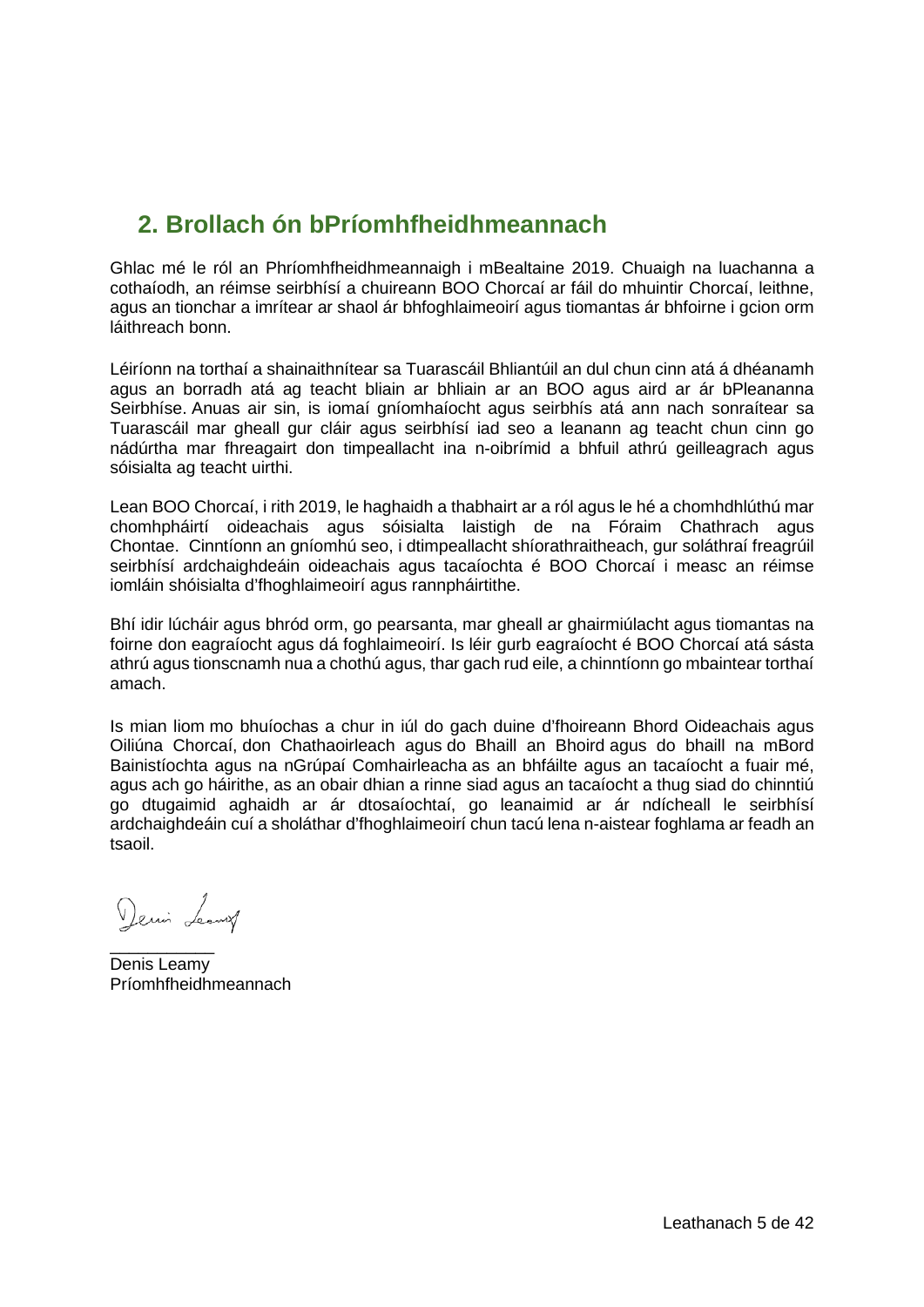# <span id="page-5-0"></span>**3. Ráiteas Bhord Oideachais agus Oiliúna Chorcaí**

Bunaíodh Bord Oideachais agus Oiliúna Chorcaí faoin Acht um Boird Oideachais agus Oiliúna, 2013 agus tá sé freagrach agus cuntasach as treoir agus rialú ceart a fheidhmeanna i limistéar údaráis áitiúil Chomhairle Cathrach Chorcaí agus Chomhairle Contae Chorcaí.

Bunaíodh Bord nua i rith 2019 i ndiaidh na dtoghchán áitiúil. Nuair a bunaíodh é, tugadh faoi oiliúint maidir le Ciorclán 0002/2019 An Cód Cleachtais chun Boird Oideachais agus Oiliúna a Rialú. Bhunaigh an Bord na coistí seo a leanas freisin i gcomhréir leis an gCód.

- An Coiste Airgeadais
- An Coiste Iniúchóireachta agus Riosca

Comhlíonann Bord Oideachais agus Oiliúna Chorcaí Ciorclán 0002/2019 na Roinne Oideachais agus Scileanna - An Cód Cleachtais chun Boird Oideachais agus Oiliúna a Rialú. Is é cuspóir an chóid a chinntiú go gcuireann BOO Chorcaí prionsabail an dea-rialachais agus an dea-bhainistithe chun feidhme.

Feidhmeanna forchoimeádta iad na cinntí a dhéanann an Bord agus leagtar amach iad sa reachtaíocht aguisín i gCiorclán 0002/2019 An Cód Cleachtais chun Boird Oideachais agus Oiliúna a Rialú, agus leagtar sceideal iomlán amach in Aguisín A den Chód. Meastar gur Feidhmeanna Feidhmiúcháin don Phríomhfheidhmeannach iad cinntí nach sonraítear sa Chód. Tá an Bord sásta go ndéanann an Príomhfheidhmeannach feidhmeanna a tharmligean sa chás gur cuí agus i gcomhréir leis an Acht um Boird Oideachais agus Oiliúna, 2013.

Rinne an Bord an méid seo a leanas a athbhreithniú agus a cheadú in 2019 bunaithe ar eolas a bhí ar fáil dó agus measann sé go gcuirtear i láthair i gceart sna ráitis airgeadais ioncam agus caiteachas an Bhoird agus staid ghnóthaí an Bhoird.

- Glacadh leis an Tuarascáil Bhliantúil
- Ráitis Airgeadais
- Glacadh leis an bPlean Seirbhíse
- Freastal údaraithe ball ar chomhdhálacha
- Ceadaíodh éadáil, sealbhú agus diúscairt talún nó úis i gcomhréir le rialacháin an ROS
- Cinntíodh gur coimeádadh taifid chruinne ar chruinnithe agus cinntí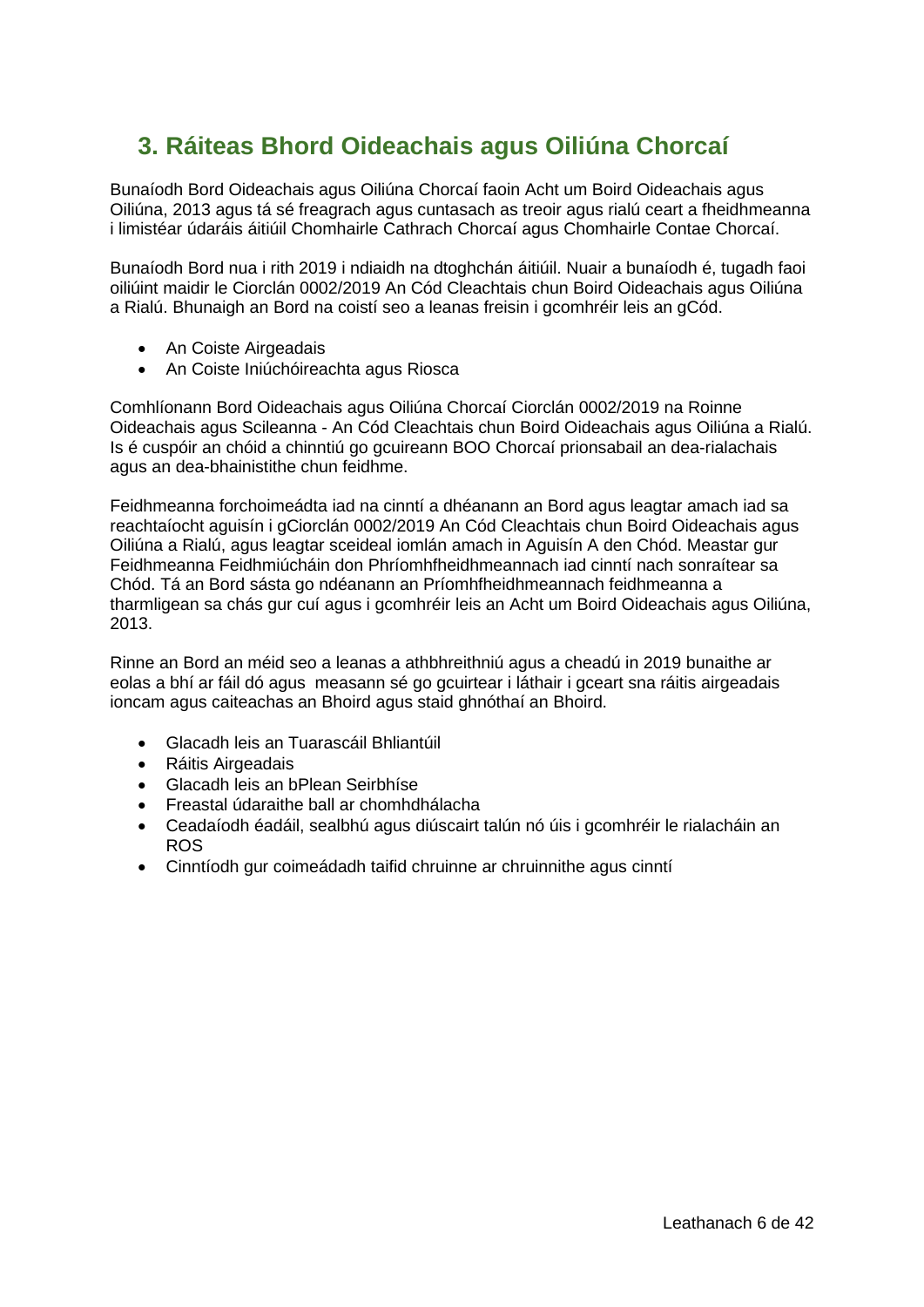### Cruinnithe an Bhoird

Chas an Bord lena chéile seacht n-uaire, agus tugtar cuntas ar shonraí faoi fhreastal sa tábla thíos.

| <b>Ball</b>                 | 17.01.2019 | 28.03.2019 | 18.04.2019 | 26.08.2019 | 26.08.2019          | 10.09.2019 | 28.11.2019 |
|-----------------------------|------------|------------|------------|------------|---------------------|------------|------------|
|                             |            |            |            |            | (Dara<br>Chruinniú) |            |            |
| An Comh.                    | Leithscéal | I láthair  | Leithscéal |            |                     |            |            |
| Eoghan<br><b>Jeffers</b>    |            |            |            |            |                     |            |            |
| An Comh.                    | I láthair  | Leithscéal | I láthair  |            |                     |            |            |
| Mary                        |            |            |            |            |                     |            |            |
| Hegarty                     |            |            |            |            |                     |            |            |
| (Leas-<br>Chathaoirl        |            |            |            |            |                     |            |            |
| each)                       |            |            |            |            |                     |            |            |
| An Comh.<br>Christophe<br>r | I láthair  | I láthair  | Leithscéal |            |                     |            |            |
| O'Sullivan                  |            |            |            |            |                     |            |            |
| An Comh.                    | Leithscéal | Leithscéal | Leithscéal |            |                     |            |            |
| Kevin                       |            |            |            |            |                     |            |            |
| Conway<br>An Comh.          | I láthair  | I láthair  | I láthair  |            |                     |            |            |
| Pádraig                     |            |            |            |            |                     |            |            |
| O'Sullivan                  |            |            |            |            |                     |            |            |
| An Comh.<br>Gillian         | I láthair  | Leithscéal | Leithscéal |            |                     |            |            |
| Coughlan                    |            |            |            |            |                     |            |            |
| An Comh.                    | I láthair  | Leithscéal | I láthair  |            |                     |            |            |
| Mary<br>Shields             |            |            |            |            |                     |            |            |
| An Comh.                    | I láthair  | I láthair  | I láthair  |            |                     |            |            |
| Chris<br>O'Leary            |            |            |            |            |                     |            |            |
| An tUasal                   | I láthair  | Leithscéal | Leithscéal |            |                     |            |            |
| Paudie                      |            |            |            |            |                     |            |            |
| Palmer<br>An tUasal         | I láthair  | Leithscéal | I láthair  |            |                     |            |            |
| Louise                      |            |            |            |            |                     |            |            |
| Sheehan                     |            |            |            |            |                     |            |            |
| An tUasal                   | Leithscéal | I láthair  | Leithscéal |            |                     |            |            |
| Pearl<br>Nolan              |            |            |            |            |                     |            |            |
| An tUasal                   | I láthair  | I láthair  | Leithscéal |            |                     |            |            |
| Ger                         |            |            |            |            |                     |            |            |
| Looney                      | I láthair  | Leithscéal | I láthair  |            |                     |            |            |
| An tUasal<br>Mary           |            |            |            |            |                     |            |            |
| O'Grady                     |            |            |            |            |                     |            |            |
| An tUasal                   | I láthair  | I láthair  | I láthair  | N/B        | N/B                 | I láthair  | I láthair  |
| Declan<br>O'Leary           |            |            |            |            |                     |            |            |
| An Comh.                    | I láthair  | I láthair  | I láthair  | I láthair  | I láthair           | I láthair  | I láthair  |
| Kay                         |            |            |            |            |                     |            |            |
| Dawson                      |            |            | I láthair  | I láthair  |                     |            | I láthair  |
| An Comh.<br>Patrick         | I láthair  | Leithscéal |            |            | I láthair           | I láthair  |            |
| Gerard                      |            |            |            |            |                     |            |            |
| Murphy                      |            |            |            |            |                     |            |            |
| An Comh.<br>Seán            | Leithscéal | I láthair  | Leithscéal | I láthair  | I láthair           | I láthair  | Leithscéal |
| Martin                      |            |            |            |            |                     |            |            |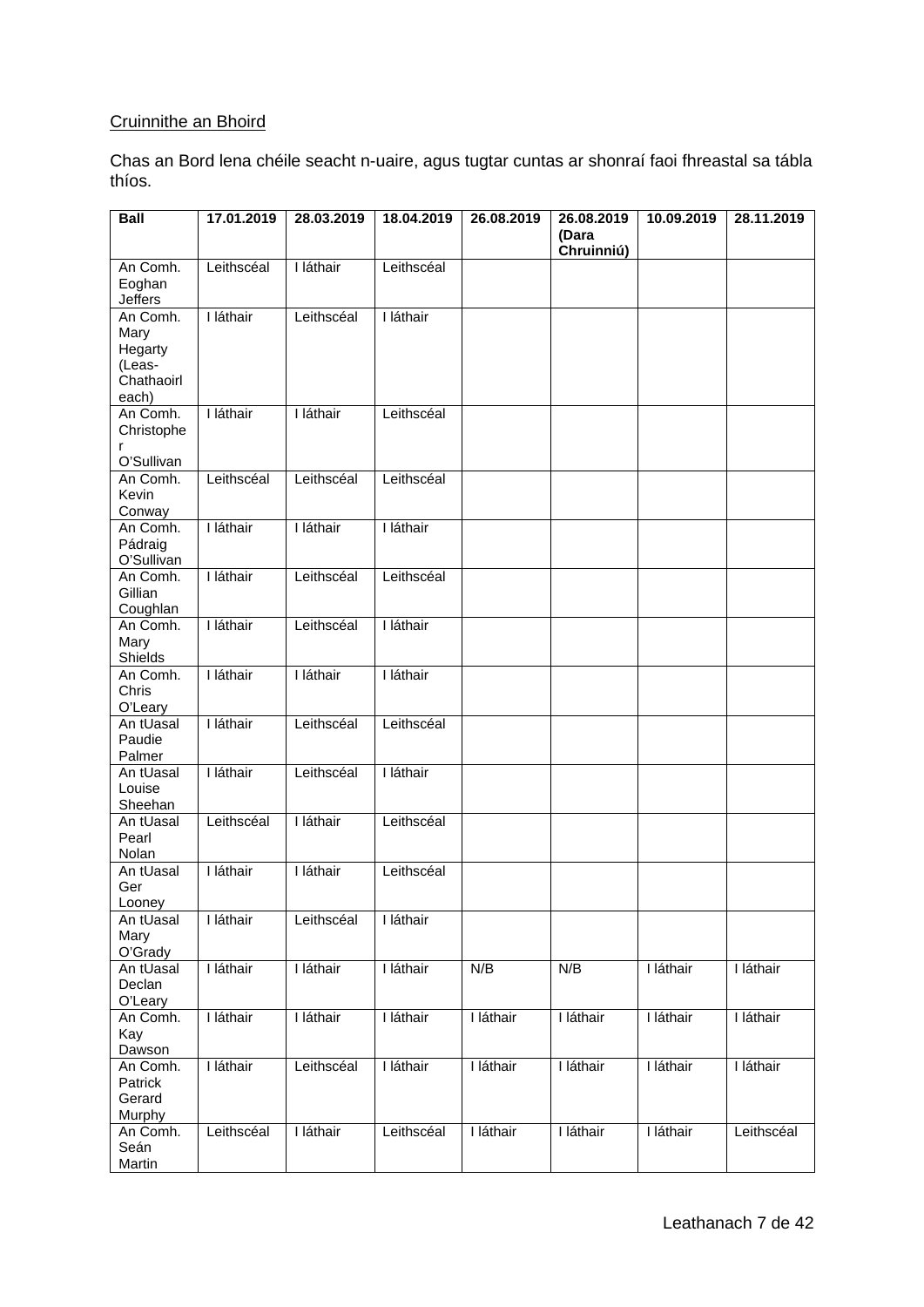| An tUasal<br>Maura<br>Fitzgibbon     | I láthair | I láthair | Leithscéal | I láthair  | I láthair | I láthair | I láthair  |
|--------------------------------------|-----------|-----------|------------|------------|-----------|-----------|------------|
| An tUasal<br>Robin<br>Bateman        | I láthair | I láthair | I láthair  | N/B        | I láthair | I láthair | I láthair  |
| An tUasal<br>Denis<br>Kirby          | I láthair | I láthair | Leithscéal | N/B        | N/B       | I láthair | I láthair  |
| An Comh.<br>Karen<br>Coakley         | N/B       | N/B       | N/B        | I láthair  | I láthair | I láthair | I láthair  |
| An Comh.<br><b>Noel</b><br>McCarthy  | N/B       | N/B       | N/B        | I láthair  | I láthair | I láthair | Leithscéal |
| An Comh.<br>Gobnait<br>Moynihan      | N/B       | N/B       | N/B        | I láthair  | I láthair | I láthair | I láthair  |
| An Comh.<br>Martin<br>Coughlan       | N/B       | N/B       | N/B        | Leithscéal | I láthair | I láthair | Leithscéal |
| An Comh.<br>James<br>Kennedy         | N/B       | N/B       | N/B        | Leithscéal | I láthair | I láthair | I láthair  |
| An Comh.<br>Ben Dalton<br>O'Sullivan | N/B       | N/B       | N/B        | I láthair  | I láthair | I láthair | Leithscéal |
| An Comh.<br>Mary Rose<br>Desmond     | N/B       | N/B       | N/B        | I láthair  | I láthair | I láthair | Leithscéal |
| An Comh.<br>Derry<br>Canty           | N/B       | N/B       | N/B        | I láthair  | I láthair | I láthair | I láthair  |
| An Comh.<br>Colette<br>Finn          | N/B       | N/B       | N/B        | I láthair  | I láthair | I láthair | Leithscéal |
| An tUasal<br>Patrick<br>O'Dwyer      | N/B       | N/B       | N/B        | I láthair  | I láthair | I láthair | I láthair  |
| An tUasal<br>Maria<br>McGrath        | N/B       | N/B       | N/B        | N/B        | I láthair | I láthair | I láthair  |
| An tUasal<br>Mary<br>Hegarty         | N/B       | N/B       | N/B        | N/B        | N/B       | I láthair | I láthair  |
| An tUasal<br>Liam<br>Ahern           | N/B       | N/B       | N/B        | N/B        | N/B       | I láthair | I láthair  |
| An tUasal<br>Ann<br>Piggott          | N/B       | N/B       | N/B        | N/B        | N/B       | I láthair | I láthair  |

\*\*Tá na hiar-bhaill den Bhord (2015-2019) sa tábla thuas ar éag a dtéarma oifige nuair a cuireadh tús leis an gcéad chruinniú i ndiaidh an Toghcháin an 26.08.2019.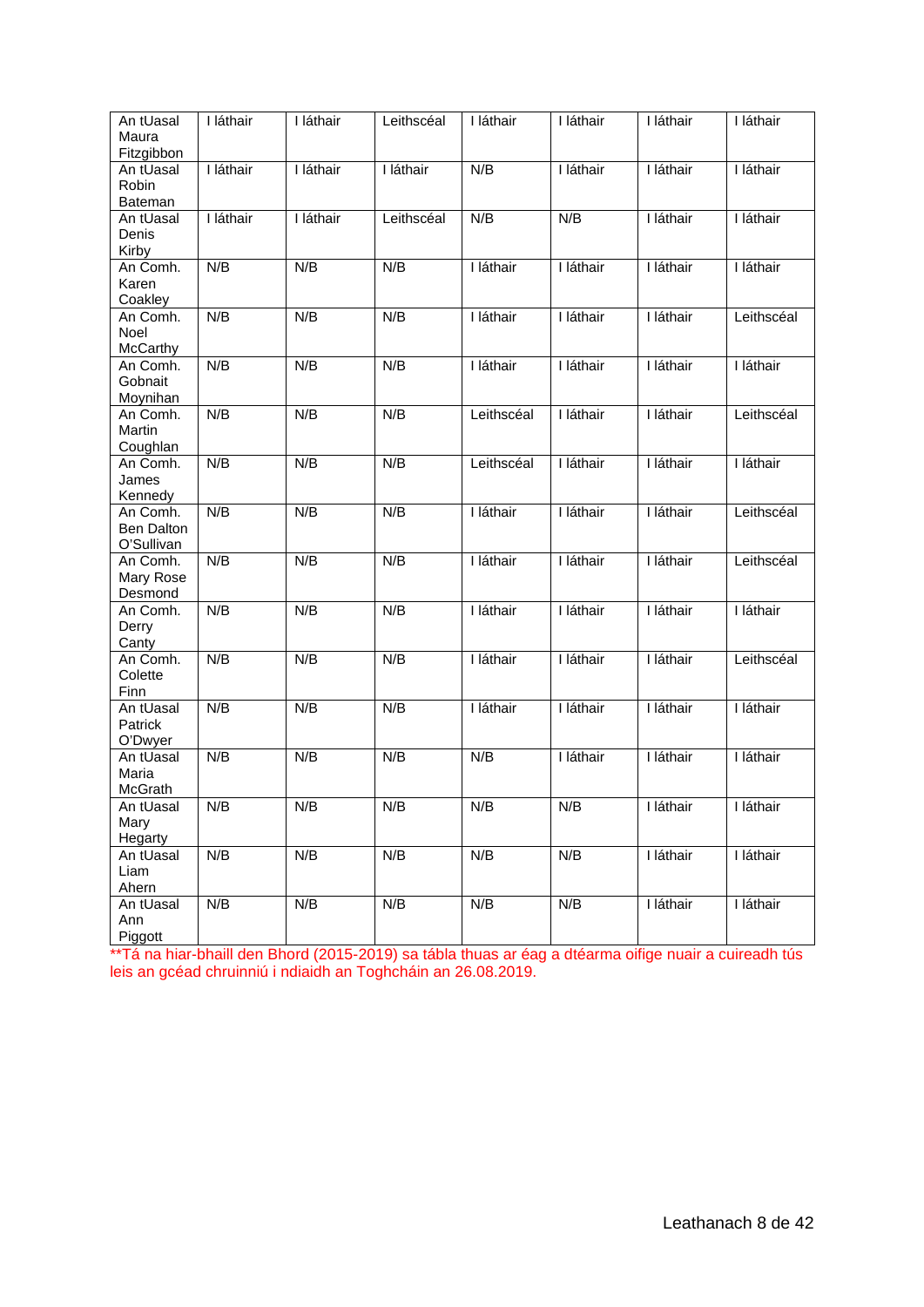#### Cruinnithe an Choiste Airgeadais

Chas an Coiste Airgeadais lena chéile trí huaire i rith na bliana, agus tugtar cuntas ar shonraí faoi fhreastal sa tábla thíos.

|                      | 25.03.2019 | 25.09.2019 | 20.11.2019 |
|----------------------|------------|------------|------------|
| An tUasal Jamie      | láthair    | láthair    | ∣ láthair  |
| O'Leary              |            |            |            |
| An tUasal Maura      | láthair    | láthair    | Ar scor    |
| Fitzgibbon           |            |            |            |
| An Comh. Seán Martin | láthair    | Leithscéal | láthair    |
| An tUasal Seán       | Leithscéal | láthair    | láthair    |
| O'Sullivan           |            |            |            |

\*\* Ba ghnách don Choiste Airgeadais cruinniú deiridh na bliana a thionóil i mí na Nollag riamh anall. D'éag téarma an Choiste, áfach, ag deireadh mhí na Samhna 2019 agus dá réir, níor leanadh ar aghaidh leis an gcruinniú deiridh.

#### Cruinnithe an Choiste Iniúchóireachta agus Riosca

Chas an Coiste Iniúchóireachta agus Riosca lena chéile ceithre huaire i rith na bliana, agus tugtar cuntas ar shonraí faoi fhreastal sa tábla thíos.

|                  | 26.02.2019 | 18.06.2019 | 24.09.2019 | 19.11.2019 |
|------------------|------------|------------|------------|------------|
| An tUasal Tim    | láthair    | láthair    | láthair    | I láthair  |
| Healy            |            |            |            |            |
| An tUasal Denis  | láthair    | láthair    | láthair    | láthair    |
| Kirby            |            |            |            |            |
| An tUasal Tom    | láthair    | láthair    | láthair    | láthair    |
| Rigney           |            |            |            |            |
| An tUasal Declan | Leithscéal | láthair    | láthair    | I láthair  |
| O'Leary          |            |            |            |            |
| An tUasal Jamie  | láthair    | Leithscéal | láthair    | láthair    |
| O'Leary          |            |            |            |            |
| An Comh. Chris   | láthair    | Leithscéal | Leithscéal | I láthair  |
| O'Learv          |            |            |            |            |

Deimhním, mar Chathaoirleach, go bhfuil Bord Oideachais agus Oiliúna Chorcaí freagrach as cuntais a choimeád agus deimhním go gcomhlíonann BOO Chorcaí a oibleagáidí faoin reachtaíocht ioncaim agus na gnéithe ábhartha den Chód Caiteachais Phoiblí go hiomlán.

#### Bainistíocht Riosca

Leanann an Bord le maoirseacht ghníomhach a dhéanamh ar bhainistíocht riosca agus deimhníonn sé gur thug sé faoi mheasúnú ar na príomhrioscaí, na bearta maolaithe gaolmhara agus go ndearna sé athbhreithniú ar éifeachtacht na mbeart seo in 2019. Bainistíonn an Bord riosca don eagraíocht trí chlár struchtúrach bainistíochta riosca. Cabhraíonn an Coiste Iniúchóireachta agus Riosca leis an mBord maidir lena fheidhm bhainistíochta riosca. Braitheann an Bord freisin ar an Aonad Iniúchóireachta Inmheánaí (an AII) agus a chuid tuarascálacha, ar iniúchadh bliantúil an ARCC agus ar aon Iniúchadh seachtrach, ar nós iniúchadh an CSE agus/nó iniúchadh na gCoimisinéirí Ioncaim. Anuas air sin, déantar athbhreithniú ar Rialuithe Inmheánacha faoina dtugtar ar bhonn bliantúil.

Buanearra é Bainistíocht Riosca ag gach Cruinniú Boird agus áirítear an méid seo a leanas leis na nithe a bhreithnítear: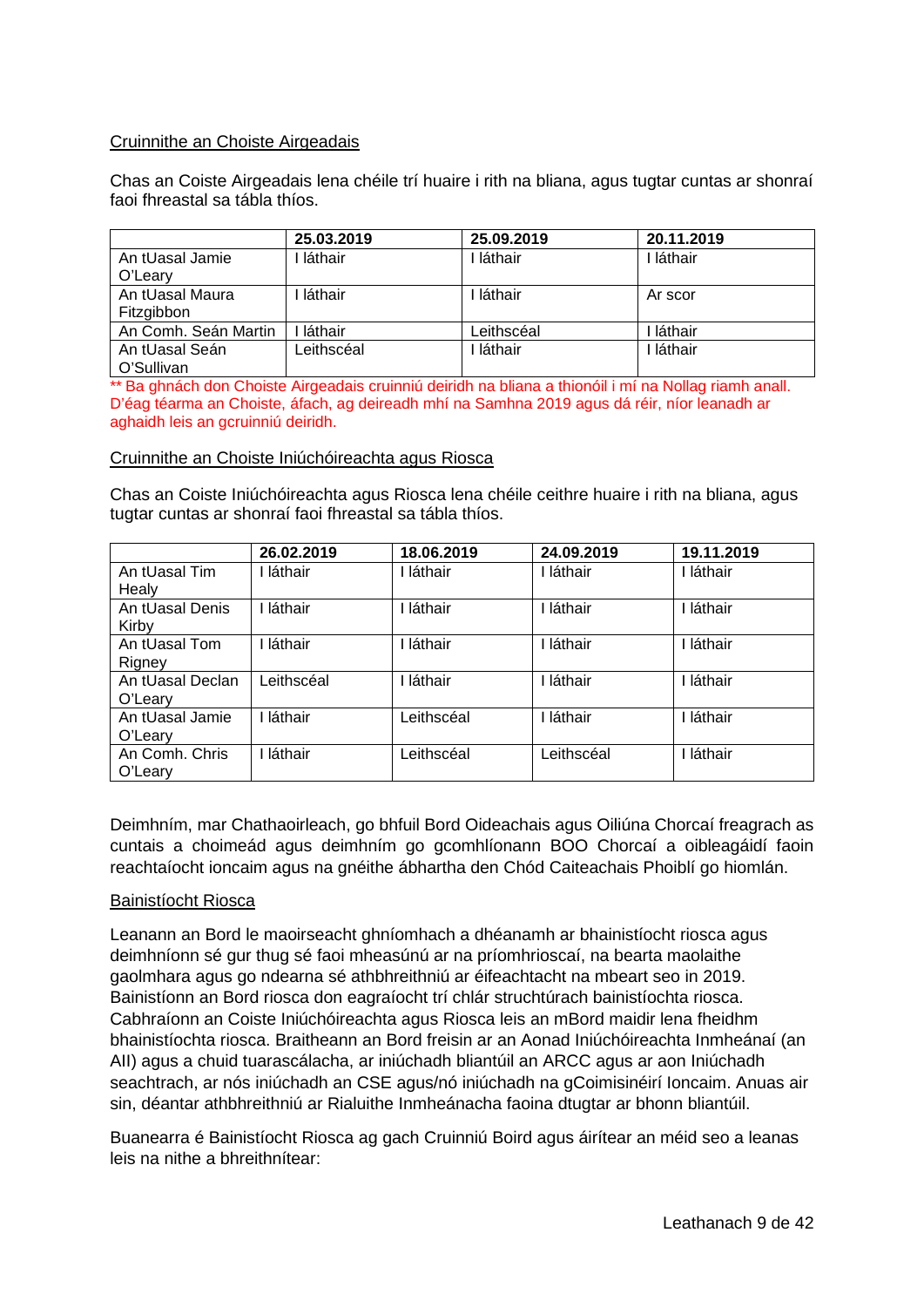• Tuarascálacha riosca ón mbainistíocht shinsearach, an Príomhoifigeach Riosca (an POR) san áireamh

- Tuarascálacha an Choiste Iniúchóireachta agus Riosca
- Athruithe ar rátálacha riosca
- Clár Iniúchtaí

Cuireadh sonraí san áireamh sa Ráiteas ar Rialú Inmheánach faoi na príomhrioscaí agus na bearta nó straitéisí gaolmhara maolaithe mar chuid de na ráitis airgeadais iniúchta a fhoilseofar laistigh de mhí amháin i ndiaidh go bhfaightear iad ó Oifig an Ard-Reachtaire Cuntas agus Ciste agus mar aguisín le Tuarascáil Chuimsitheach an Chathaoirligh

#### Córas rialaithe inmheánaigh

Deimhníonn an Bord go ndearnadh athbhreithniú ar éifeachtacht an chórais rialaithe inmheánaigh agus gur cuireadh an Ráiteas ar Rialú Inmheánach, a d'fhéadfadh athrú go dtí go gcríochnófar an t-iniúchadh seachtrach, san áireamh sna Ráitis Airgeadais Bhliantúla don bhliain dar críoch an 31 Nollaig 2019, a fhoilseofar laistigh de mhí amháin i ndiaidh go bhfaightear iad ó Oifig an Ard-Reachtaire Cuntas agus Ciste agus mar aguisín le Tuarascáil Chuimsitheach an Chathaoirligh a cuireadh faoi bhráid an Aire

#### Beartas agus Nósanna Imeachta Soláthair

Deimhníonn an Bord gur cloíodh leis an mbeartas agus na nósanna imeachta ábhartha soláthair agus gur forbraíodh agus gur cuireadh i bhfeidhm an Plean Corparáideach Soláthair.

Athdhearbhaíonn BOO Chorcaí a thiomantas do gach riachtanas a shásamh a bhaineann le beartais agus nósanna imeachta ábhartha soláthair agus deimhníonn sé freisin gur chloígh sé in 2019 le gnéithe ábhartha na mbeartas agus na nósanna imeachta siúd, seachas sna limistéir siúd a thugtar chun suntais i Ráiteas ar Rialú Inmheánach 2019 chun dul chun cinn breise a dhéanamh iontu.

#### Ráitis Airgeadais 2019

Tabhair faoi deara, le do thoil, go bhfuil Ráitis Airgeadais Bhliantúla BOO Chorcaí don bhliain dar críoch an 31 Nollaig 2019 faoi réir iniúchta ag an ARCC ag tráth fhoilsiú Thuarascáil Bhliantúil BOO Chorcaí don bhliain 2019. Foilseoidh BOO Chorcaí na ráitis airgeadais iniúchta laistigh de mhí amháin i ndiaidh iad a fháil ó Oifig an Ard-Reachtaire Cuntas agus Ciste.

Tugtar cuntas sna míreanna thíos ar an méid a bhain na hOifigigh Feidhmiúcháin amach agus na feidhmeanna faoinar thug siad thar ceann an Bhoird. Mar Chathaoirleach, tá bród orm mar gheall ar éachtaí agus borradh leanúnacha BOO Chorcaí agus go háirithe an t-idirchaidreamh leanúnach le páirtithe leasmhara a chinntíonn gur comhpháirtí sóisialta gníomhach é BOO Chorcaí i measc roinnt fóram.

Sínithe: <u>Cambridge Communication</u> Changes Communication Dáta: An 25 Meitheamh 2020

An Comh. Patrick Gerard Murphy

Cathaoirleach, Bord Oideachais agus Oiliúna Chorcaí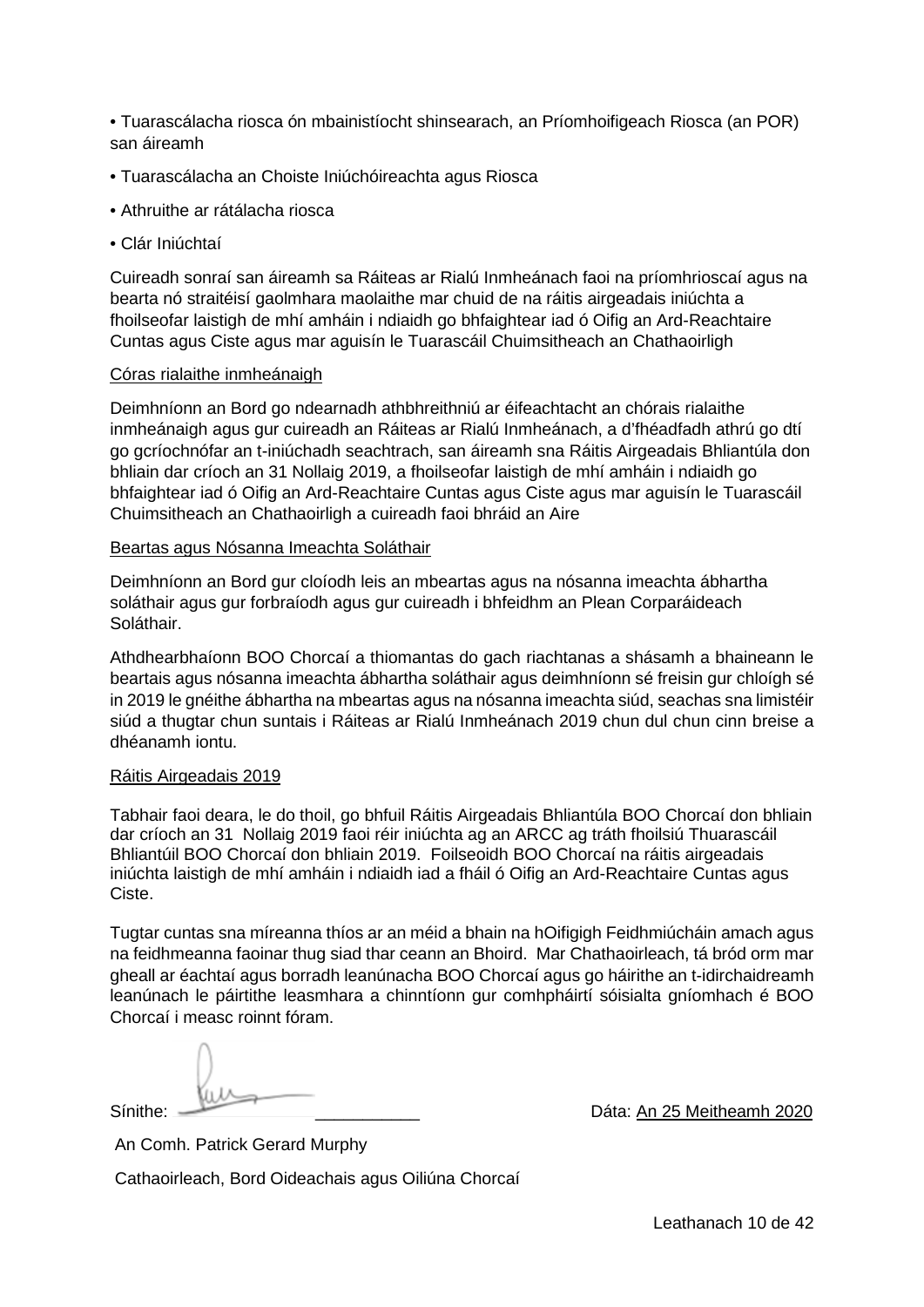# <span id="page-10-0"></span>**4. Próifíl Bhord Oideachais agus Oiliúna Chorcaí**

Bunaíodh Bord Oideachais agus Oiliúna (dá dtagrófar mar BOO Chorcaí anseo feasta) faoin Acht um Boird Oideachais agus Oiliúna, 2013, agus tá sé freagrach agus cuntasach as treoir agus rialú ceart a fheidhmeanna i limistéir údaráis áitiúil Chomhairle Cathrach Chorcaí agus Chomhairle Contae Chorcaí.

Is é BOO Chorcaí an t-aon chomhlacht reachtúil i gCorcaigh ar a bhfuil an fhreagracht oideachas agus oiliúint a sholáthar i measc réimse leathan seirbhísí. Cruthaíonn na seirbhísí a sholáthraítear dúshláin roimh an eagraíocht nuair a chuirtear an líon foghlaimeoirí agus éagsúlacht ionchais na bhfoghlaimeoirí san áireamh. Is iad seo a leanas líon na bhfoghlaimeoirí agus na rannpháirtithe atá páirteach in oideachas, oiliúint agus gníomhaíochtaí BOO Chorcaí:

| Daltaí Bunscoile               | 343    |
|--------------------------------|--------|
| Daltaí Iar-Bhunscoile          | 12001  |
| Mic Léinn Bhreisoideachais     | 3743   |
| (lar-Ardteistiméireacht)       |        |
| Oiliúint Phrintíseachta        | 739    |
| Ionaid Oiliúna Pobail          | 100    |
| Tionscnaimh Oiliúna Áitiúla    | 280    |
| Soláthraithe Sainoiliúna       | 185    |
| Oiliúint ar Scileanna Sonracha | 1012   |
| Oiliúint i gCúrsaí Oiliúna     | 195    |
| Ógtheagmháil                   | 621    |
| Grúpaí Litearthachta Aosach    | 3642   |
| Grúpaí TFAO                    | 1690   |
| <b>BCTE</b>                    | 754    |
| Oiliúint Tráthnóna             | 871    |
| <b>ITABE</b>                   | 268    |
| Scileanna don Obair            | 191    |
| Scileanna Dul chun Cinn        | 140    |
| <b>Oideachas Pobail</b>        | 4948   |
| Teagasc Litearthachta Deonach  | 45     |
| Aitheantas Réamhfhoghlama      | 25     |
| Cistiú Eile                    | 78     |
| <b>IOMLÁN</b>                  | 31,871 |

**Foinse Sonraí:** Fuarthas na sonraí ar fad ó Bhunachar Sonraí an CTCF, seachas na Scoláirí Bunscoile, Iar-Bhunscoile agus Breisoideachais a fhaightear ó thuairisceáin a dhéantar leis an Roinn Oideachais agus Scileanna. Is é 2019 an bhliain tagartha do na sonraí go léir.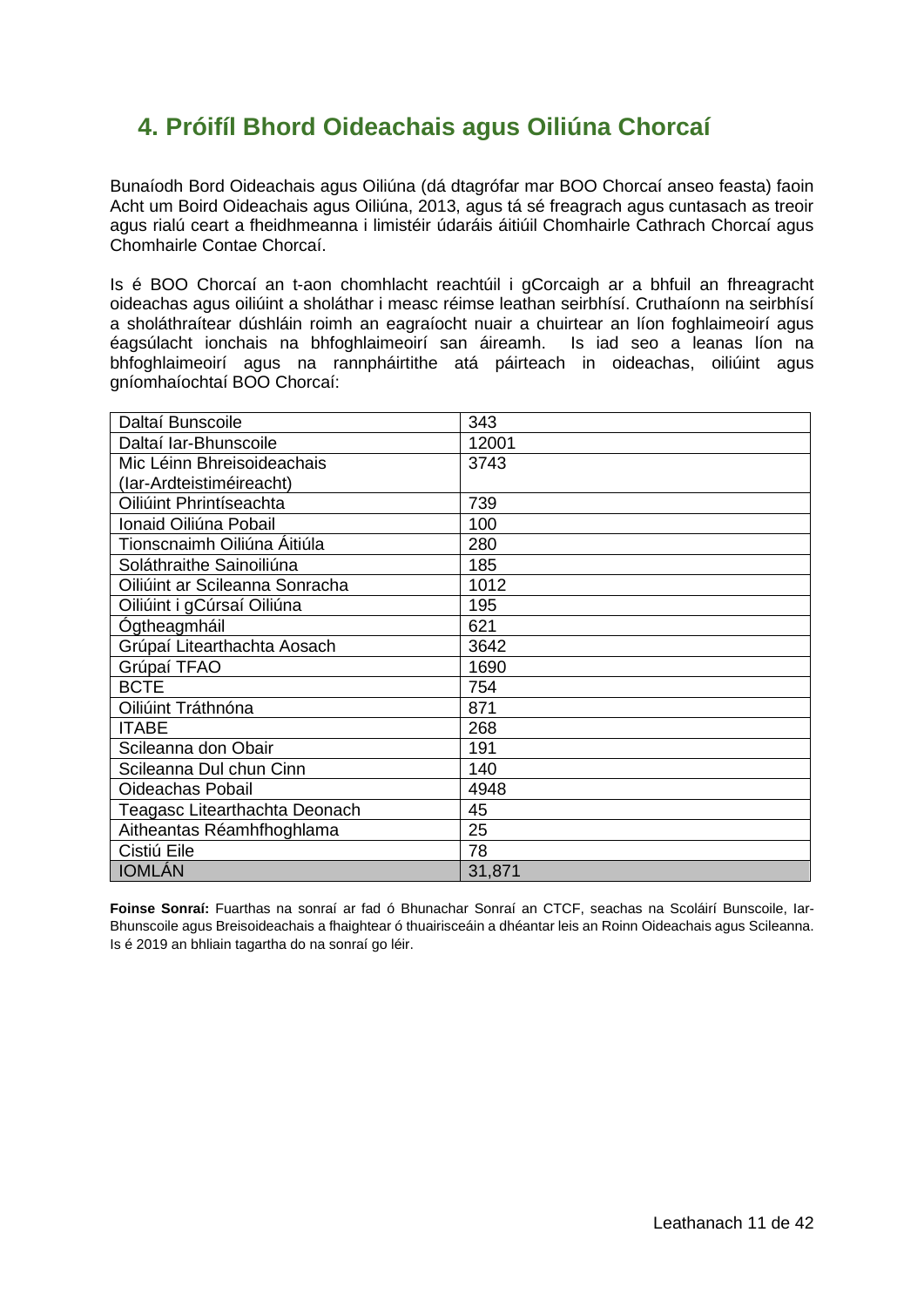# <span id="page-11-0"></span>Léarscáil Gheografach de BOO Chorcaí

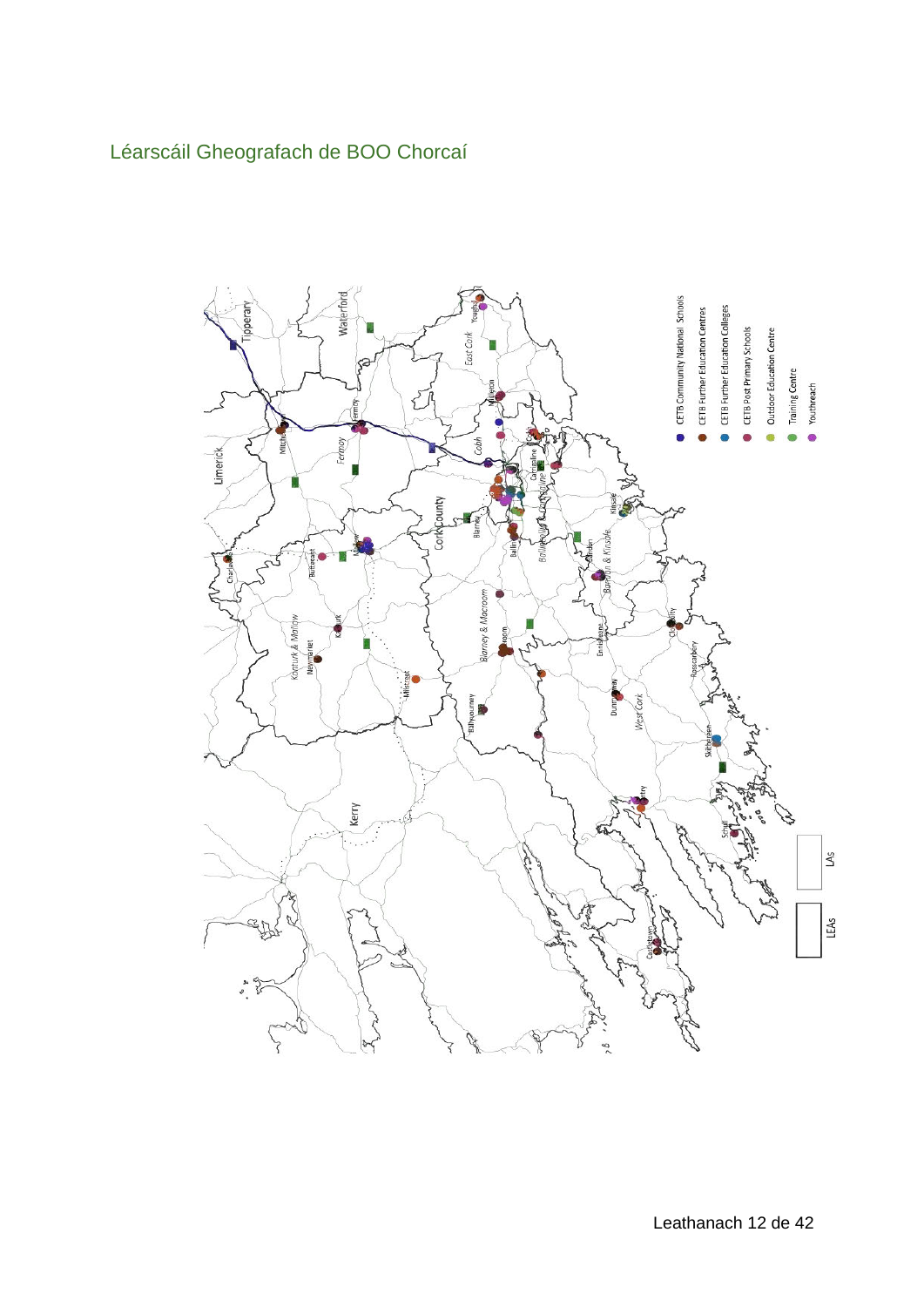# <span id="page-12-0"></span>**5. Ár dTéamaí, Tosaíochtaí agus Gníomhartha Straitéiseacha**

### <span id="page-12-1"></span>Téamaí Straitéiseacha

Tá ceithre phríomhcholún inár Ráiteas Straitéise.

- 1) Ár bhFoghlaimeoirí
- 2) Ár nDaoine
- 3) Ár Seirbhísí
- 4) Ár nEagraíocht

Tá tosaíochtaí agus gníomhartha i ngach colún a sholáthrófar i gcaitheamh shaolré an Ráitis. Le comhsheasmhacht an chuir chuige agus trédhearcacht a chur i bhfeidhm, déantar an Plean Seirbhíse a ailíniú leis na tosaíochtaí agus na gníomhartha faoi mar a leagtar amach sa ráiteas a ndéantar pleananna áitiúla um chur i bhfeidhm agus forbartha díobh, ar a uain sin, agus déantar tuairisciú orthu i dTuarascáil Bhliantúil. Rinneadh na torthaí seo a leanas a thosú nó a sholáthar i rith 2019.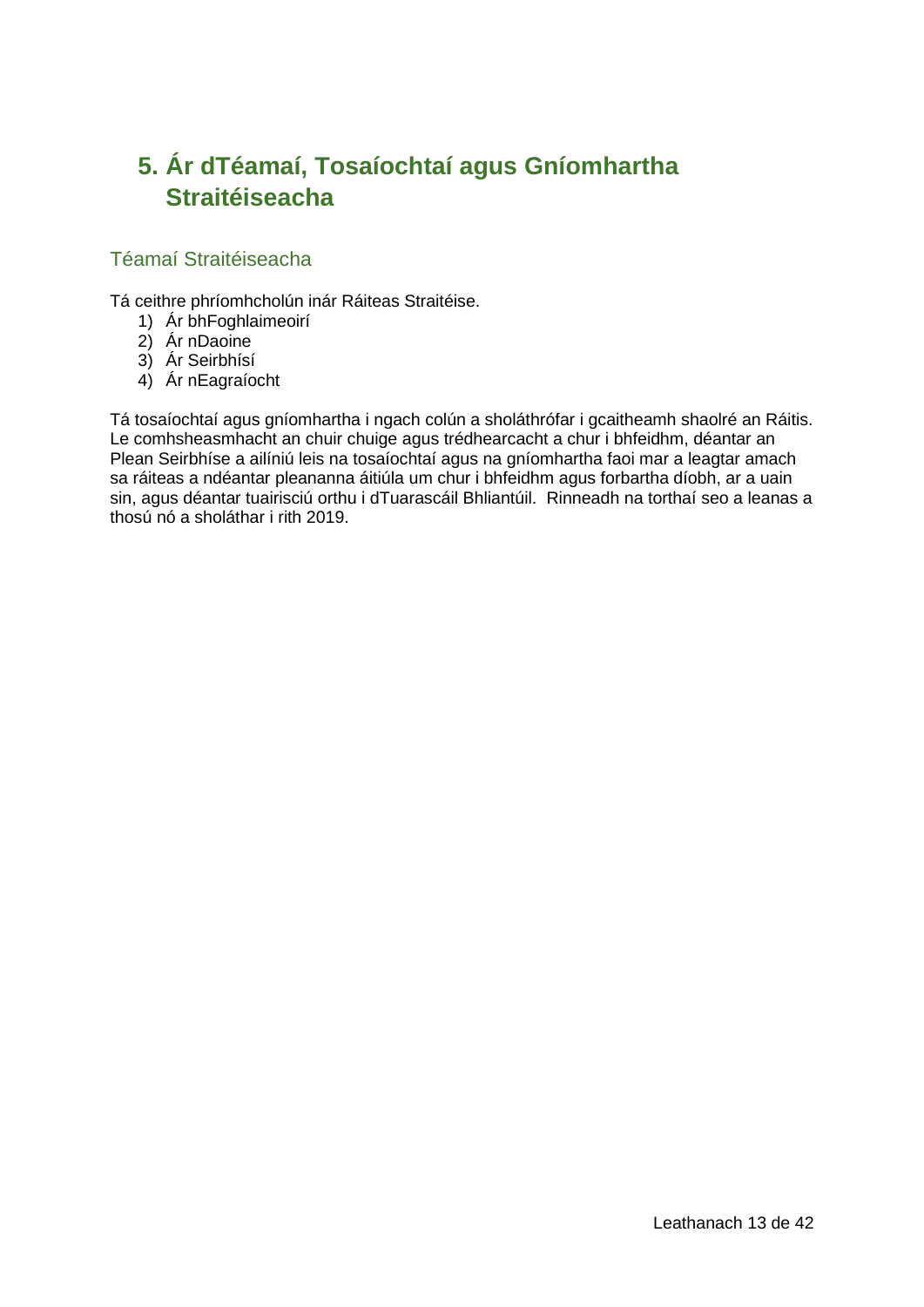# **1) Ár bhFoghlaimeoirí**

#### *Is é ár n-aidhm chun eispéireas ardchaighdeáin foghlama a sholáthar do gach foghlaimeoir.*

Nuair a bhíonn eispéireas ardchaighdeáin á sholáthar do gach foghlaimeoir, tugtar aird ar an gcomhthéacs náisiúnta ina n-oibrímid chomh maith le pleananna straitéiseacha páirtithe leasmhara ábhartha, go háirithe pleananna na Roinne Oideachais agus Scileanna agus SOLAS.

Aithníonn BOO Chorcaí go mbraitheann eispéireas ardchaighdeáin a sholáthar do gach foghlaimeoir ar an gcaighdeán caidrimh ag an bpointe soláthair don fhoghlaimeoir. Baineann buntábhacht le caighdeán an teagaisc agus na foghlama inár scoileanna, coláistí agus ionaid oideachais agus oiliúna maidir leis seo. Braitheann sé freisin ar ár gcumas chun tionscnaimh náisiúnta a chur i bhfeidhm, cláir chuí foghlama a sholáthar agus an teicneolaíocht a fhorbairt mar uirlis foghlama.

Ábhar bróid do BOO Chorcaí é a thiomantas chun conair a sholáthar do gach foghlaimeoir trí oibriú go comhoibritheach le foghlaimeoirí, pobail, fostóirí agus gnólachtaí áitiúla chun deiseanna foghlama nuálacha agus cruthaitheacha a sholáthar.

<span id="page-13-1"></span><span id="page-13-0"></span>

| <b>Tosaíochtaí</b>                                                                                   | Gníomhartha                                                                                                                                                                                             | Torthaí ionchasacha don bhliain<br>2019 (nuair a bhí seirbhísí sa liosta<br>do bhliain acadúil 2018/2019)                                                                                                                                                                                                                                                                                                                                                                                                                                                                                                                   | Torthaí a soláthraíodh nó a tosaíodh<br><i>i</i> rith 2019                                                                                                                                                                                                                                                            |
|------------------------------------------------------------------------------------------------------|---------------------------------------------------------------------------------------------------------------------------------------------------------------------------------------------------------|-----------------------------------------------------------------------------------------------------------------------------------------------------------------------------------------------------------------------------------------------------------------------------------------------------------------------------------------------------------------------------------------------------------------------------------------------------------------------------------------------------------------------------------------------------------------------------------------------------------------------------|-----------------------------------------------------------------------------------------------------------------------------------------------------------------------------------------------------------------------------------------------------------------------------------------------------------------------|
| 1.1 Eispéireas<br>dearfach agus<br>iomlánaíoch<br>foghlama a<br>sholáthar do<br>gach<br>foghlaimeoir | Oibreoimid chun forbairt<br>$\rightarrow$<br>phearsanta ár bhfoghlaimeoirí go<br>léir a chur chun cinn agus a<br>chothú chun barr feabhais a chur<br>ar a bhfolláine mar bhaill dár<br>bpobail foghlama | Leanann obair ar siúl le Clár Folláine na<br>Sraithe Sóisearaí a chur i bhfeidhm i<br>gcomhréir le treoirlínte an ROS<br>Leanfaidh sainaithint deiseanna ag teacht<br>chun cinn chun dea-chleachtas a roinnt idir<br>ár scoileanna<br>Déanfaidh gnéithe foghlama ginearálta<br>dhámhachtainí Dhearbhú Cáilíochta agus<br>Cáilíochtaí Éireann (DCCÉ) a chur i<br>bhfeidhm laistigh de struchtúr Cláir<br>Bhreisoideachais, e.g. Oideachas Folláine,<br>Éifeachtacht Phearsanta, cumarsáid<br>Spreagfar agus tacófar le rannpháirtíocht<br>ghníomhach san fhéile foghlama ar feadh<br>an tsaoil agus in imeachtaí pobail STEM | Sainaithníodh na torthaí ionchasacha i measc<br>ár réimse iomláin seirbhísí;<br>Pobalscoileanna Náisiúnta<br>Coláistí Iar-Bhunscoile<br>Coláistí Breisoideachais<br>Ionad Oiliúna Chorcaí<br>Ógtheagmháil<br>Litearthacht Aosach<br>Soláthar do Dhaoine Fásta agus don<br>Phobal<br>Baineadh na torthaí go léir amach |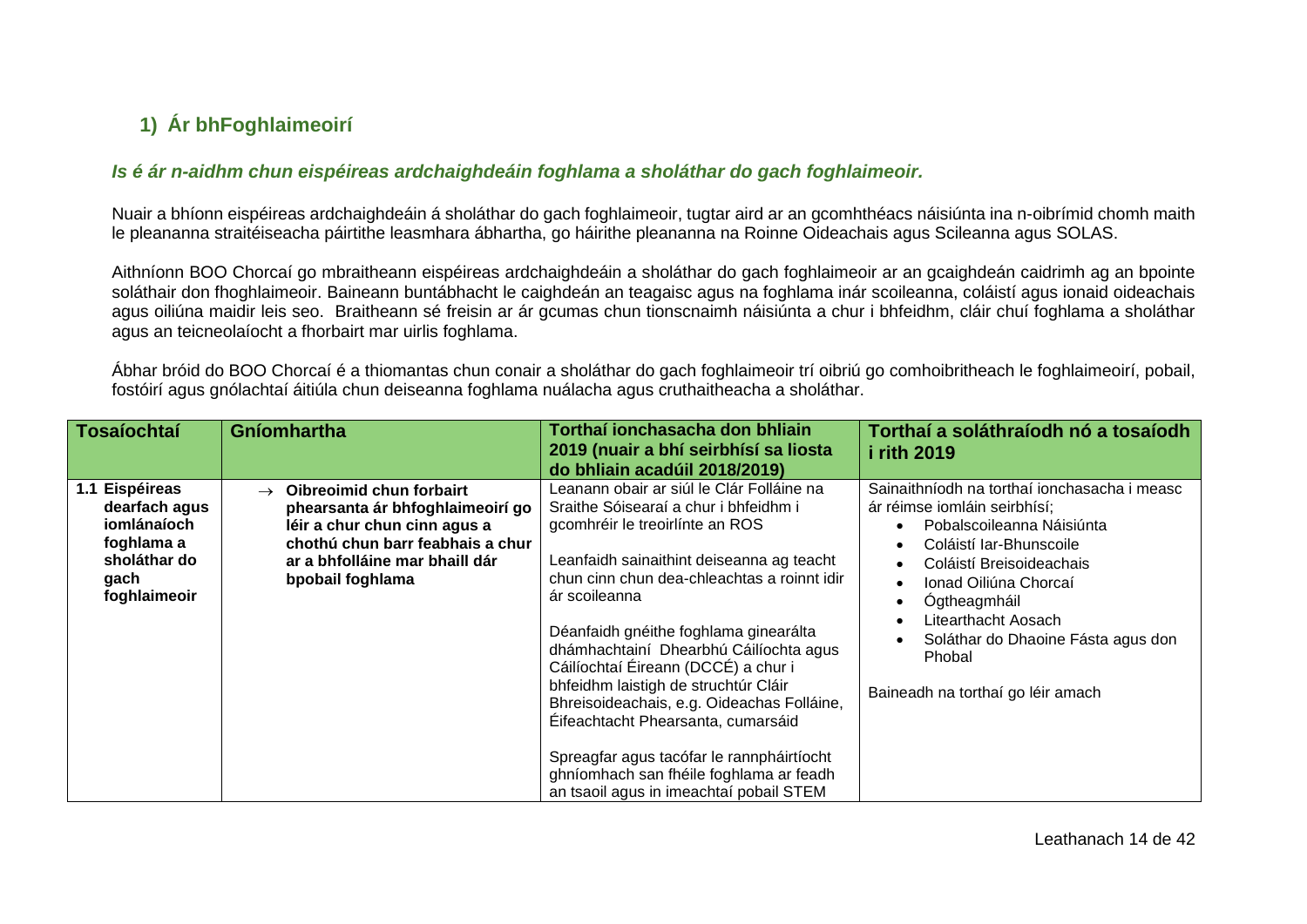|  | chun foghlaimeoirí ar gach cumas agus           |  |
|--|-------------------------------------------------|--|
|  | aois a spreagadh                                |  |
|  |                                                 |  |
|  |                                                 |  |
|  | Leanfaimid le teagasc Foghlaimeoirlárnach       |  |
|  | a sholáthar i dtimpeallacht foghlama            |  |
|  | chairdiúil, thacúil agus sholúbtha, áit ar      |  |
|  | féidir le Foghlaimeoirí a riachtanais agus      |  |
|  | suimeanna a fhiosrú agus a spriocanna féin      |  |
|  | foghlama a leagan amach.                        |  |
|  |                                                 |  |
|  |                                                 |  |
|  | Déanfaimid teimpléid aonair foghlama a          |  |
|  | chaighdeánú d'fhoghlaimeoirí ina                |  |
|  | gcuimsítear scileanna saoil, deimhniúchán       |  |
|  | acadúil agus gairmullmhúchán.                   |  |
|  |                                                 |  |
|  | Cuirfimid oiliúint ar fáil ar phríomhoibriú don |  |
|  |                                                 |  |
|  | fhoireann ábhartha chun tacú leis na            |  |
|  | pleananna foghlama aonair a fhorbairt don       |  |
|  | fhoghlaimeoir de réir Threoirlínte              |  |
|  | Oibríochtúla Ógtheagmhála.                      |  |
|  |                                                 |  |
|  | Tabharfar faoi athbhreithniú ar dhea-           |  |
|  | chleachtas reatha sa limistéar seo chun         |  |
|  | riachtanais oiliúna a shainaithint agus chun    |  |
|  |                                                 |  |
|  | na tacaíochtaí cuí don fhoireann a              |  |
|  | phleanáil.                                      |  |
|  |                                                 |  |
|  | Leanfaimid le cláir nua a fhorbairt i           |  |
|  | gcomhairle le Grúpaí agus Eagraíochtaí          |  |
|  | Pobail i gceantair thuaithe.                    |  |
|  |                                                 |  |
|  | Leanfar lenár gcláir Ealaíona don tSláinte a    |  |
|  | chur ar siúl do dhaoine breacaosta.             |  |
|  |                                                 |  |
|  | Tabharfar an mheastóireacht ar an gclár         |  |
|  | Ealaíona don tSláinte in Iarthar Chorcaí        |  |
|  | chun críche in 2019. (Clár                      |  |
|  | comhpháirtíochta é Ealaíona don tSláinte le     |  |
|  | BOOC, FSS, Oifig Ealaíon Chomhairle             |  |
|  | Cathrach Chorcaí agus Uillinn)                  |  |
|  |                                                 |  |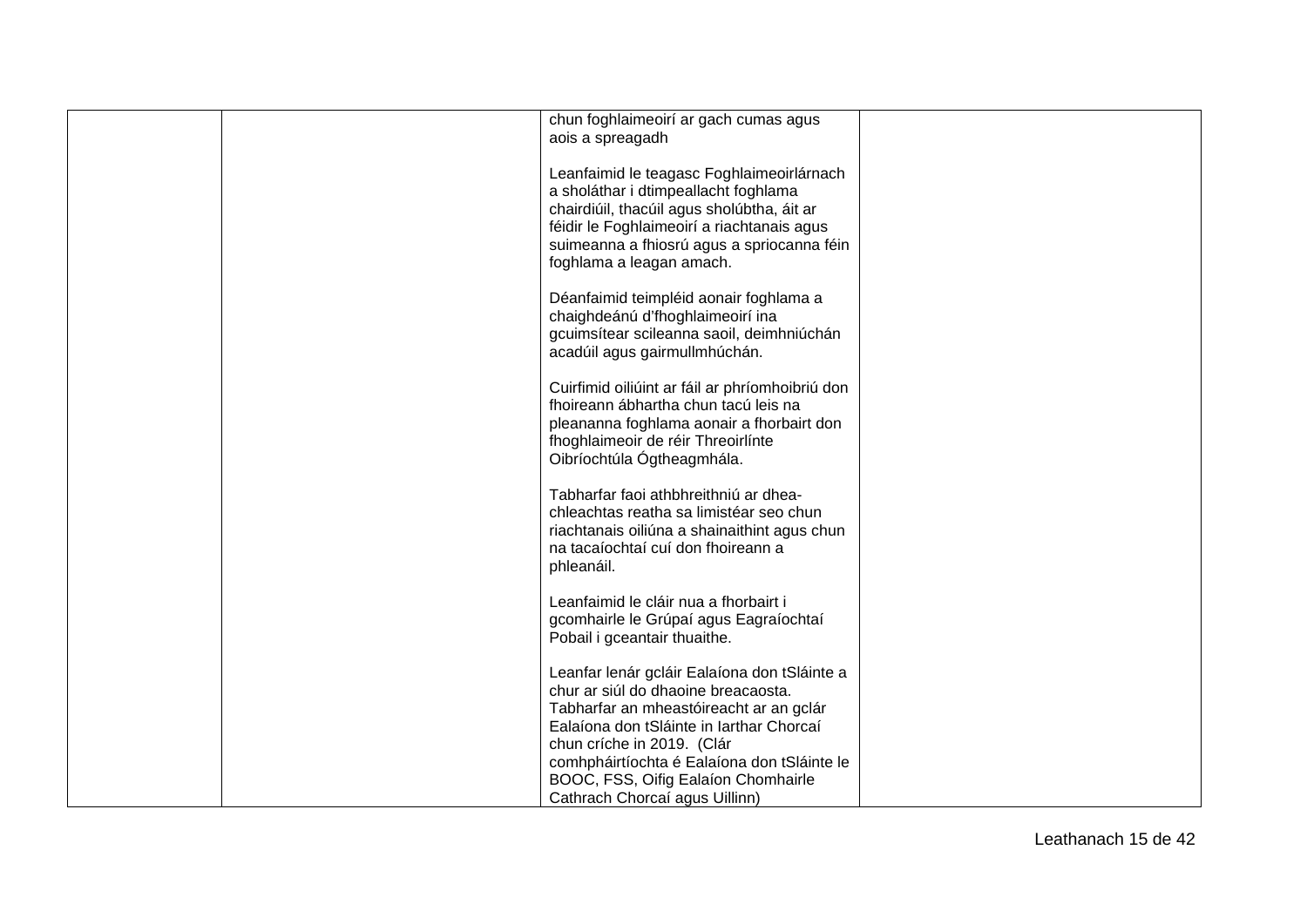| Déanfaimid idirchaidreamh<br>$\rightarrow$<br>gníomhach le SOLAS agus<br>comhpháirtithe eile, chun na<br>tosaíochtaí straitéiseacha a chur<br>i bhfeidhm a chuimsítear sa<br>Straitéis Breisoideachais agus<br>Oiliúna 2014-2019 chun<br>scileanna, eolas agus<br>inniúlachtaí ár bhfoghlaimeoirí a<br>fhorbairt | Leanfaimid le naisc a líonrú agus a fhorbairt<br>don tseirbhís chun cúrsaí nua agus<br>roghanna dul chun cinn a shainaithint<br>d'fhoghlaimeoirí<br>Chuir Treoirchomhairleoirí struchtúir i<br>bhfeidhm chun riachtanais bhreise a<br>chomhlíonadh chun tacú le hiarrthóirí<br>tearmainn a bhaineann leis an Treoir maidir<br>le Rochtain ar an Margadh Saothair a<br>Sholáthar/Imeachtaí Imeasctha.<br>Cuirfear pleananna ionaid i bhfeidhm mar<br>thoradh ar mholtaí um dhearbhú cáilíochta<br>chun dul i ngleic le cáilíocht na seirbhíse<br>agus gnóthachtáil torthaí<br>Comhlíonfaimid beartais agus nósanna<br>imeachta um dhearbhú cáilíochta DCCÉ<br>Déanfaimid idirchaidreamh gníomhach le<br>hionadaithe SOLAS maidir le spriocanna<br>agus treo an tsoláthair BOO amach anseo | Rinne Ionaid BOO Chorcaí idirchaidreamh<br>gníomhach le SOLAS agus DCCÉ lena<br>chinntiú go ndírítear ar chláir agus go<br>gcomhlíonann siad riachtanais um dhearbhú<br>cáilíochta DCCÉ.<br>D'éirigh le BOO Chorcaí a phróiseas foirmiúil<br>"Ateagmhála" le DCCÉ a thabhairt chun críche                                                                                                                                                                                                                               |
|------------------------------------------------------------------------------------------------------------------------------------------------------------------------------------------------------------------------------------------------------------------------------------------------------------------|------------------------------------------------------------------------------------------------------------------------------------------------------------------------------------------------------------------------------------------------------------------------------------------------------------------------------------------------------------------------------------------------------------------------------------------------------------------------------------------------------------------------------------------------------------------------------------------------------------------------------------------------------------------------------------------------------------------------------------------------------------------------------------------|-------------------------------------------------------------------------------------------------------------------------------------------------------------------------------------------------------------------------------------------------------------------------------------------------------------------------------------------------------------------------------------------------------------------------------------------------------------------------------------------------------------------------|
| Cuirfimid treoirlínte agus<br>$\rightarrow$<br>beartais an ROS agus SOLAS i<br>bhfeidhm maidir le<br>múinteoireacht agus foghlaim ar<br>gach leibhéal chun cultúr<br>foghlama ar feadh an tsaoil a<br>spreagadh agus a chothú dár<br>bhfoghlaimeoirí                                                             | Leanfaimid ag tacú le seirbhísí agus ionaid<br>chun cultúr d'fhoghlaim ar feadh an tsaoil a<br>chothú d'fhoghlaimeoirí                                                                                                                                                                                                                                                                                                                                                                                                                                                                                                                                                                                                                                                                   | Leanann BOO Chorcaí le bheith ar thús<br>cadhnaíochta san fhoghlaim ar feadh an tsaoil<br>agus maidir le foghlaim ar feadh an tsaoil a<br>chur chun cinn tríd an bhFéile Foghlama ar<br>feadh an tSaoil<br>Lean BOO Chorcaí leis na modheolaíochtaí<br>nua múinteoireachta agus foghlama a chur i<br>bhfeidhm go hiomlán atá leabaithe sa tSraith<br>Shóisearach agus, sa chás gur chuí, chuir sé<br>san áireamh iad inár gcur chuige i leith<br>múinteoireachta agus foghlama sa tsraith<br>shinsearach iar-bhunscoile |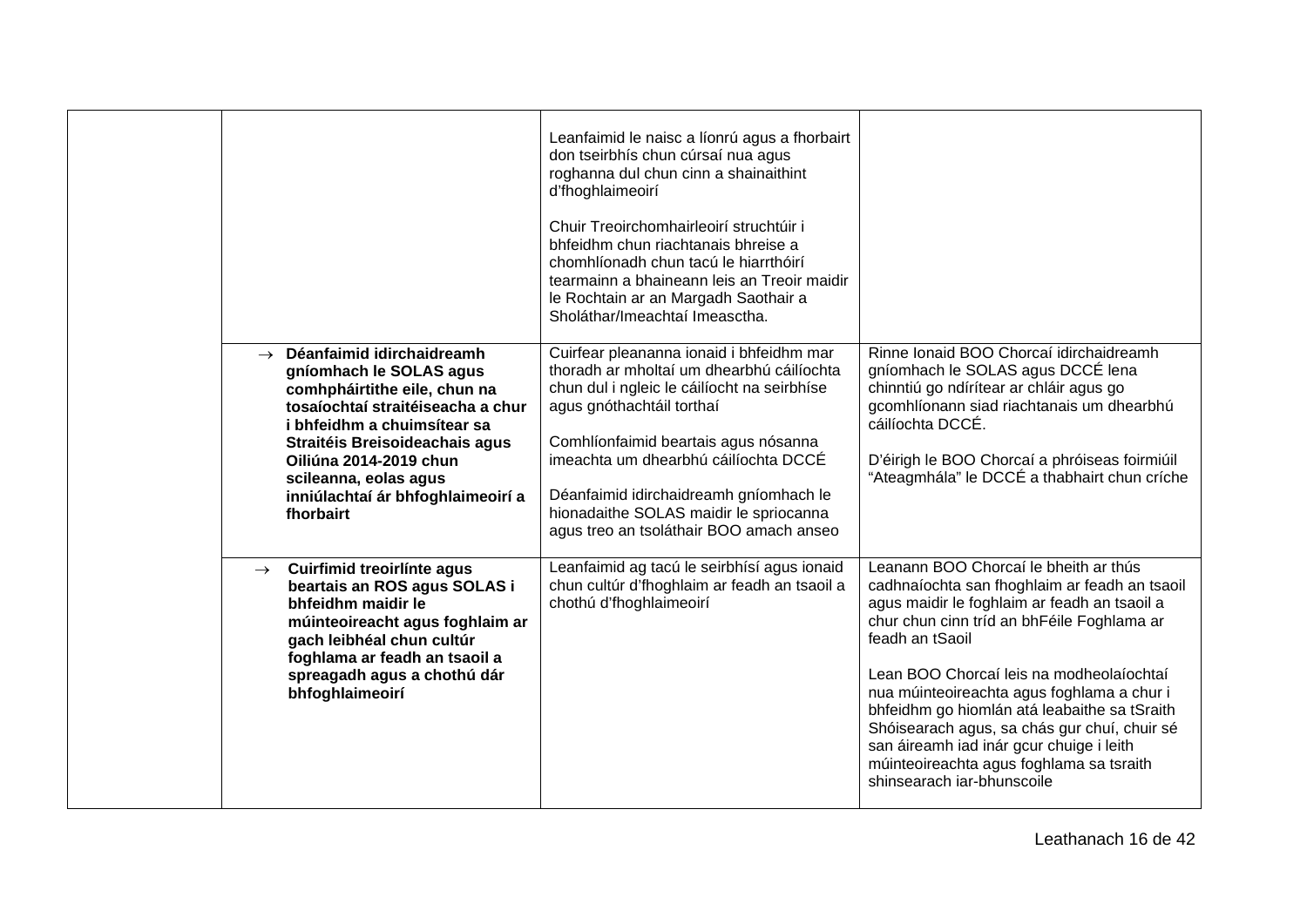|  | $\rightarrow$ Beidh de chuspóir againn<br>scileanna saoil a sholáthar dár<br>bhfoghlaimeoirí chun freastal ar<br>a riachtanais mar fhoghlaimeoirí<br>agus saoránaigh ghníomhacha<br>trí rannpháirtíocht i mBoird,<br>Coistí agus grúpaí ionadaíocha<br>éagsúla BOO a spreagadh | Ar aon dul le dearbhú cáilíochta, is féidir le<br>mic léinn meastóireacht a dhéanamh ar a<br>gcláir agus aiseolas a thabhairt trí na<br>meicníochtaí cuí a úsáid                                                                                                                                                                                                                                                                                                                | D'éascaigh BOO Chorcaí, le Aontas/SOLAS,<br>fóram struchtúrach Aiseolais ó Fhoghlaimeoirí<br>agus chuir sé tús le pleanáil le haghaidh<br>Fóraim Foghlaimeoirí áitiúla/réigiúnacha.                                                                                                  |
|--|--------------------------------------------------------------------------------------------------------------------------------------------------------------------------------------------------------------------------------------------------------------------------------|---------------------------------------------------------------------------------------------------------------------------------------------------------------------------------------------------------------------------------------------------------------------------------------------------------------------------------------------------------------------------------------------------------------------------------------------------------------------------------|--------------------------------------------------------------------------------------------------------------------------------------------------------------------------------------------------------------------------------------------------------------------------------------|
|  | $\rightarrow$ Spreagfaimid ár bhfoghlaimeoirí<br>chun páirt a ghlacadh i mboird,<br>coistí agus grúpaí ionadaíocha<br>éagsúla BOO                                                                                                                                              | Spreagfaimid agus cinnteoimid go<br>gníomhach go ndéanfar ionadaíocht do<br>mhic léinn ar an mBord Bainistíochta,<br>Comhairle na Mac léinn, sa chás gur cuí<br>agus go ndéantar soláthar dó<br>Tacóimid le hionadaíocht a dhéanamh<br>d'Fhoghlaimeoirí ar Bhord BOOC                                                                                                                                                                                                           | Bunaíodh Boird Scoile nua in 2019 agus<br>toghadh ionadaithe mac léinn, sa chás gur<br>chuí agus rinneadh soláthar dóibh.                                                                                                                                                            |
|  | $\rightarrow$ Cuirfimid le seirbhísí tacaíochta<br>díreacha agus indíreacha i<br>gcaitheamh shaolré an phlean<br>straitéisigh chun tacú lenár<br>bhfoghlaimeoirí                                                                                                               | Forbróimid ár seirbhísí tacaíochta<br>foghlaimeoirí in BOO agus cuirfidh glacadh<br>leis an gcur chuige agus an líonra<br>ionchuimsithe ghníomhaigh chun cinn i leith<br>gach Seirbhís BOO                                                                                                                                                                                                                                                                                      | Tugadh clár píolótach lonchuimsithe<br>Ghníomhaigh BOO Chorcaí chun críche go<br>rathúil, agus foilsíodh Tuarascáil Bhliantúil.<br>Cuireadh tús leis an gcur chuige agus le<br>tacaíochtaí Ionchuimsithe Ghníomhaigh a<br>thabhairt isteach níos fairsinge i measc<br>seirbhísí BOO. |
|  | $\rightarrow$ Cuirfimid feabhas, i gcomhréir le<br>tosaíochtaí an ROS agus SOLAS,<br>ar an eispéireas foghlama agus<br>na torthaí foghlama<br>d'fhoghlaimeoirí ar imir<br>míbhuntáiste tionchar orthu ag<br>gach céim dá n-aistear foghlama                                    | Cinnteoimid go gcuimsítear sa chlár<br>scileanna WorkWise modúil atá<br>dearbhaithe ag DCCÉ, anuas ar oiliúint<br>agus socrúchán oibre aonair saincheaptha<br>Déanfaimid bunachair shonraí d'fhostóirí a<br>fhorbairt ar bhonn Ionad aonair agus ar fud<br>Chlár Ógtheagmhála<br>Déanfaimid measúnú ar mhic léinn na<br>bliana deiridh maidir le cumas scileanna,<br>próifíl ghairme agus déanfaimid tástáil<br>shíciméadrach ar fud na nIonad<br>Ógtheagmhála go léir in 2019. | Cuireadh clár WorkWise i bhfeidhm go rathúil i<br>measc na n-ionad Ógtheagmhála go léir, agus<br>chuireamar feabhas ar idirchaidreamh le<br>fostóirí.<br>Tá cur chuige tástála foghlama Ógtheagmhála<br>i bhfeidhm.                                                                  |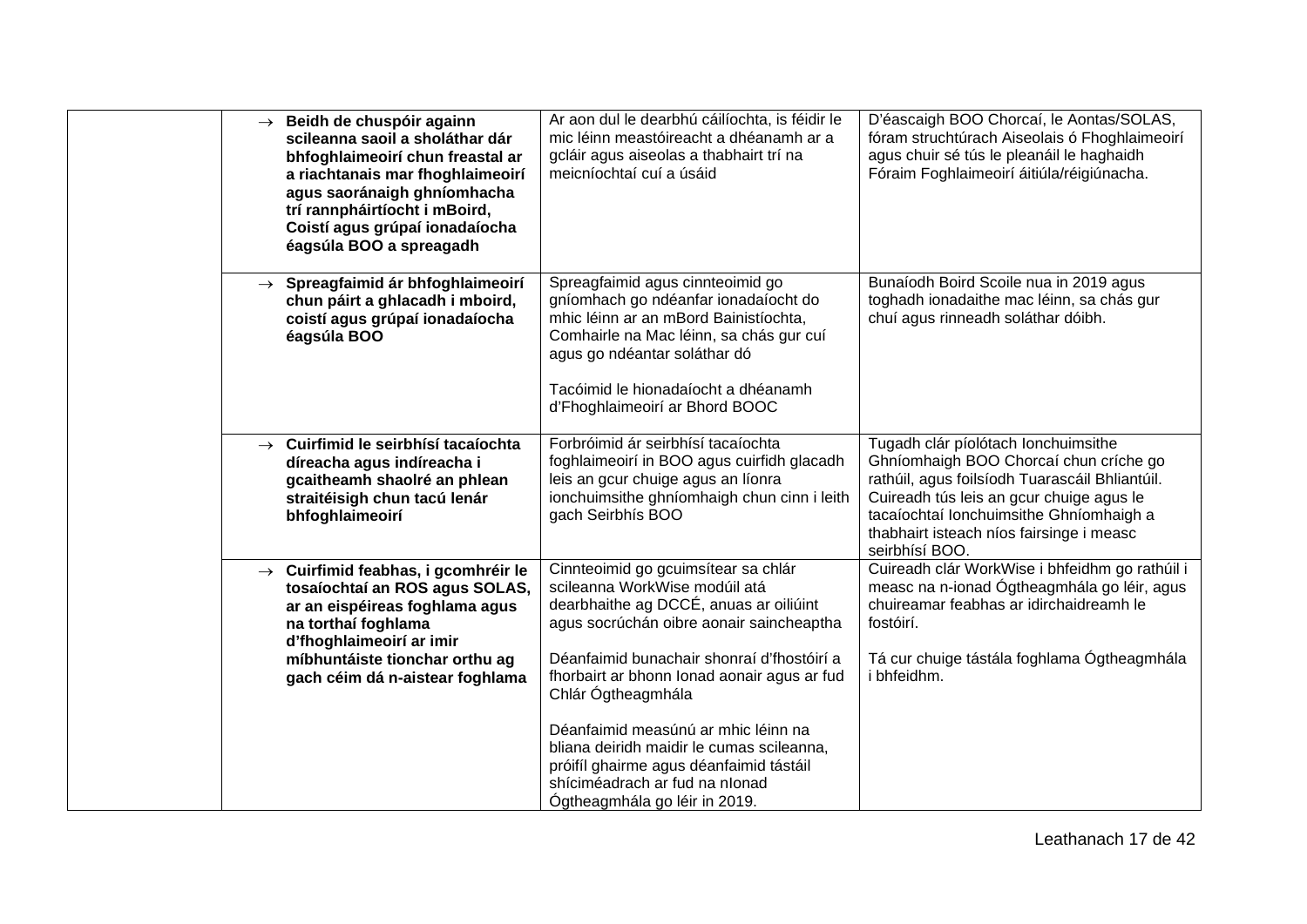|                                                                                                      | Díreoimid ar thacaíochtaí dár<br>$\rightarrow$<br>bhfoghlaimeoirí go léir a bhfuil<br>riachtanais speisialta oideachais<br>acu, agus a bhfuil leochaileacht<br>eile ag gabháil dóibh, chun tacú<br>lena rannpháirtíocht agus a ndul<br>chun cinn laistigh den oideachas<br>agus oiliúint | Oibreoidh Ionaid Ógtheagmhála agus le<br>hlonaid Oiliúna Pobail le coláistí Iar-<br>Ardteistiméireachta chun scéim reatha<br>Access a fhorbairt níos mó chun tacú le mic<br>léinn atá ag leanúint ar aghaidh le haghaidh<br>a thabhairt ar chúrsa Iar-<br>Ardteistiméireachta. Tacóidh é seo linn<br>chun sprioc 2 a bhaint amach de<br>Chomhaontú Feidhmíochta Straitéiseach<br>BOOC le SOLAS. | Cuireadh tús leis an athbhreithniú ar chlár<br>Access, bunaíodh ról tacaíochta HE-FE mar<br>chomhoibriú idir UCC agus BOO Chorcaí.<br>Tugadh faoi oiliúint ar mheasúnú foirne, agus<br>rinneadh cur chuige na próifíle pearsanta a<br>thabhairt chun críche agus a chur i bhfeidhm in<br>ionaid Ógtheagmhála. |
|------------------------------------------------------------------------------------------------------|------------------------------------------------------------------------------------------------------------------------------------------------------------------------------------------------------------------------------------------------------------------------------------------|-------------------------------------------------------------------------------------------------------------------------------------------------------------------------------------------------------------------------------------------------------------------------------------------------------------------------------------------------------------------------------------------------|---------------------------------------------------------------------------------------------------------------------------------------------------------------------------------------------------------------------------------------------------------------------------------------------------------------|
|                                                                                                      |                                                                                                                                                                                                                                                                                          | Tabharfaidh an fhoireann faoi oiliúint ar<br>mheasúnú a dhéanamh ar stíl aonair<br>foghlama foghlaimeoirí agus ar phacaí<br>tacaíochta mic léinn a ullmhú chun gur<br>féidir múinteoireacht a shaincheapadh go<br>cuí                                                                                                                                                                           |                                                                                                                                                                                                                                                                                                               |
|                                                                                                      |                                                                                                                                                                                                                                                                                          | Próifíl Phearsanta a fhorbairt do mhic léinn<br>a fhágann an clár, gach tástáil, CV agus<br>Cáilíochtaí seach-churaclaim san áireamh a<br>gnóthaíodh fad a bhí siad ag freastal ar an<br>gclár                                                                                                                                                                                                  |                                                                                                                                                                                                                                                                                                               |
| Múinteoireac<br>1.2<br>ht, oiliúint<br>agus<br>foghlaim den<br>scoth a<br>sholáthar do<br>gach duine | Díreoimid ar mhúinteoireacht<br>$\rightarrow$<br>agus foghlaim ardchaighdeáin a<br>fhorbairt mar<br>chroíghníomhaíocht BOO<br>Chorcaí                                                                                                                                                    | Méadófar an méid cláir chreidiúnaithe atá<br>ar tairiscint ón tseirbhís litearthachta.<br>Leanfar le cláir foghlama teaghlaigh nua<br>agus ilchineálacha a fhorbairt agus díriú ar<br>leith ar limistéir mhóra dífhostaíochta (faoi<br>mar a shainaithin an POS).                                                                                                                               | Baineadh gach gníomh amach.                                                                                                                                                                                                                                                                                   |
|                                                                                                      | Bainfimid úsáid as taighde<br>$\rightarrow$<br>náisiúnta agus idirnáisiúnta<br>chun dea-chleachtas a<br>shainaithint agus a ghlacadh<br>maidir le pobail láidre foghlama a<br>fhorbairt, agus glacfaimid páirt i                                                                         | Déanfaimid gealltanas maidir le forbairt<br>ghairmiúil leanúnach (FGL) a chur i<br>bhfeidhm, nuair is gá, i dtaobh scileanna<br>teicniúla agus ginearálta araon don<br>fhoireann mhúinteoireachta                                                                                                                                                                                               | Ghlac ár scoileanna páirt in FGL an ROS ar<br>leibhéal bunscoile agus iar-bhunscoile.<br>Thugamar faoi FGL breise ardchaighdeáin go<br>réamhghníomhach do cheannairí agus<br>múinteoirí scoile                                                                                                                |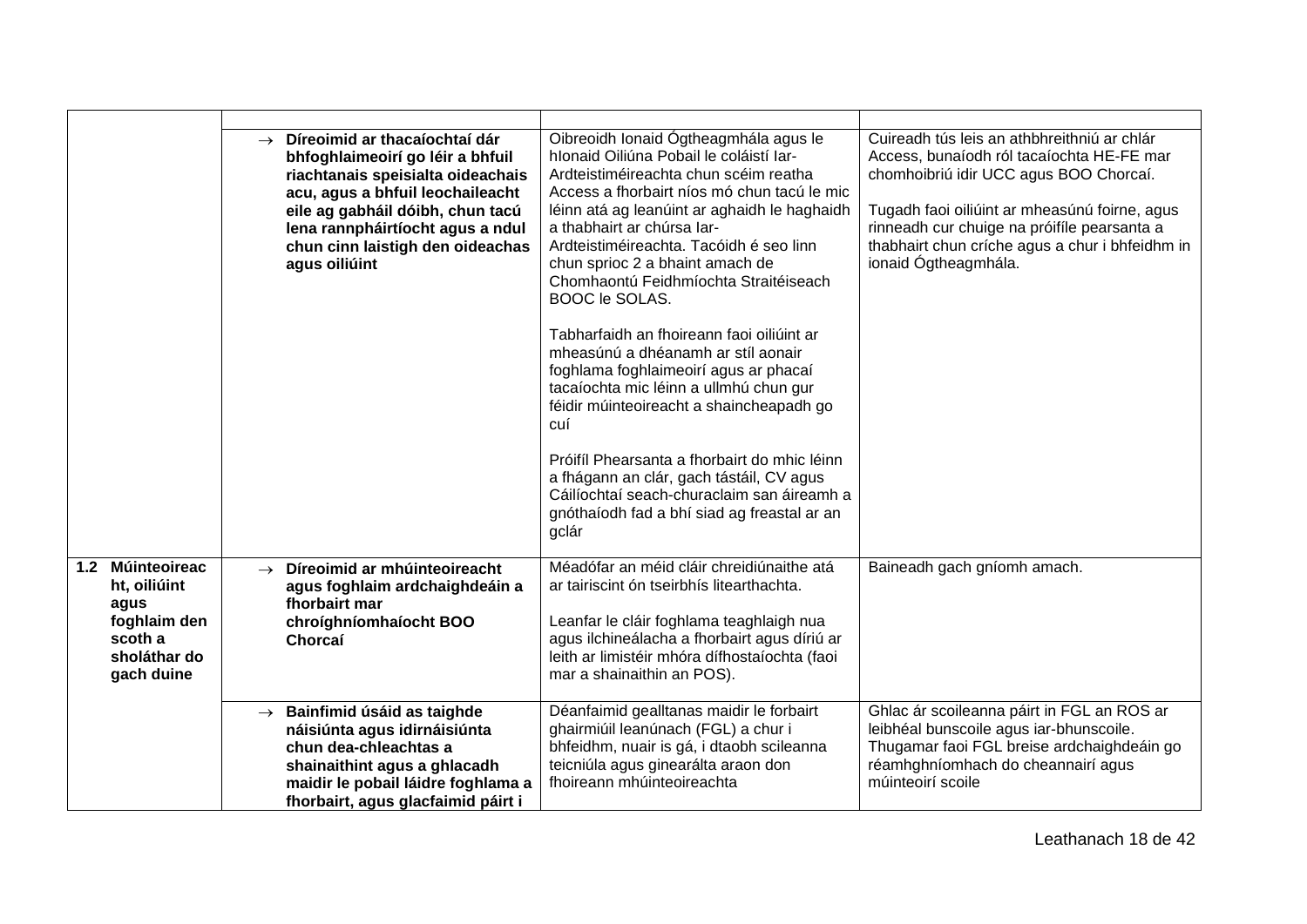|                                                                                          | dtionscadail agus tionscnaimh<br>náisiúnta agus idirnáisiúnta<br>chun cur go dearfach leis na<br>pobail siúd                                                                                                                                                   | Díreofar in 2019 ar pháirt níos mó a<br>ghlacadh le tionscadal taighde áitiúil<br>amháin, tionscadal taighde náisiúnta<br>amháin agus tionscadal taighde<br>idirnáisiúnta amháin, e.g. Clár<br>Ceannaireachta Teagaisc<br>Tionscadal Taighde Erasmus Ghlór na Mac<br>Léinn de chuid an CNCM<br>Glacfaimid páirt sa tSamhail<br>Phobalscoileanna Náisiúnta a chur chun<br>cinn mar an soláthraí oideachais chun<br>pobail láidre il-sainchreidmheacha<br>foghlama a fhorbairt<br>Glacfaimid páirt ghníomhach chun clár<br>socrúcháin Múinteoirí BOO a fhorbairt<br>Comhoibriú foirne agus cleachtas a roinnt<br>trí ghrúpaí comhairleacha um dhearbhú<br>cáilíochta | Rinneadh samhail socrúcháin múinteoirí BOO<br>a fhorbairt níos mó do Mhúinteoirí agus<br>cuireadh ar fáil é do 24 múinteoir.<br>Rinneadh grúpaí comhairleacha um dhearbhú<br>cáilíochta a athbhreithniú agus cuireadh leo. |
|------------------------------------------------------------------------------------------|----------------------------------------------------------------------------------------------------------------------------------------------------------------------------------------------------------------------------------------------------------------|--------------------------------------------------------------------------------------------------------------------------------------------------------------------------------------------------------------------------------------------------------------------------------------------------------------------------------------------------------------------------------------------------------------------------------------------------------------------------------------------------------------------------------------------------------------------------------------------------------------------------------------------------------------------|----------------------------------------------------------------------------------------------------------------------------------------------------------------------------------------------------------------------------|
| 1.3 Timpeallachtaí<br>dearfacha<br>foghlama ina<br>bhfuil na<br>hacmhainní<br>oiriúnacha | Déanfaimid idirchaidreamh agus<br>idirbheartaíocht go réamhghníomhach<br>leis an ROS agus le SOLAS chun<br>dícheall a dhéanamh go mbíonn na<br>hacmhainní riachtanacha go léir, idir<br>acmhainní buiséadacha agus soláthair<br>foirne, ar fáil do BOO Chorcaí | Leanaimid le hidirbheartaíocht a dhéanamh<br>leis an ROS agus SOLAS lena chinntiú go<br>ndéantar na hacmhainní go léir atá ar fáil a<br>fhiosrú agus a bharrfheabhsú                                                                                                                                                                                                                                                                                                                                                                                                                                                                                               | Leanadh ag dul i gcomhairle leis an ROS agus<br>SOLAS i rith 2019 chun acmhainní a<br>uasmhéadú chun tacú le seirbhísí a sholáthar                                                                                         |
| 1.4 Tiomantas<br>d'fhoghlaim le<br>cuidiú<br>teicneolaíocht                              | $\rightarrow$ Leanfaimid le hathbhreithniú a<br>dhéanamh ar agus infheistiú a<br>dhéanamh inár mbonneagar TFC                                                                                                                                                  | Leanaimid le hathbhreithniú agus infheistiú<br>a dhéanamh, faoi mar is cuí                                                                                                                                                                                                                                                                                                                                                                                                                                                                                                                                                                                         | Déantar athbhreithniú ar phleananna gach<br>bliain lena chinntiú go mbíonn infheistíocht<br>dírithe agus cuí.                                                                                                              |
| a chun tacú le<br>foghlaim<br>neamhspleách<br>agus                                       | Forbróimid straitéisí ar leith<br>$\rightarrow$<br>chun acmhainneacht ár<br>scoileanna agus á gcoláistí a<br>fhorbairt maidir le TFC a úsáid                                                                                                                   | Leanfaimid le hathbhreithniú a dhéanamh<br>ar Bhonneagar TFC agus é a uasghrádú ar<br>aon dul hearraí gnímh na Straitéise<br>Foghlama le Cuidiú Teicneolaíochta                                                                                                                                                                                                                                                                                                                                                                                                                                                                                                    | Cuireadh conradh gléasanna móibíleacha i<br>bhfeidhm in 2019 ina gcuimsítear soláthairtí<br>gléasanna móibíleacha, chomh maith le<br>hoiliúint ar an teicneolaíocht a úsáid mar uirlis<br>mhúinteoireachta agus foghlama   |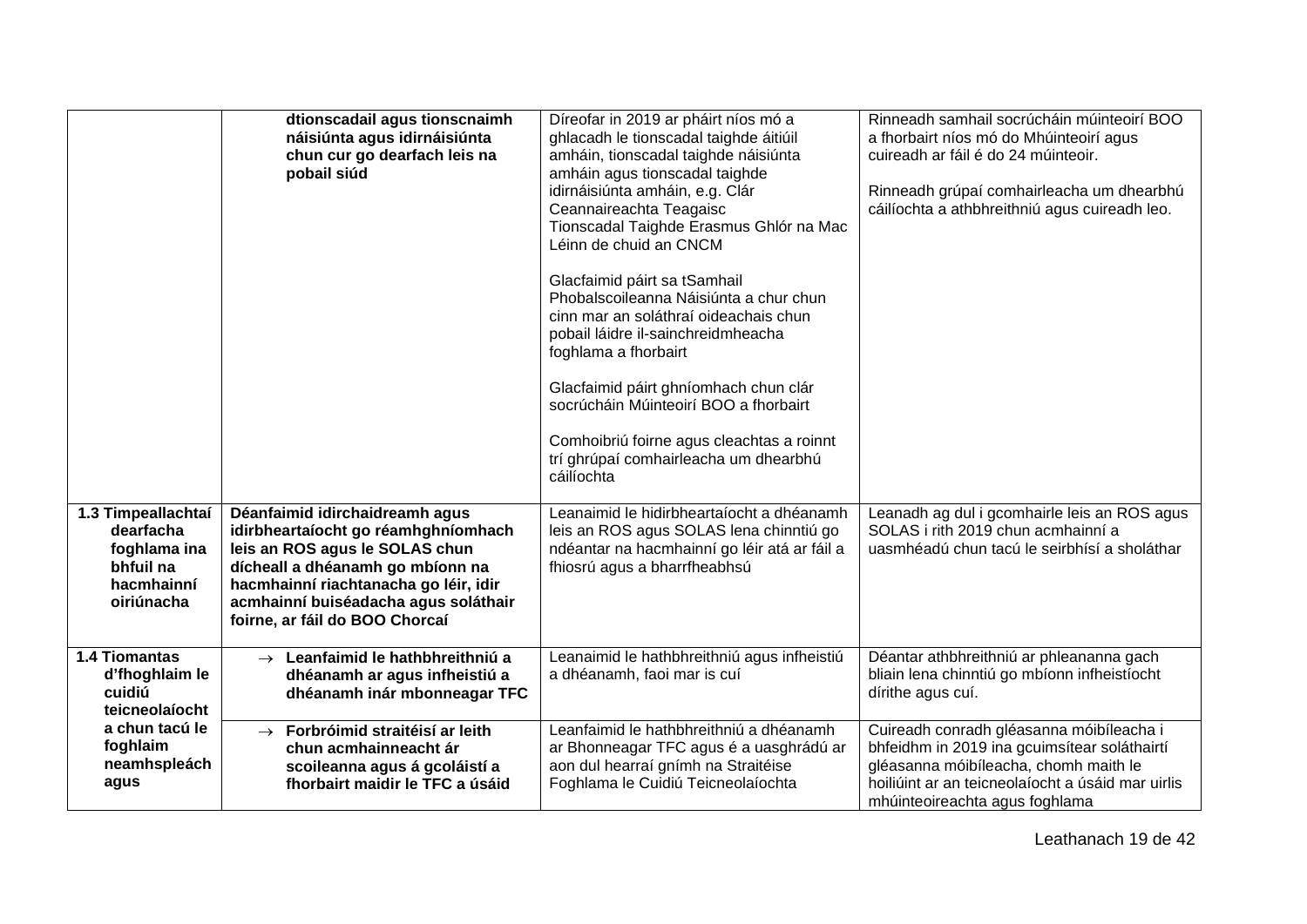| chomhoibrithe | mar uirlis mhúinteoireachta agus                                   | Cuirfimid oiliúint agus tacaíocht maidir le |                                                                                             |
|---------------|--------------------------------------------------------------------|---------------------------------------------|---------------------------------------------------------------------------------------------|
| ach           | foghlama                                                           | teicneolaíochtaí cúnta ar fáil              | Tá a straitéis foghlama digití á gcur i bhfeidhm                                            |
|               |                                                                    | d'fhoghlaimeoirí.                           | ag scoileanna ar aon dul le riachtanais                                                     |
|               |                                                                    |                                             | náisiúnta                                                                                   |
|               |                                                                    | Bainfimid triail phíolótach as Moodle a     |                                                                                             |
|               |                                                                    | úsáid in Ionad Ógtheagmhála.                | Cuireadh Moodle chun feidhme ar bhonn                                                       |
|               |                                                                    |                                             | trialach i suíomh Ógtheagmhála.                                                             |
|               |                                                                    | Cuirfimid oiliúint ar fáil ar TFC don       |                                                                                             |
|               |                                                                    | fhoireann chun tacú le Foghlaim le Cuidiú   | Éascaíodh agus tacaíodh leis an bhfoireann                                                  |
|               |                                                                    | Teicneolaíochta a úsáid.                    | BOO chun tabhairt faoi chláir Foghlama le                                                   |
|               |                                                                    |                                             | Cuidiú Teicneolaíochta Iarchéime trí Ollscoil                                               |
|               |                                                                    |                                             | na hÉireann, Gaillimh agus Ollscoil na                                                      |
|               |                                                                    |                                             | hÉireann.                                                                                   |
|               | $\rightarrow$ Forbróimid agus tosóimid le                          | Déanfaimid an Straitéis TFC a ghlacadh      | Chas Grúpa Foghlama le Cuidiú                                                               |
|               | Plean Straitéiseach TFC a chur i                                   | agus a thabhairt chun críche                | Teicneolaíochta an BOO, ina bhfuil ionadaithe                                               |
|               | bhfeidhm dár nIonaid go léir.<br>Cuirfear Straitéisí TFC Náisiúnta | Déanfaimid pleananna Ríomhfhoghlama         | de na Coláistí BOO, an tIonad Oiliúna agus<br>Ógtheagmháil lena chéile ar bhonn rialta chun |
|               |                                                                    | agus Straitéisí Digiteacha a athbhreithniú  | úsáid na teicneolaíochta mar uirlis                                                         |
|               | san áireamh ann seo le haghaidh<br>Oideachais agus Oiliúna, an     | agus a leasú i gcomhoibriú le               | mhúinteoireachta agus foghlama a mheasúnú                                                   |
|               | straitéis Foghlama le Cuidiú                                       | Scoileanna/Coláistí agus soláthraithe       | agus a chur chun cinn.                                                                      |
|               | Teicneolaíochta ina measc le                                       | seirbhísí BOO                               |                                                                                             |
|               | haghaidh Breisoideachais agus                                      |                                             |                                                                                             |
|               | Oiliúna                                                            | Déanfaimid cistiú Deontais eile TFC a       |                                                                                             |
|               |                                                                    | ailíniú le tionchair theicneolaíochta       |                                                                                             |
|               |                                                                    | múinteoireachta agus foghlama               |                                                                                             |
|               |                                                                    | inbhuanaithe i gcomhoibriú le               |                                                                                             |
|               |                                                                    | Scoileanna/Coláistí agus soláthraithe       |                                                                                             |
|               |                                                                    | seirbhísí BOO                               |                                                                                             |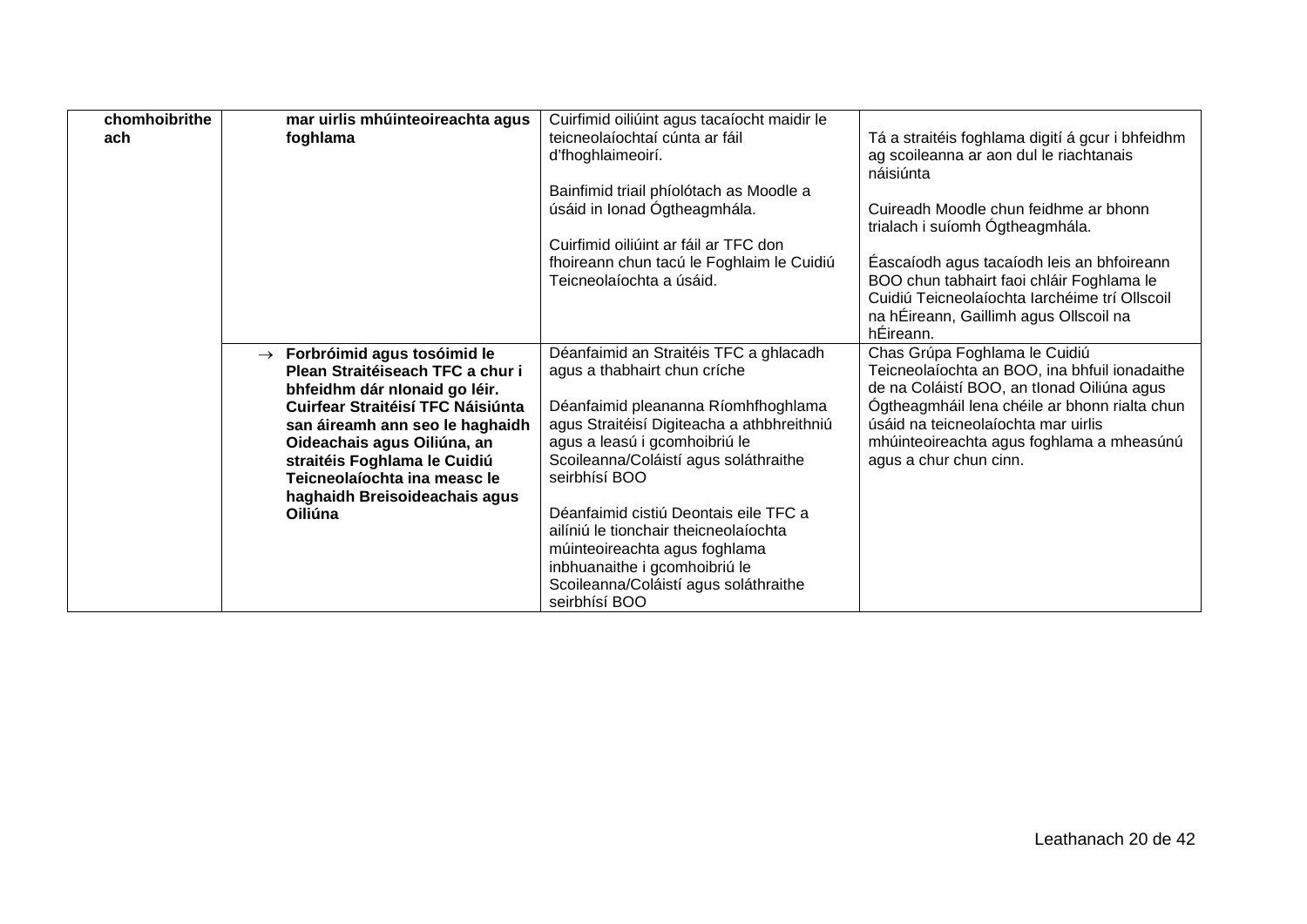## **2) Ár nDaoine**

#### *Is é ár n-aidhm chun gairmithe ardchaighdeáin a earcú, a fhostú agus a fhorbairt ar fud ár seirbhísí.*

Eagraíocht é BOO Chorcaí a chothaíonn éagsúlacht agus dúshlán. Tá ár bhfoghlaimeoirí agus ár bhfoireann ag croílár na heagraíochta. Tugaimid chéad tús áite d'fhreastal ar a riachtanais. Ní féidir cultúr na heagraíochta a chothú, faoi mar a chuimsítear inár bprionsabail agus luachanna treoracha, ach trí spreagadh agus tiomantas ár bhfoirne reatha agus trínár gcumas chun daoine cumasacha a earcú.

Mar gheall ar éagsúlacht na seirbhíse, tá réimse ról ann laistigh den eagraíocht. Teastaíonn tionscnaimh spriocdhírithe uaidh seo sna limistéir eagraíochta, forbartha foirne agus timpeallachtaí dearfacha ionad oibre lena chinntiú go leanann an eagraíocht le foireann den scoth a choimeád, go bhforbraítear scileanna na foirne agus go bhforbraítear ceannairí an-éifeachtacha i gcomhthráth.

Aithnímid nach féidir BOO Chorcaí a bhunú mar rogha soláthraí d'fhoghlaimeoirí i gCorcaigh ach trí idirchaidreamh dearfach a dhéanamh leis an bhfoireann a chreideann i bprionsabail agus luachanna na heagraíochta.

<span id="page-20-1"></span><span id="page-20-0"></span>

| <b>Tosaíochtaí</b>                                                         | Gníomhartha                                                                                                                                                                                                                                                   | Torthaí ionchasacha don bhliain<br>2019 (nuair a bhí seirbhísí sa<br>liosta do bhliain acadúil<br>2018/2019)                                                                                                                 | Torthaí a soláthraíodh nó a tosaíodh<br><i>i</i> rith 2019                                                                                                                                                                                               |
|----------------------------------------------------------------------------|---------------------------------------------------------------------------------------------------------------------------------------------------------------------------------------------------------------------------------------------------------------|------------------------------------------------------------------------------------------------------------------------------------------------------------------------------------------------------------------------------|----------------------------------------------------------------------------------------------------------------------------------------------------------------------------------------------------------------------------------------------------------|
| 2.1 Na daoine is<br>fearr a<br>mhealladh agus<br>a earcú don<br>eagraíocht | Déanfaimid, trí phleanáil<br>$\rightarrow$<br>ghníomhach, na róil a theastaíonn<br>laistigh den eagraíocht agus<br>feachtas earcaíochta<br>spriocdhirithe a fhorbairt, agus<br>díriú ar ar leith ar róil inar<br>sainaithníodh easnamh soláthair<br>scileanna | Leanfaimid ag freastal ar Aonaigh<br>Ghairmeacha Múinteoireachta agus le<br>caidreamh a fhorbairt le seirbhísí éagsúla<br>ollscoile chun an méid eolais a chuirtear<br>ar fáil do mhic léinn Mháistreachta san<br>Oideachas. | D'fhreastail BOO Chorcaí in 2019 ar dhá<br>aonach earcaíochta. Rinneadh feachtas ar<br>líne a fhorbairt agus a thabhairt isteach i<br>measc na n-ardán meán sóisialta a dhírigh ar<br>mhic léinn.                                                        |
|                                                                            | Leanfaimid lenár bpróisis agus<br>$\rightarrow$<br>cleachtais earcaíochta a<br>athbhreithniú agus a fhorbairt lena<br>chinntiú go bhfuil siad solúbtha<br>agus curtha in oiriúint do<br>riachtanais na heagraíochta                                           | Déanfaimid ionchur agus tástáil an<br>chórais iarrata ar fholúntais phoist a<br>thabhairt chun críche atá le tabhairt chun<br>críche i gcomhar le soláthraí bogearraí.                                                       | Críochnaíodh athruithe ar an bpainéal ar líne<br>Ionadaithe Múinteoirí in 2019 chun córas níos<br>éasca le húsáid a dhéanamh den chóras<br>maidir le múinteoirí a ndéanann fáil a chlárú<br>agus scoileanna a mbíonn múinteoirí ionaid á<br>n-aimsiú acu |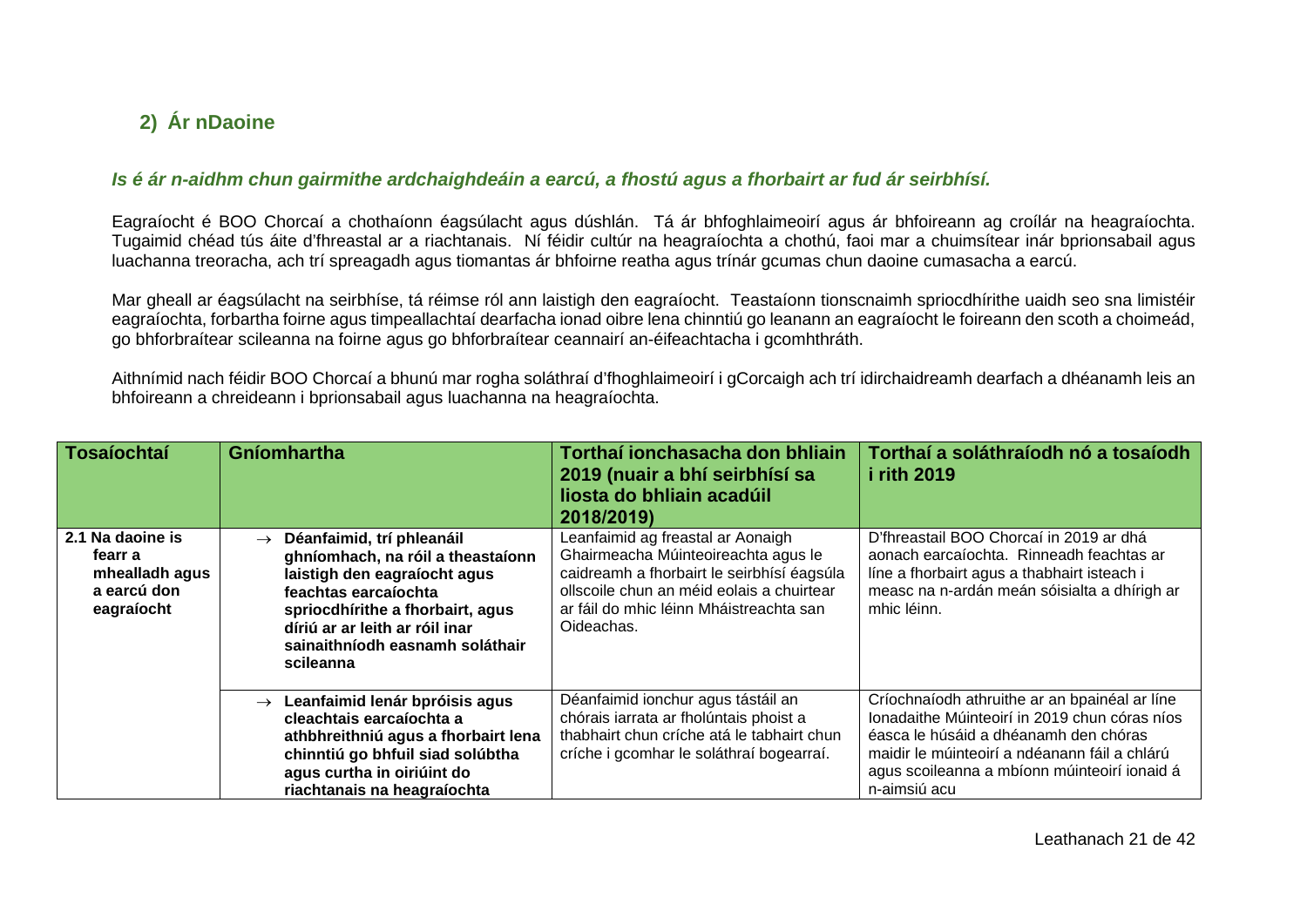|                                                  | Déanfaimid ár gcórais cumhdaigh<br>$\rightarrow$<br>foirne gearrthéarmaí a fhorbairt<br>níos mó lena chinntiú go bhfuil na<br>daoine cearta ar fáil nuair a bhíonn<br>gá leis chun leanúint lenár<br>seirbhísí a sholáthar                | Déanfaimid na buan-nósanna imeachta<br>oibriúcháin a thabhairt chun críche chun<br>múinteoirí bunscoile a earcú chun tacú<br>leis an bPobalscoil Náisiúnta ina n-<br>earcaíocht<br>Tá anailís bhreise le déanamh chun<br>príomhfhoinsí d'iarratais mhúinteora a<br>dheimhniú agus chun feabhas a chur ar<br>an sreabhadh iarrthóirí                                                                                                                                                                                                                                                                                                                                                                                                                                                                       | Comhaontaíodh ar nósanna imeachta le<br>Múinteoirí Pobalscoileanna Náisiúnta.<br>Rinneadh athbhreithniú agus nuashonrú ar<br>phainéal ionadaithe ar líne le soláthraí<br>bogearraí chun go mbeadh sé ní b'éasca le<br>húsáid                                                                                                                                                                                                                                                                                                          |
|--------------------------------------------------|-------------------------------------------------------------------------------------------------------------------------------------------------------------------------------------------------------------------------------------------|-----------------------------------------------------------------------------------------------------------------------------------------------------------------------------------------------------------------------------------------------------------------------------------------------------------------------------------------------------------------------------------------------------------------------------------------------------------------------------------------------------------------------------------------------------------------------------------------------------------------------------------------------------------------------------------------------------------------------------------------------------------------------------------------------------------|---------------------------------------------------------------------------------------------------------------------------------------------------------------------------------------------------------------------------------------------------------------------------------------------------------------------------------------------------------------------------------------------------------------------------------------------------------------------------------------------------------------------------------------|
| 2.2 Tacú le forbairt<br>ghairmiúil ár<br>ndaoine | Cothóimid cultúr d'fhorbairt<br>$\rightarrow$<br>ghairmiúil agus tacaíochta don<br>fhoireann go léir trí dhíriú ar<br>thionscnaimh foghlama agus<br>forbartha a sholáthar chun a n-<br>eolas agus a gcumas a fheabhsú<br>agus a fhorbairt | Fóraim Leas-Phríomhoidí BOOC<br>nuabhunaithe a fhorbairt i measc<br>bunscoileanna, iar-bhunscoileanna agus<br>scoileanna agus coláistí BOO<br>Leanfaidh obair ar aghaidh le Fóraim na<br>bPríomhoidí, Straitéis BOO agus grúpa<br>um dhearbhú cáilíochta chun tionscnaimh<br>forbartha chuí foghlama agus forbartha a<br>shainaithint<br>Déanfaidh Príomhoidí IAT rannpháirtíocht<br>a bharrfheabhsú i gcláir FGL um<br>Dhearbhú Cáilíochta Bhord Oideachais<br>Chorcaí i gcomhar leis an tSeirbhís<br>Tacaíochta don Bhreisoideachas<br>Leanfaimid le rannpháirtíocht a spreagadh<br>i dtionscnaimh foghlama agus forbartha<br>Leanfar le comhoibriú agus le dea-<br>chleachtas a roinnt trí úsáid a bhaint as<br>SharePoint agus grúpaí comhairleacha<br>um Dhearbhú Cáilíochta BOOC don<br>Earnáil BOO | Bunaíodh roinnt grúpaí agus Fóraim éagsúla i<br>measc na limistéar éagsúil, scoileanna, BOO<br>agus Riaracháin chun obair a roinnt, chun tacú<br>le hobair agus chun comhoibriú i ngach ionad<br>agus limistéar soláthair.<br>Casann na grúpaí lena chéile ar bhonn rialta<br>agus leanann siad le tionscnaimh éagsúla a<br>shainaithint agus páirt a ghlacadh iontu chun<br>feabhas a chur ar FGL ar bhonn aonair agus le<br>chéile.<br>Cuireadh oiliúint um Dhearbhú Cáilíochta ar<br>fáil i measc na seirbhísí agus na nIonad BOO. |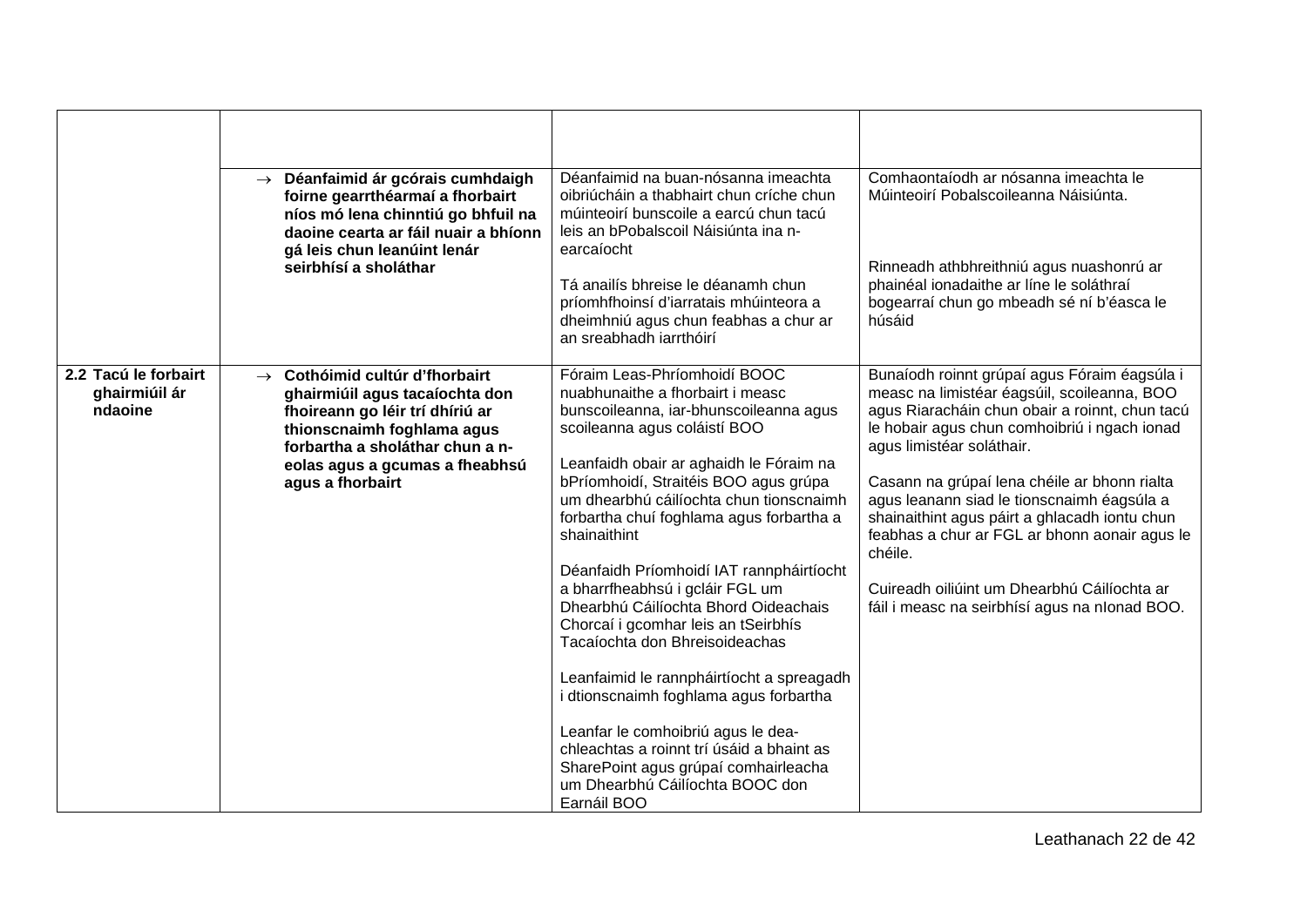|                                                                                                                                                                                             | Oiliúint bhreise um Dhearbhú Cáilíochta<br>d'ionaid a sainaithníodh<br>Tá samhlacha eile creidiúnaithe a<br>aithnítear go hidirnáisiúnta á bhfiosrú ag<br>BOOC ag féachaint le huasoiliúint a chur<br>ar theagascóirí.<br>Déanfaidh cleachtóirí foghlama in Ionad<br>Ógtheagmhála/Cúrsaí Iar-<br>Ardteistiméireachta/Ionad Oiliúna Chorcaí<br>modúl Litearthachta 'Litearthacht a<br>Chomhtháthú' in Institiúid Teicneolaíochta<br>Phort Láirge chun tacú le litearthacht a<br>chomhtháthú ina ranganna<br>Sainaithníodh go mbaineann ríthábhacht<br>le clár meantóireachta maidir le ceapaithe<br>nua a ionduchtú ar leibhéal bainistíocht<br>shinsearach, tá liosta meantóirí le bunú in<br>2019 |                                                                                                                                                                                                      |
|---------------------------------------------------------------------------------------------------------------------------------------------------------------------------------------------|----------------------------------------------------------------------------------------------------------------------------------------------------------------------------------------------------------------------------------------------------------------------------------------------------------------------------------------------------------------------------------------------------------------------------------------------------------------------------------------------------------------------------------------------------------------------------------------------------------------------------------------------------------------------------------------------------|------------------------------------------------------------------------------------------------------------------------------------------------------------------------------------------------------|
| Samhail tacaíochta a fhorbairt,<br>$\rightarrow$<br>laistigh de na hacmhainní atá ar<br>fáil, a cheadaíonn foireann a<br>scaoileadh chun glacadh leis na<br>deiseanna ábhartha agus cuí FGL | Leanfaidh príomhoidí le ceannairí<br>uaillmhianacha a shainaithint agus a<br>spreagadh chun tabhairt faoi na cláir<br>Inseirbhíse náisiúnta<br>Leanfaimid le hathbhreithniú a dhéanamh<br>ar shocruithe lena chinntiú go mbíonn an<br>tacaíocht ar fáil lena cheadú foireann a<br>scaoileadh chun deiseanna ábhartha FGL<br>a thapú<br>Spreagfaimid agus a éascóimid<br>rannpháirtíocht múinteoirí i líonraí agus<br>cumainn náisiúnta                                                                                                                                                                                                                                                             | Spreagadh an fhoireann go léir chun<br>deiseanna FGL a thapú agus sa chás gur<br>thapaigh an fhoireann na deiseanna siúd,<br>cuireadh tacaíocht ar fáil lena rannpháirtíocht<br>leanúnach a chinntiú |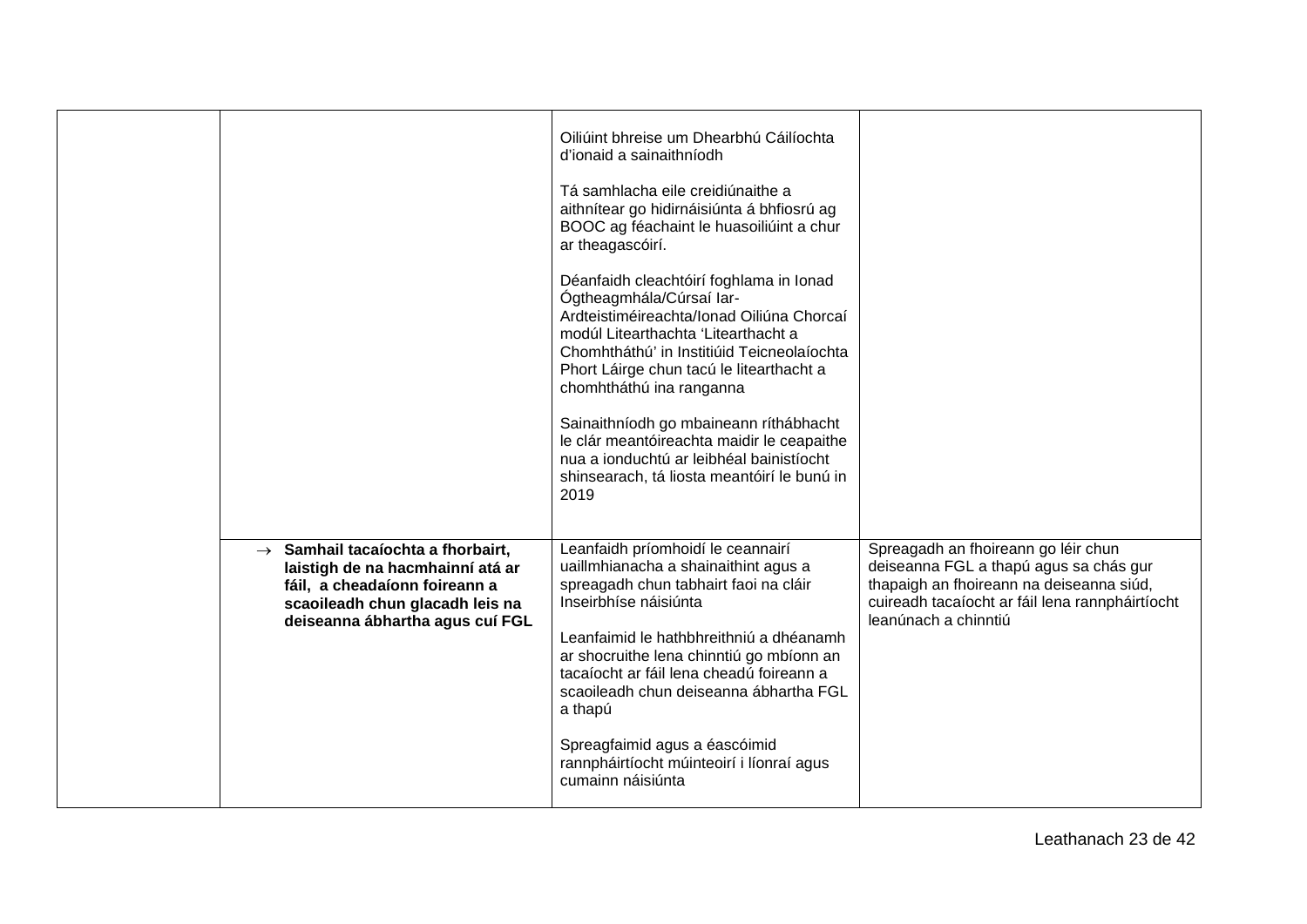|                                                                                                                  | Deiseanna a fhorbairt don<br>$\rightarrow$<br>fhoireann chun deiseanna<br>socrúchán oibre a chur ar fáil don<br>fhoireann i suíomhanna Tionscail /<br>gnó agus oiliúna / foghlama eile                                                                                                                                     | Cuirfear le clár chun socrúcháin a<br>thabhairt do mhúinteoirí BOO sa tionscal<br>Leanfaimid ag tacú le freastal ar<br>imeachtaí, de réir bheartas FGL BOOC.<br>Leanfaimid le deiseanna socrúcháin oibre<br>a fhairsingiú dár bhfoireann agus le<br>hiarracht a dhéanamh chun sin a<br>dhéanamh                                                                                                                                                                                                                             | Lean deiseanna socrúcháin oibre a bheith á<br>gcur ar fáil don fhoireann mhúinteoireachta<br>chun a mbonn eolais faoin tionscal a<br>fhairsingiú chun tacú le cúrsaí a sholáthar in<br>2019                                                                                                          |
|------------------------------------------------------------------------------------------------------------------|----------------------------------------------------------------------------------------------------------------------------------------------------------------------------------------------------------------------------------------------------------------------------------------------------------------------------|-----------------------------------------------------------------------------------------------------------------------------------------------------------------------------------------------------------------------------------------------------------------------------------------------------------------------------------------------------------------------------------------------------------------------------------------------------------------------------------------------------------------------------|------------------------------------------------------------------------------------------------------------------------------------------------------------------------------------------------------------------------------------------------------------------------------------------------------|
| 2.3 Timpeallacht<br>oibre<br>dhearfach,<br>ghairmiúil agus<br>thacúil a<br>sholáthar don<br>fhoireann go<br>léir | Forbróimid córas inlín don<br>$\rightarrow$<br>fhoireann go léir lena chinntiú go<br>mbíonn teacht ag an bhfoireann go<br>léir acu ar eolas                                                                                                                                                                                | Tabharfaimid struchtúr agus ábhar chun<br>críche, trí chomhoibriú leis na Ranna go<br>léir sa Cheannoifig, agus tá tús le cur le<br>cur i bhfeidhm céimnithe faoi dheireadh<br>Ráithe 1<br>Leanfaimid, i gcomhar le Seirbhísí<br>Corparáideacha, le monatóireacht agus<br>forbairt a dhéanamh ar ábhar an tsuímh le<br>cabhair ó Ranna ábhartha<br>Déanfaimid forbairt agus feabhsúcháin<br>Chéim 2 a mheas ag féachaint le feabhas<br>breise a chur ar an gcóras mar shraith<br>straitéisí don fhoireann agus Bainisteoirí | Seoladh an chéad leagan de shuíomh inlín ag<br>a bhfuil beartais agus nósanna imeachta<br>corparáideacha in aon suíomh amháin in 2019.<br>Cuireadh é sin ar fáil don fhoireann go léir.<br>Cuireadh tús le forbairt Chéim 2 in 2019                                                                  |
|                                                                                                                  | Déanfaimid fiosrú agus forbairt<br>$\rightarrow$<br>bhreise ar dheiseanna a chuirtear<br>ar fáil trí chumas TFC a úsáid,<br>maidir le conas deiseanna a<br>sholáthar chun pobail ghairmiúla a<br>chruthú i measc na foirne mar<br>iarracht chun cabhrú leo tacú lena<br>chéile chun oideachas agus<br>oiliúint a sholáthar | Leanann gach scoil le hathbhreithniú a<br>dhéanamh ar a Straitéis Foghlama le<br>Cuidiú Teicneolaíochta ar aon dul le<br>treoirlínte náisiúnta<br>Leanfar le hinfheistíocht bhreise TFC a<br>dhéanamh i scoileanna a bhunú ar an<br>straitéis seo a chur i bhfeidhm                                                                                                                                                                                                                                                         | Leantar le cur i bhfeidhm foghlama le cuidiú<br>teicneolaíochta a fhorbairt i ngach limistéar<br>den soláthar.<br>Cuireadh Microsoft 365 ar fáil do gach scoil /<br>láthair<br>Fiosraíodh cláir foghlama fíorga agus cuireadh<br>Moodle i bhfeidhm ní b'fhairsinge ar mhaithe le<br>BOO a sholáthar. |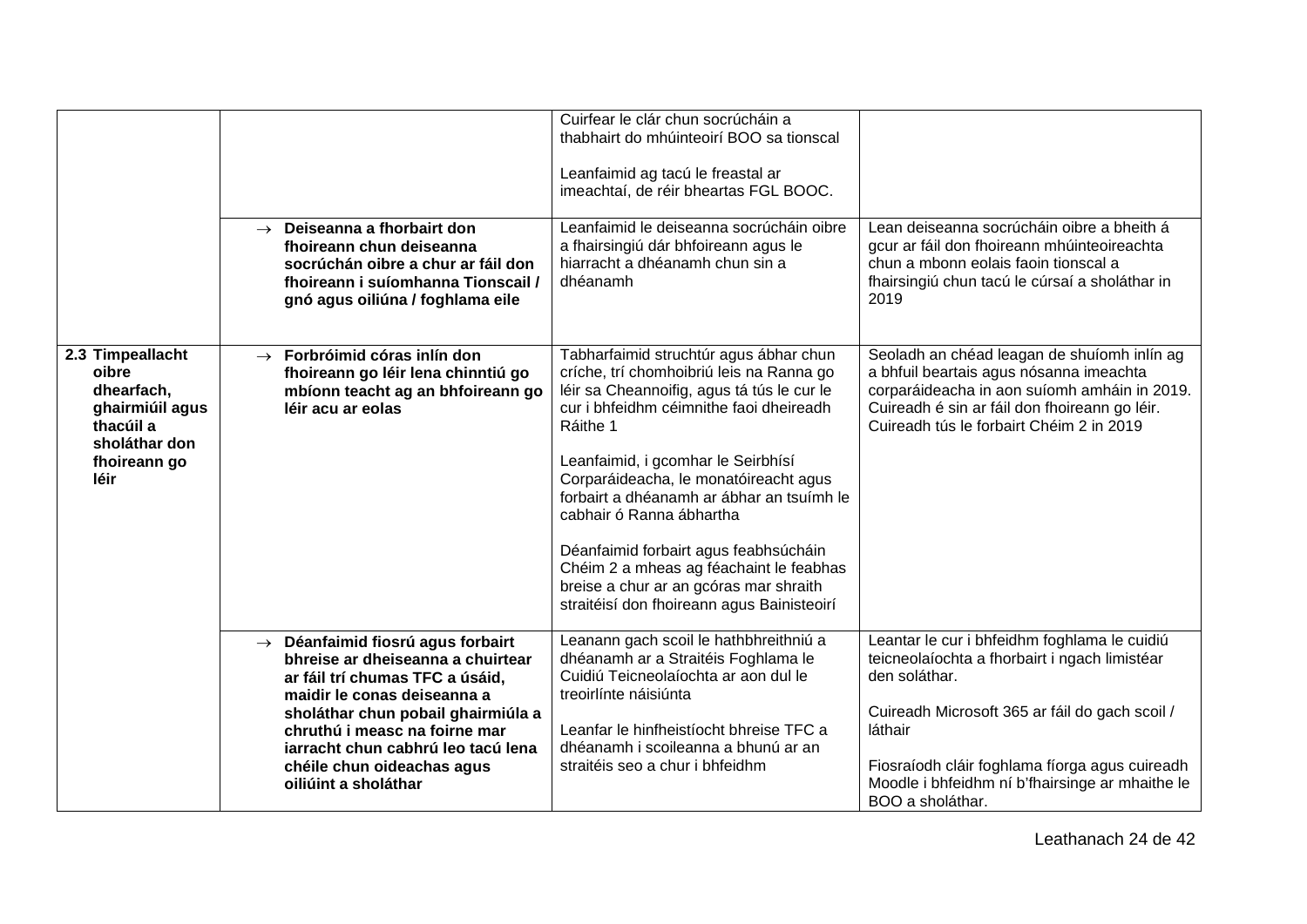|                                                                                                                                                              | Suíomh SharePoint a fhorbairt do<br>Phríomhoidí Bunscoile agus Iar-<br>Bhunscoile agus gach scoil a bheith ar                                                                                                 |                                                                      |
|--------------------------------------------------------------------------------------------------------------------------------------------------------------|---------------------------------------------------------------------------------------------------------------------------------------------------------------------------------------------------------------|----------------------------------------------------------------------|
|                                                                                                                                                              | Ardán comhroinnte TF, i.e. Microsoft 365<br>Cuirfimid rochtain ar SharePoint ar fáil<br>don fhoireann go léir agus spreagfaimid                                                                               |                                                                      |
|                                                                                                                                                              | iad chun úsáid a bhaint as eolas atá ar fáil<br>maidir le saol gairmiúil agus pearsanta                                                                                                                       |                                                                      |
|                                                                                                                                                              | Grúpa tacaíochta agus treorach<br>struchtúrach TF a fhorbairt ina bhfuil<br>Roinn TF chun cur chuige comhordaithe a<br>fhorbairt i leith forbairtí scoile, e.g.<br>timpeallachtaí foghlama fíorga (TFFanna)   |                                                                      |
| Díreoimid ar thionscnaimh ar leith<br>$\rightarrow$<br>chun folláine na foirne a chur chun<br>cinn agus rannpháirtíocht<br>dhearfach ár bhfoirne a spreagadh | Rogha na maoirseachta gairmiúla agus<br>tacaíochtaí cleachtais athmhachnaimh a<br>fhiosrú don fhoireann.                                                                                                      | Tacaíodh le tionscnaimh folláine foirne ar<br>leibhéal scoile/ionaid |
| ar fud na heagraíochta                                                                                                                                       | Folláine foirne in ionaid a chur chun cinn.<br>Déanfaimid fiosrú breise leis an Údarás<br>Sláinte agus Sábháilteachta ar an<br>bhféidearthacht chun clár píolótach<br>"Oibriú go Dearfach" a chur i bhfeidhm. |                                                                      |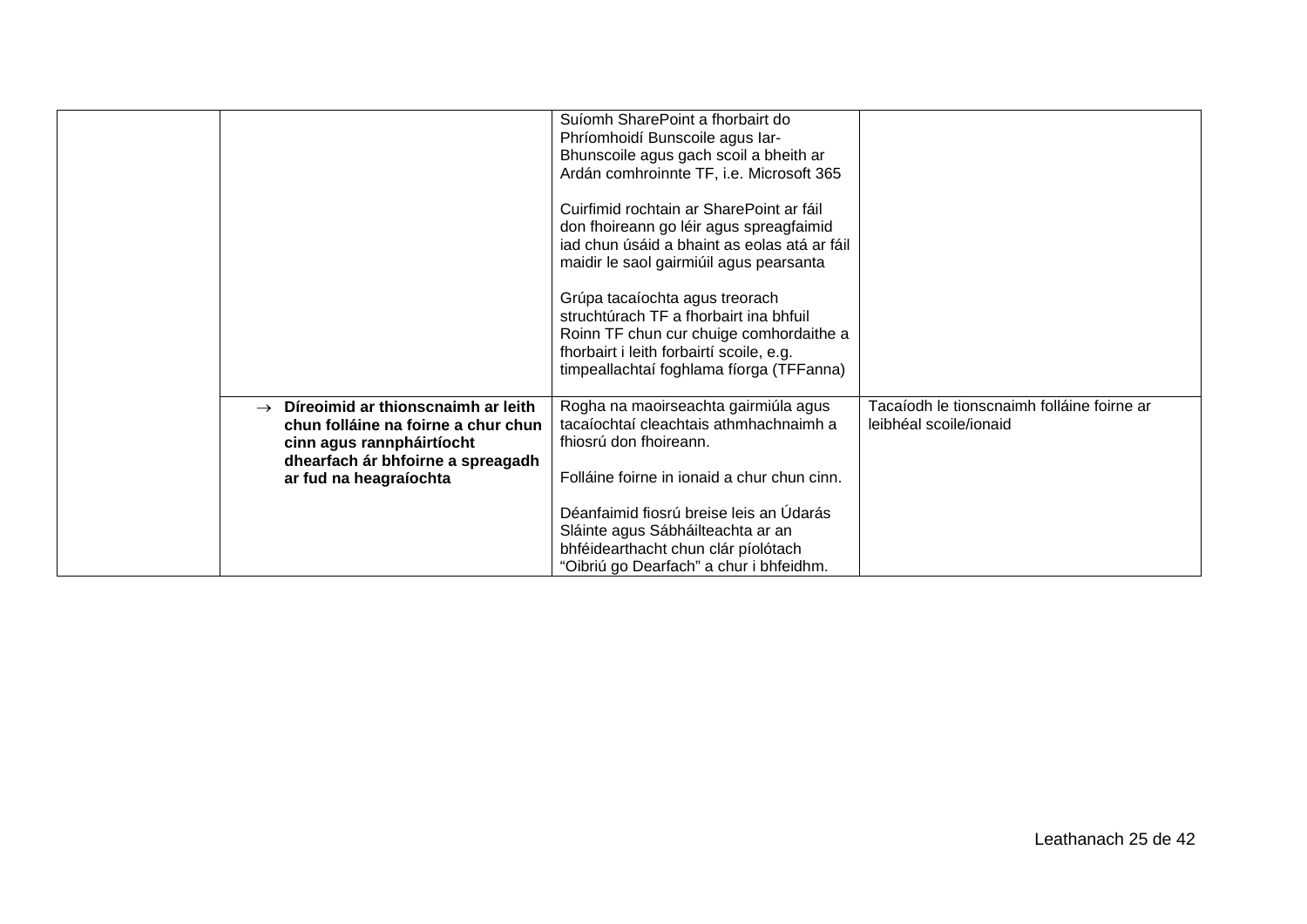## **3) Ár Seirbhísí**

*Is é ár n-aidhm chun cláir oideachais agus oiliúna ardchaighdeáin, chuí agus ábhartha a sholáthar i dtimpeallachtaí agus suíomhanna éagsúla i measc bunscoileanna, iar-bhunscoileanna, breisoideachais agus oiliúna, áit a mbíonn múinteoireacht agus foghlaim ardchaighdeáin i gcroílár na ngníomhaíochtaí go léir, agus díriú ar rochtain, aistriú agus dul chun cinn.*

Cuireann BOO Chorcaí réimse seirbhísí ar fáil a chuimsíonn Pobalscoileanna Náisiúnta, Iar-Bhunscoileanna, Breisoideachas agus Oiliúint anuas ar thacaíocht riaracháin. Tugtar cuntas ar réimse iomlán ár seirbhísí agus ár gclár ar leathanaigh 7 go 13.

<span id="page-25-1"></span><span id="page-25-0"></span>

| <b>Tosaíochtaí</b>                                                                                                             | Gníomhartha                                                                                                                                                                                                                                                                                                                  | Torthaí ionchasacha don bhliain<br>2019 (nuair a bhí seirbhísí sa liosta<br>do bhliain acadúil 2018/2019)                                                                                                                                                        | Torthaí a soláthraíodh nó a<br>tosaíodh i rith 2019                                                                                                                                                                                                                        |
|--------------------------------------------------------------------------------------------------------------------------------|------------------------------------------------------------------------------------------------------------------------------------------------------------------------------------------------------------------------------------------------------------------------------------------------------------------------------|------------------------------------------------------------------------------------------------------------------------------------------------------------------------------------------------------------------------------------------------------------------|----------------------------------------------------------------------------------------------------------------------------------------------------------------------------------------------------------------------------------------------------------------------------|
| 3.1 Féachaint leis<br>an tsamhail<br>bhunoideachais<br>bPobalscoilean<br>na Náisiúnta a<br>fhorbairt agus a<br>chur chun cinn. | $\rightarrow$ Forbróimid ár scoileanna PSN<br>mar shamhlacha dea-chleachtais                                                                                                                                                                                                                                                 | Leanaimid ag tacú le scoileanna BOO agus le<br>hiad a chur chun cinn mar shamhlacha dea-<br>chleachtais agus tosóimid feachtas poiblíochta<br>ar leith chun feasacht phoiblí a mhúscailt                                                                         | Tugadh faoi fheachtas spriocdhírithe<br>poiblíochta chun ár bPobalscoileanna<br>Náisiúnta a chur chun cinn mar an rogha<br>soláthraí do thuismitheoirí agus thit sé<br>amach in 2019 i measc na n-ardán meán<br>sóisialta go léir                                          |
|                                                                                                                                | $\rightarrow$ Lorgóimid deiseanna chun an<br>méid Pobalscoileanna Náisiúnta<br>a mhéadú atá faoi choimirce<br><b>BOO Chorcaí</b>                                                                                                                                                                                             | Tabharfaimid faoi chomórtais do scoileanna<br>nua i gCorcaigh                                                                                                                                                                                                    | Glacadh páirt i gcomórtas le haghaidh<br>Charraig Uí Leighin, Contae Chorcaí                                                                                                                                                                                               |
| 3.5 Athbhreithniú<br>agus Forbairt<br>ar Chláir BOO                                                                            | Forbróimid agus cuirfimid<br>$\rightarrow$<br>próiseas pleanála comhtháite<br>BOO i bhfeidhm a chinntíonn go<br>sainaithnítear riachtanais phobal<br>áitiúil, foghlaimeoirí agus fostóirí<br>agus go bhfreagraítear dóibh ar<br>bhealach tráthúil agus cuí ar aon<br>dul le riachtanas agus<br>tosaíochtaí na Straitéise BOO | Forbróimid Cúrsa Oiliúna Oibreoir<br>Déantúsaíochta nua in 2019<br>Déanfar athbhreithniú ar na cúrsaí reatha<br>bogearraí in 2019<br>Cuirfimid clár "Scil chun Dul chun Cinn" ("Skill<br>to Advance") de chuid SOLAS agus cláir<br>oiliúna ghaolmhara i bhfeidhm | Rinne cúrsaí oiliúna a fhorbairt agus a chur<br>ar fáil d'fhoghlaimeoirí ionchasacha.<br>Cuireadh tús le 3 phrintíseacht nua sa<br>limistéar TFC<br>Glacadh le tionscnamh Scileanna chun Dul<br>chun Cinn, cuireadh soláthar faoin<br>tionscnamh ar fáil d'fhostaithe agus |
|                                                                                                                                |                                                                                                                                                                                                                                                                                                                              |                                                                                                                                                                                                                                                                  | cuideachtaí atá ag lorg chun tabhairt faoi<br>uasoiliúint/deiseanna athoiliúna a thapú.                                                                                                                                                                                    |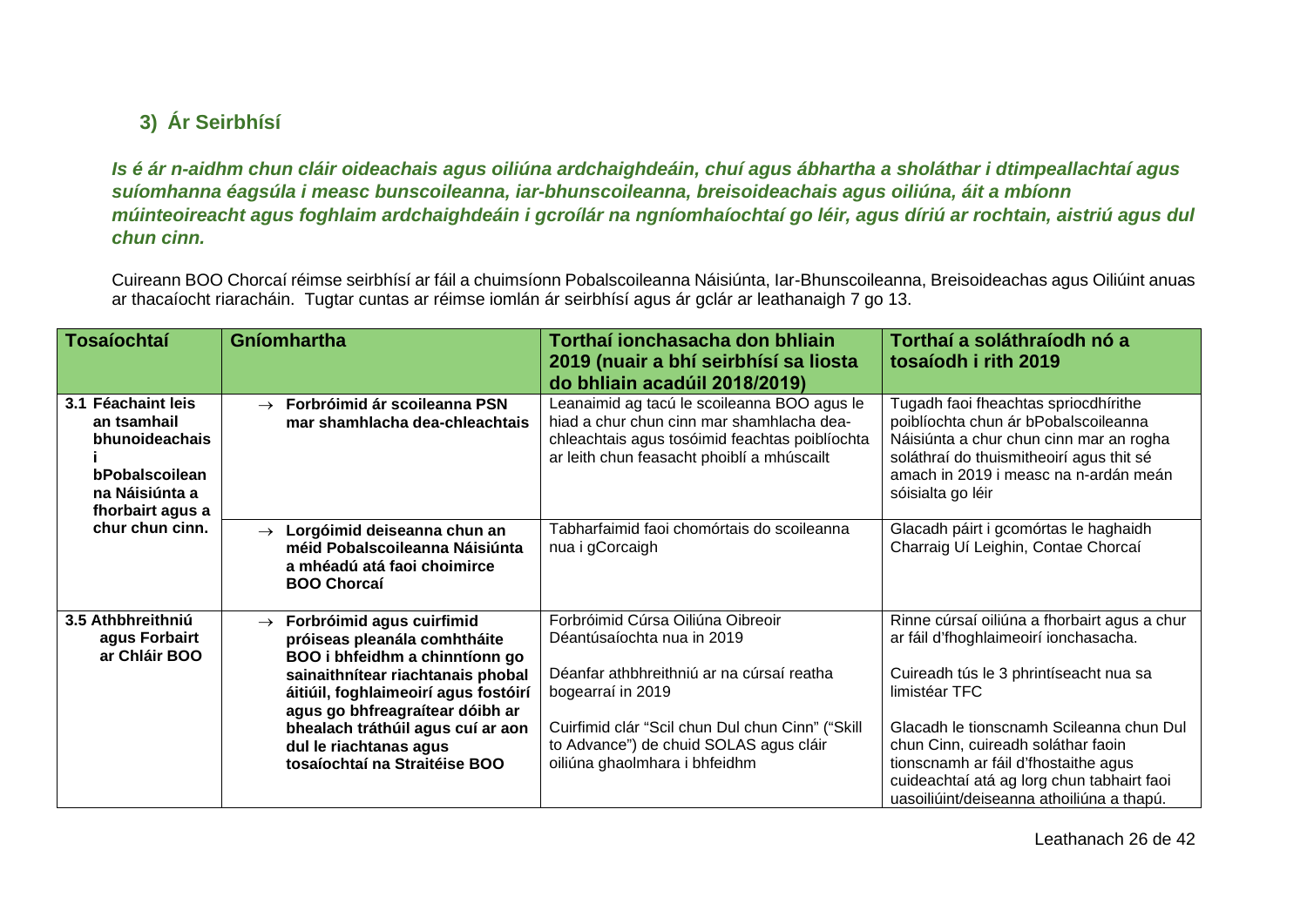|                                                                                                                                                                        |                                                                                                                                                                                                                                                                   | Bunófar áis nua oiliúna agus printíseachta<br>cócaireachta agus fáilteachais in Ionad Gnó an<br>Taoibh Thiar i rith 2019<br>Déanfar léarscáiliú breise ar bhealaí dul chun<br>cinn, do rannpháirtithe ó chláir fostaíochta<br>pobail, a chuirfear san áireamh i bpleananna<br>2019/20 lena chinntiú go mbíonn siad<br>comhoiriúnach do sholáthairtí eile BOO<br>Chorcaí | Críochnaíodh an t-ionad oiliúna fáilteachais<br>den chuid ba mhó agus bhí sé ar oscailt le<br>haghaidh printíseacht Commis Chef agus<br>gnéithe de chláir Iar-Ardteistiméireachta<br>scileanna cócaireachta agus fáilteachais<br>Leibhéal 5. Cuireadh tús leis na háiseanna<br>a chríochnú.<br>Cuireadh tús le léarscáiliú an bhealaigh dul<br>chun cinn mar chuid den phróiseas<br>pleanála áitiúil. |
|------------------------------------------------------------------------------------------------------------------------------------------------------------------------|-------------------------------------------------------------------------------------------------------------------------------------------------------------------------------------------------------------------------------------------------------------------|-------------------------------------------------------------------------------------------------------------------------------------------------------------------------------------------------------------------------------------------------------------------------------------------------------------------------------------------------------------------------|-------------------------------------------------------------------------------------------------------------------------------------------------------------------------------------------------------------------------------------------------------------------------------------------------------------------------------------------------------------------------------------------------------|
| 3.5 Soláthar<br>Seirbhísí don<br>Ógra a fhorbairt<br>agus a chur<br>chun cinn                                                                                          | Forbróimid ról BOO Chorcaí mar<br>$\rightarrow$<br>an ngníomhaire do Sheirbhísí<br>don Ógra a oibríonn i<br>gcomhoibriú agus i gcomhairle<br>leis an Roinn Leanaí agus<br>Gnóthaí Óige                                                                            | Aistreofar go dtí scéim cistithe nua in 2019<br>Ceadaíodh tionscadal athshainithe don óige in<br>2018 agus tá Seirbhís nua Iarthar Chorcaí le<br>tosú i Ráithe 1 2019                                                                                                                                                                                                   | Chaith Seirbhísí don Ógra BOO Chorcaí go<br>leor ama ag plé leis an bpleanáil agus an t-<br>ullmhú don scéim cistithe leasaithe a<br>thabhairt isteach.<br>Cuireadh tús le seirbhís Iarthar Chorcaí.                                                                                                                                                                                                  |
|                                                                                                                                                                        | Tacóimid le seirbhísí oibre don<br>$\rightarrow$<br>ógra a sholáthar, a fhorbairt<br>agus a mheasúnú i gCorcaigh trí<br>acmhainní cuí spriocdhírithe a<br>sholáthar                                                                                               | Coimisiúnaíodh BOO Chorcaí chun tabhairt<br>faoi phróifílí ceantar áitiúil le haghaidh phróifíl<br>Chontae/Chathrach agus cuirfear tús leis an<br>obair seo in Eanáir-Aibreán 2019<br>Nuashonrófar Clár na gClubanna Óige atá<br>incháilithe chun Deontas do Chlub Óige a fháil<br>in 2019                                                                              | Críochnaíodh gach gníomh.                                                                                                                                                                                                                                                                                                                                                                             |
| 3.6 Feabhas a chur<br>ar chomhtháthú<br>sóisialta agus<br>geilleagrach<br>inár bpobail<br>foghlaimeoirí trí<br>eolas agus<br>scileanna<br>ábhartha don<br>fhoghlaim ar | Cabhróimid go gníomhach le<br>$\rightarrow$<br>foghlaimeoirí sa phróiseas ina<br>bhfilltear ar an bhfoghlaim trína<br>chinntiú go gcuirtear cúrsaí agus<br>tacaíochtaí cuí ar fáil a thacaíonn<br>le agus a spreagann<br>rannpháirtíocht i measc<br>foghlaimeoirí | Cuirfidh Coláistí BOO beartais choiteanna<br>freastail agus nósanna imeachta agallamh<br>iontrála i bhfeidhm d'fhoghlaimeoirí<br>Cuirfimid oiliúint ar fáil ar mhúinteoireacht agus<br>foghlaim ghníomhach, a dhéanfaidh<br>litearthacht agus pleanáil traschuraclaim a<br>chomhtháthú chun tacú le rannpháirtíocht<br>foghlaimeoirí                                    | Tá gach gníomh á thabhairt chun cinn.                                                                                                                                                                                                                                                                                                                                                                 |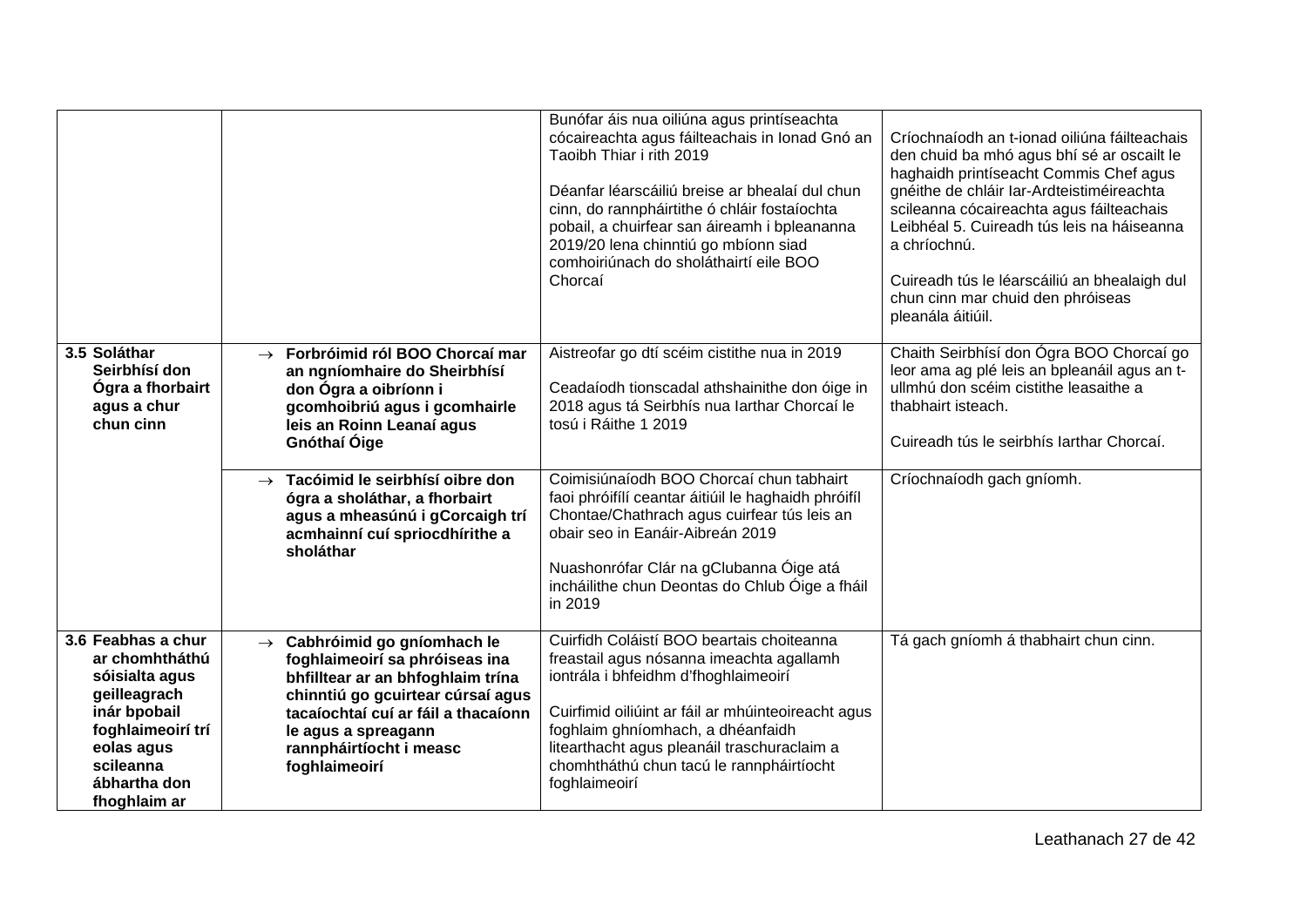| feadh an tsaoil,<br>forbairt<br>phearsanta, dul<br>chun cinn agus<br>fostaíocht a<br>sholáthar |                                                                                                                                                                                                               | Glacfaimid páirt in imeachtaí áitiúla an RGFCS<br>a dhíríonn ar dhaoine óga, ar aon dul le<br>tionscnaimh rialtais<br>Cuirfidh Treoirchomhairleoirí Fásta struchtúir i<br>bhfeidhm chun riachtanais bhreise a<br>chomhlíonadh chun tacú le hiarrthóirí<br>tearmainn a bhaineann leis an Treoir maidir le<br>Rochtain ar an Margadh Saothair a Sholáthar |                          |
|------------------------------------------------------------------------------------------------|---------------------------------------------------------------------------------------------------------------------------------------------------------------------------------------------------------------|---------------------------------------------------------------------------------------------------------------------------------------------------------------------------------------------------------------------------------------------------------------------------------------------------------------------------------------------------------|--------------------------|
|                                                                                                | $\rightarrow$ Déanfaimid na cláir<br>Phrintíseachta agus Chúrsaí<br>Oiliúna a chur chun cinn, a<br>fhorbairt agus a bhainistiú lena<br>chinntiú go bhfreastalaíonn an<br>oiliúint ar riachtanais an tionscail | Tabharfar printíseachtaí nua isteach in 2019;<br>Innnealtóir Líonra TFC<br>Cibearshlándáil TFC<br>Commis Chef                                                                                                                                                                                                                                           | Críochnaíodh gach gníomh |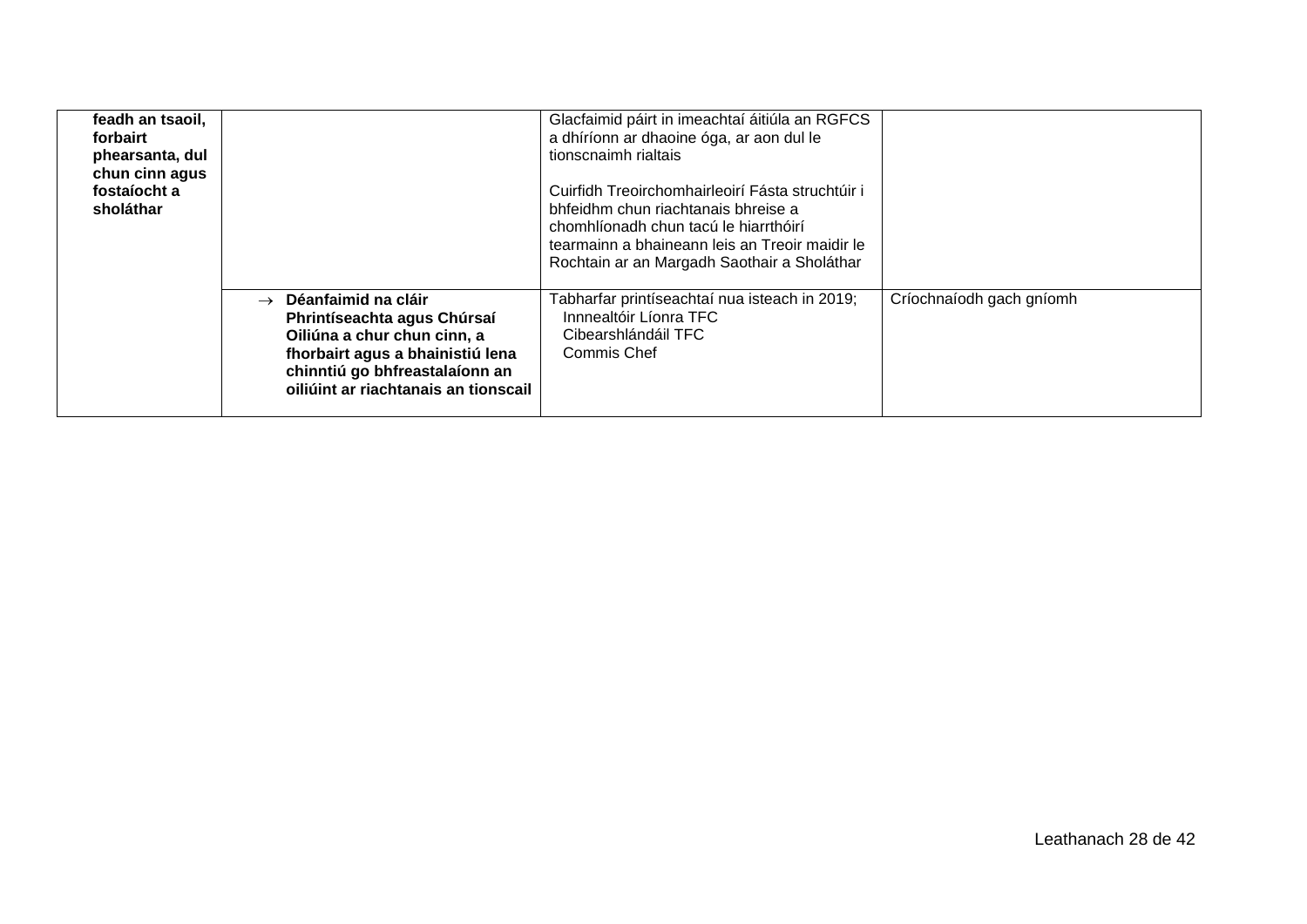## **4) Ár nEagraíocht**

### *Is é ár n-aidhm chun barr feabhais a chur ar phróifíl na heagraíochta trí sheirbhísí éifeachtacha agus éifeachtúla a sholáthar chun tacú lenár soláthar oideachais agus oiliúna.*

Tá BOO Chorcaí tiomanta d'athbhreithniú agus monatóireacht leanúnach a dhéanamh ar a struchtúir, rialachas agus bonneagar. Tá sé mar chuspóir againn cultúr feabhsaithe a chothú chun go mbíonn ár n-eagraíocht ag oibriú go héifeachtach agus go héifeachtúil agus a seirbhísí á soláthar aici.

Tá roinnt gnéithe ann a ndíreofar orthu i gcaitheamh shaolré an ráitis, go háirithe scoileanna nua a thógáil, comhlíonadh rialála, cuntasacht, Scéim na dTeangacha Oifigiúla, margaíocht, cumarsáid agus comhpháirtíochtaí straitéiseacha.

Is iad an fhoireann a chuirfidh dlús le barrfheabhsú chumas na heagraíochta chun éifeachtúlachtaí a chur chun cinn, agus tá páirt lárnach acu maidir le seirbhísí a sholáthar. Cuirfidh dlús leis freisin, áfach, trí fhreastal ar, tacú le agus comhpháirtíocht a dhéanamh le réimse páirtithe leasmhara chun barr feabhais a chur ar phróifíl na heagraíochta.

<span id="page-28-1"></span><span id="page-28-0"></span>

| Tosaíochtaí                                                                                                                 | Gníomhartha                                                                                                                                                                                                                                                                                                                                                                          | Torthaí ionchasacha don bhliain<br>2019 (nuair a bhí seirbhísí sa liosta<br>do bhliain acadúil 2018/2019)                                                                           | Torthaí a soláthraíodh nó a<br>tosaíodh i rith 2019                                                                                                                                                                                                                                                                                                                                |
|-----------------------------------------------------------------------------------------------------------------------------|--------------------------------------------------------------------------------------------------------------------------------------------------------------------------------------------------------------------------------------------------------------------------------------------------------------------------------------------------------------------------------------|-------------------------------------------------------------------------------------------------------------------------------------------------------------------------------------|------------------------------------------------------------------------------------------------------------------------------------------------------------------------------------------------------------------------------------------------------------------------------------------------------------------------------------------------------------------------------------|
| 4.1 Lena chinntiú go<br>bhforbraítear<br>bonneagar cuí<br>chun an úsáid is<br>fearr a bhaint as<br>acmhainní atá ar<br>fáil | $\rightarrow$ Tionscadail fhaofa nua<br>foirgneamh scoile agus sínte<br>scoile a thabhairt chun críche<br>faoi na dátaí is luaithe agus is<br>féidir. I measc na dtionscadal<br>móra, tá an méid seo a leanas:<br>1. Coláiste an Chraoibhín,<br><b>Mainistir Fhear Mai</b><br>2. Coláiste Pobail Naomh<br>Colmán, Mainistir na Corann<br>3. Campas Oideachais Charraig<br>Uí Leighin | Leanfaimid le bheith réamhghníomhach<br>maidir le dáta críochnaithe a sholáthar leis<br>an ROS agus páirtithe eile<br>Leanann obair ar siúl chun oibreacha a<br>thabhairt chun cinn | Lean obair ar aghaidh i rith 2019 chun<br>soláthar a dhéanamh faoi dhátaí<br>críochnaithe. Críochnaíodh an tógáil seo a<br>leanas in 2019.<br>Síneadh Choláiste an Chraoibhín,<br>Mainistir Fhear Maí<br>2. Scoil Chlíodhna, Pobalscoil<br>Náisiúnta, Carraig Thuathail,<br>cóiríocht shealadach bhreise<br>3. Coláiste Pobail Charraig Thuathail,<br>cóiríocht shealadach bhreise |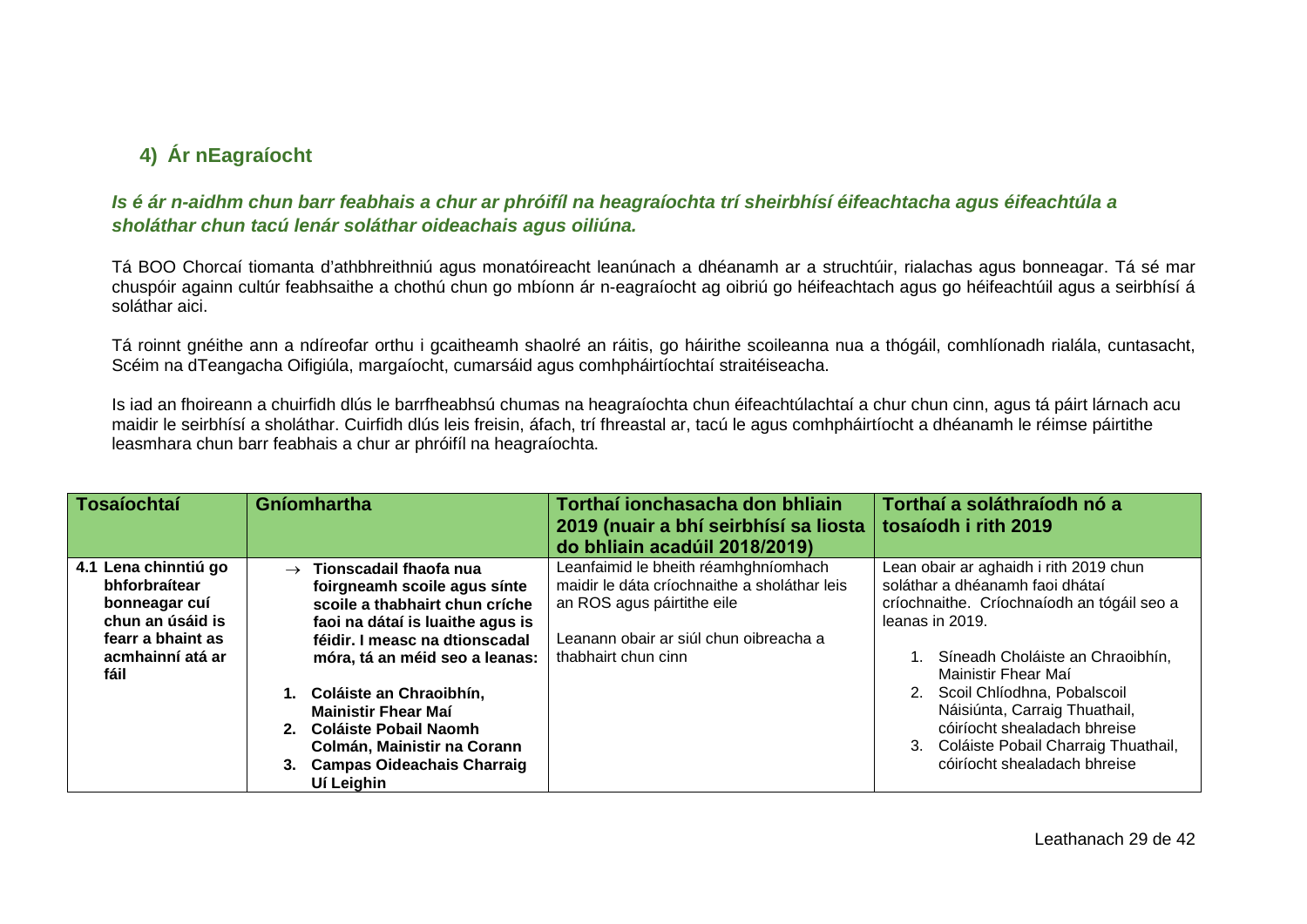| 4. Coláiste Pobail Chloich na<br>Coillte<br>5. Coláiste Davis, Mala<br>Scoil Chlíodhna, Pobalscoil<br>6.<br>Náisiúnta, Carraig Thuathail<br>(cóiríocht shealadach)<br>7. Coláiste Pobail Charraig<br>Thuathail (cóiríocht<br>shealadach)                                                                                                                                                                                                             |                                                                                                                                                                                     |                                                                                                                                                                                                                                                                                                                                                                                            |
|------------------------------------------------------------------------------------------------------------------------------------------------------------------------------------------------------------------------------------------------------------------------------------------------------------------------------------------------------------------------------------------------------------------------------------------------------|-------------------------------------------------------------------------------------------------------------------------------------------------------------------------------------|--------------------------------------------------------------------------------------------------------------------------------------------------------------------------------------------------------------------------------------------------------------------------------------------------------------------------------------------------------------------------------------------|
| $\rightarrow$ Chun cead a fháil do<br>thionscadail chaipitil mhóra<br>eile a sainaithníodh mar chuid<br>de Phlean um Infheistíocht<br>Chaipitil Mhór i bhFoirgnimh<br>Scoile 2016-2021 an Rialtais. I<br>measc na dtionscadal siúd, tá<br>an méid seo a leanas:<br>1. Coláiste Pobail Churrach an<br>Eich Bhuí, an Cóbh<br>2. Coláiste Áth an Chóiste<br>3. Coláiste Choilm, Baile an<br>Chollaigh<br>4. Coláiste Ghobnatan, Baile<br><b>Bhuirne</b> | Leanfaimid le cead a thabhairt chun cinn do<br>thionscadail a sainaithníodh                                                                                                         | Tugadh cead do na tionscadail seo a leanas:<br>1. Coláiste Pobail Churrach an Eich<br>Bhuí, an Cóbh - síneadh<br>2. Coláiste Áth an Chóiste – scoil nua<br>3. Colaiste Ghobnatan, Baile Mhuire -<br>síneadh<br>4. Coláiste Pobail Charraig Thuathail -<br>cóiríocht shealadach bhreise<br>5. Scoil Chlíodhna, Pobalscoil<br>Náisiúnta, Carraig Thuathail -<br>cóiríocht shealadach bhreise |
| $\rightarrow$ Leanfaimid le tosaíochtaí a<br>shainaithint d'fhoirgnimh nua,<br>síntí agus/nó feabhsúcháin a<br>chur le/ar fhoirgnimh reatha<br>agus chun iarracht<br>réamhghníomhach a<br>dhéanamh chun na<br>hacmhainní riachtanacha a<br>lorg chun an céanna a<br>sholáthar                                                                                                                                                                        | Leanfaimid le hathbhreithniú a dhéanamh ar<br>riachtanais na réadmhaoine go léir a dtugtar<br>tús áite dóibh ag féachaint le plean a bhunú<br>chun foirgnimh níos sine a athchóiriú | Cuireadh iarratas faoi bhráid an ROS ar<br>chóiríocht bhreise don mhéid seo a leanas:<br>1. Coláiste Mhuire, Cill na Mallach<br>(cóiríocht bhreis)<br>2. Coláiste Áth an Chóiste - (cóiríocht<br>shealadach)                                                                                                                                                                               |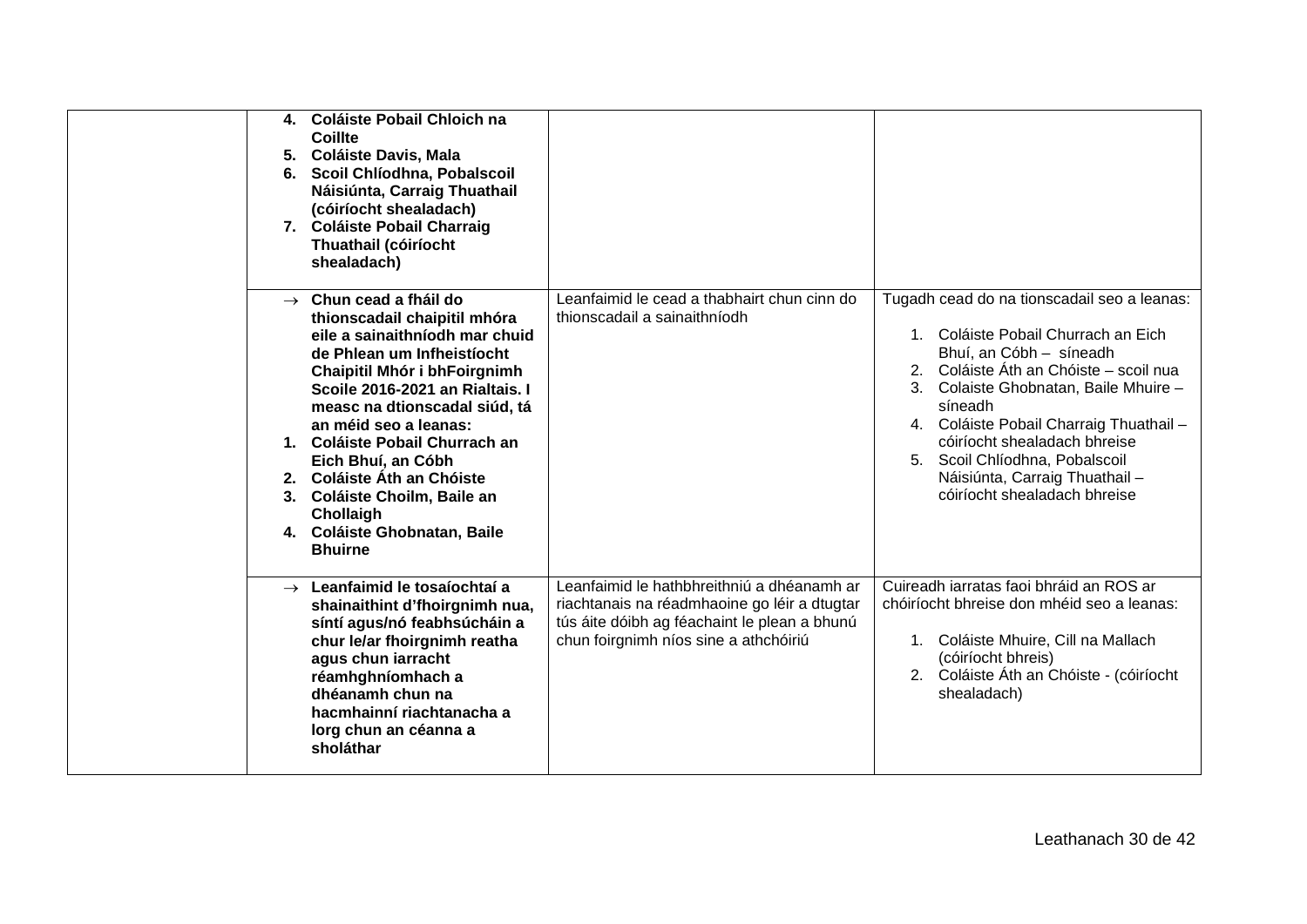|                                                                                                         | $\rightarrow$ Leanfaimid le hathbhreithniú a<br>dhéanamh ar chórais TFC lena<br>chinntiú go bhfuil siad cuí,<br>oiriúnach don fheidhm, slán<br>agus go gcuireann siad<br>éifeachtúlachtaí ar fáil do gach<br>úsáideoir             | Leanfaimid le hidirchaidreamh a dhéanamh<br>le soláthraithe seachtracha bogearraí, an<br>ROS / an Oifig Bainistíochta Tionscadal<br>agus SOLAS chun córais TF atá oiriúnach<br>don fheidhm a fheabhsú agus a fhorbairt<br>níos mó<br>Leanfaimid le córais chuí bhogearraí a<br>thabhairt isteach chuig gach limistéar den<br>eagraíocht lena chinntiú go gcuirtear<br>éifeachtúlachtaí ar fáil do gach úsáideoir<br>Leanfaimid lenár n-idirchaidreamh<br>gníomhach le tionscadail náisiúnta agus ag<br>tacú lena gcur i bhfeidhm, e.g. seirbhísí<br>comhroinnte párolla, seirbhísí airgeadais,<br>córas bainistíochta scoile | Lean BOO Chorcaí le hathbhreithniú a<br>dhéanamh ar chórais TFC lena chinntiú go<br>bhfuil siad oiriúnach don fheidhm.<br>Ba iad na córais a bhí á n-athbhreithniú in<br>2019;<br>Office 365<br><b>SharePoint</b><br>Moodle<br><b>CORE</b><br><b>DCS</b><br>Clár Réadmhaoine<br>Rinne BOO Chorcaí idirchaidreamh<br>réamhghníomhach le seirbhísí comhroinnte<br>Chórais an Bhord Soláthair an Leictreachais<br>i rith 2019 i gcás gach tionscadail |
|---------------------------------------------------------------------------------------------------------|------------------------------------------------------------------------------------------------------------------------------------------------------------------------------------------------------------------------------------|------------------------------------------------------------------------------------------------------------------------------------------------------------------------------------------------------------------------------------------------------------------------------------------------------------------------------------------------------------------------------------------------------------------------------------------------------------------------------------------------------------------------------------------------------------------------------------------------------------------------------|----------------------------------------------------------------------------------------------------------------------------------------------------------------------------------------------------------------------------------------------------------------------------------------------------------------------------------------------------------------------------------------------------------------------------------------------------|
| 4.2 Leanúint le<br>struchtúr<br>eagrúcháin a<br>fhorbairt a<br>thacaíonn le<br>seirbhísí BOO<br>Chorcaí | $\rightarrow$ Leanúint le struchtúir<br>rialachais a fhorbairt agus a<br>fheabhsú ar fud na<br>heagraíochta ar aon dul leis an<br>gCód Cleachtais maidir le<br>BOOanna a Rialú agus i<br>gcomhréir le dea-chaighdeáin<br>eiticiúla | Glacfaimid agus tacóimid lenár seirbhísí<br>agus Cód Rialachais 2019 nua á chur i<br>bhfeidhm                                                                                                                                                                                                                                                                                                                                                                                                                                                                                                                                | Ghlac agus d'athbhreithnigh Bord BOOC le<br>Cód Rialachais 2019 agus cuireadh a chur i<br>bhfeidhm chun cinn.                                                                                                                                                                                                                                                                                                                                      |
|                                                                                                         | $\rightarrow$ Leanúint le hathbhreithniú a<br>dhéanamh ar struchtúir BOO<br>Chorcaí lena chinntiú go<br>gcuirtear seirbhísí ar fáil ar<br>bhealach costéifeachtúil,<br>éifeachtach agus<br>comhlíontach                            | Glacfaimid páirt gníomhach i dTionscadal<br>Seirbhísí Comhroinnte Párolla lena chinntiú<br>go gcuirtear táirge ar fáil do BOO Chorcaí<br>atá oiriúnach don fheidhm agus a<br>chinnteoidh leanúnachas gnó                                                                                                                                                                                                                                                                                                                                                                                                                     | Rinne BOO Chorcaí idirchaidreamh go<br>réamhghníomhach ar leibhéal náisiúnta le<br>páirtithe faoi seach le hullmhacht do<br>sheirbhís chomhroinnte párolla a chinntiú.                                                                                                                                                                                                                                                                             |
|                                                                                                         | $\rightarrow$ Leanúint le struchtúir agus<br>próisis dea-rialachais a<br>athbhreithniú agus a fhorbairt                                                                                                                            | Leanaimid le hathbhreithniú a dhéanamh ar<br>struchtúir agus próisis                                                                                                                                                                                                                                                                                                                                                                                                                                                                                                                                                         | Críochnaíodh obair ar Fhéinmheastóireacht<br>Feidhmiúcháin in 2019 agus rinneadh<br>scóipeáil agus pleanáil tosaigh don                                                                                                                                                                                                                                                                                                                            |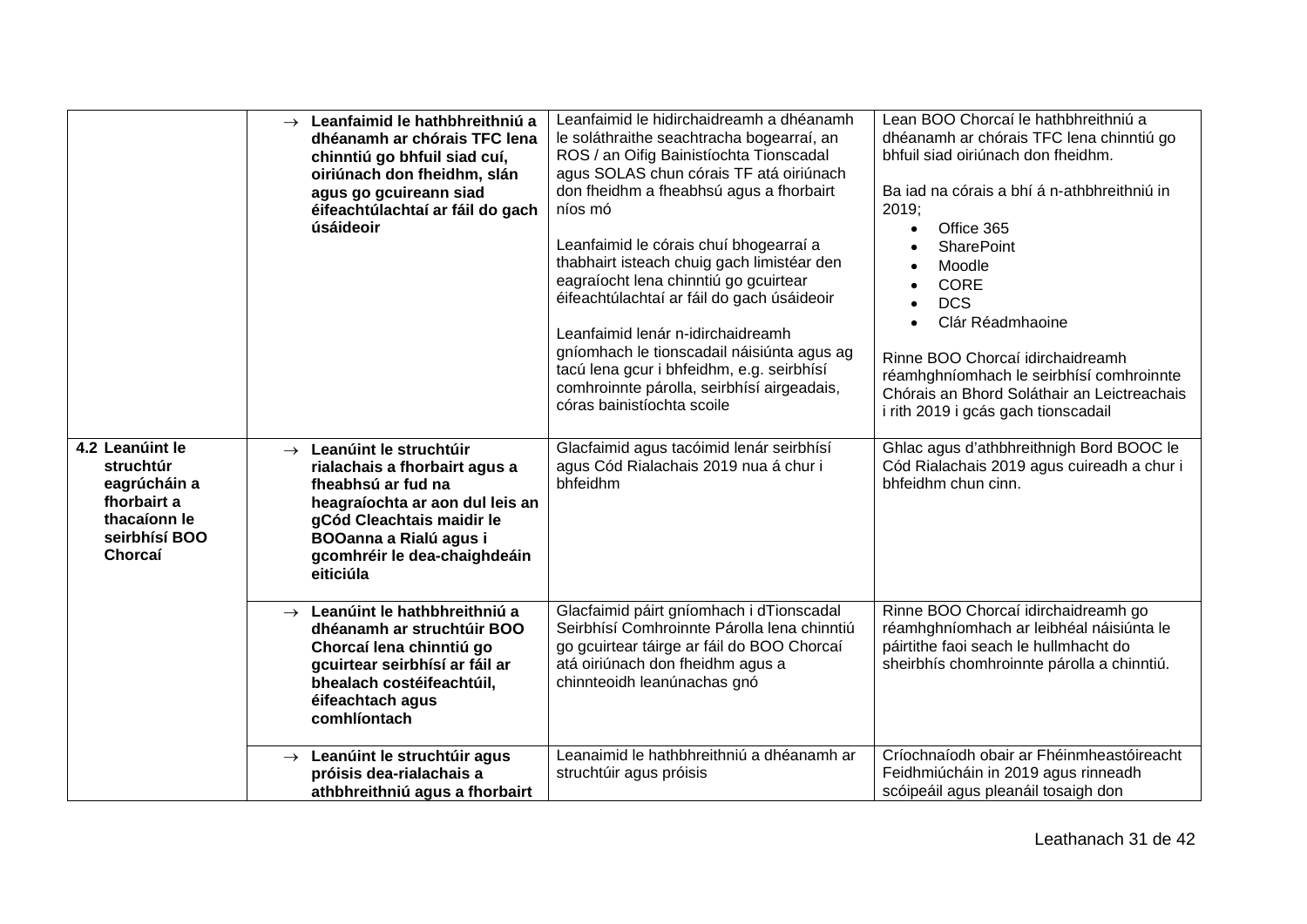|                                                                                            | ar aon dul le riachtanais a<br>sainaithníodh inár<br>bhFéinmheastóireacht<br>Feidhmiúcháin agus chun<br>ullmhú d'Athbhreithniú<br>Reachtúil a dhéanamh ar<br><b>Bhreisoideachas agus Oiliúint</b>                                                                          |                                                                                                                                                                                                                                                                                                                                     | Athbhreithniú Reachtúil ar Bhreisoideachas<br>agus Oiliúint a thosú.                                                                                                                           |
|--------------------------------------------------------------------------------------------|----------------------------------------------------------------------------------------------------------------------------------------------------------------------------------------------------------------------------------------------------------------------------|-------------------------------------------------------------------------------------------------------------------------------------------------------------------------------------------------------------------------------------------------------------------------------------------------------------------------------------|------------------------------------------------------------------------------------------------------------------------------------------------------------------------------------------------|
| 4.3 Tacú le rialachas<br>eiticiúil le<br>cuntasacht agus<br>luach ar airgead a<br>chinntiú | $\rightarrow$ Leanfaimid le forbairt agus<br>monatóireacht a dhéanamh ar<br>ár bpróisis agus le<br>comhlíonadh ceanglas<br>reachtúil agus ceanglais<br>rialála a chinntiú                                                                                                  | Críochnófar tionscadal náisiúnta chun<br>lámhleabhar Sláinte agus Sábháilteachta a<br>fhorbairt faoi dheireadh Ráithe 2 agus tá tús<br>le cur le céim um chur i bhfeidhm láithreach<br>ina dhiaidh sin.<br>Tabharfar comhaontuithe seirbhíse nua<br>leasaithe isteach i rith Ráithe 1 lena<br>dtacaíonn clár lárnach chun cabhrú le | Cuireadh sraith Teimpléid Sláinte agus<br>Sábháilteachta le chéile don earnáil i rith<br>2019<br>Cuireadh comhaontuithe seirbhíse nua i<br>bhfeidhm go hiomlán in 2019                         |
|                                                                                            |                                                                                                                                                                                                                                                                            | monatóireacht a dhéanamh ar an gcéanna le<br>comhlíonadh théarmaí an chomhaontaithe<br>seirbhíse a chinntiú                                                                                                                                                                                                                         |                                                                                                                                                                                                |
|                                                                                            | $\rightarrow$ Córais bhainistíochta,<br>chuntasaíochta agus<br>tuairiscithe airgeadais a<br>fheabhsú chun tacú le<br>cinnteoireachta fheabhsaithe i<br>Seirbhísí Oideachais agus<br>Oiliúna                                                                                | Déanfaimid Cártaí Ceannaigh a thabhairt<br>isteach go hiomlán in 2019                                                                                                                                                                                                                                                               | Céim 1: Críochnaíodh cártaí ceannaigh a<br>thabhairt isteach i scoileanna in 2019.<br>Céim 2: Le tosú i Ráithe 2 2020 d'ionaid eile.<br>Cuireadh oiliúint ar an bpearsanra ábhartha<br>go léir |
|                                                                                            | $\rightarrow$ Leanfaimid chun feabhas a<br>chur ar éifeachtúlachtaí<br>d'fhonn luach ar airgead a<br>chinntiú nuair a bhíonn<br>réadmhaoin uile BOO Chorcaí<br>á bainistiú, ar aon dul le Plean<br>Soláthair Bainistíochta<br>Sócmhainní Réadmhaoine an<br><b>Rialtais</b> | Bunaíodh an clár léasa i rith 2018 ach<br>cuireadh tús le hobair, áfach, chun<br>feabhsúcháin a dhéanamh ar an gcóras cláir<br>leictreonaigh chun feabhas a chur ar<br>acmhainneacht chun go mbeidh sé i<br>bhfeidhm faoi dheireadh Ráithe 3                                                                                        | Leantar le hobair a dhéanamh ar an gclár<br>léasa lena chinntiú go mbíonn sé cothrom le<br>dáta i gcónaí agus tugadh feabhsúcháin ar<br>an gcóras leictreonach chun críche ag<br>deireadh 2019 |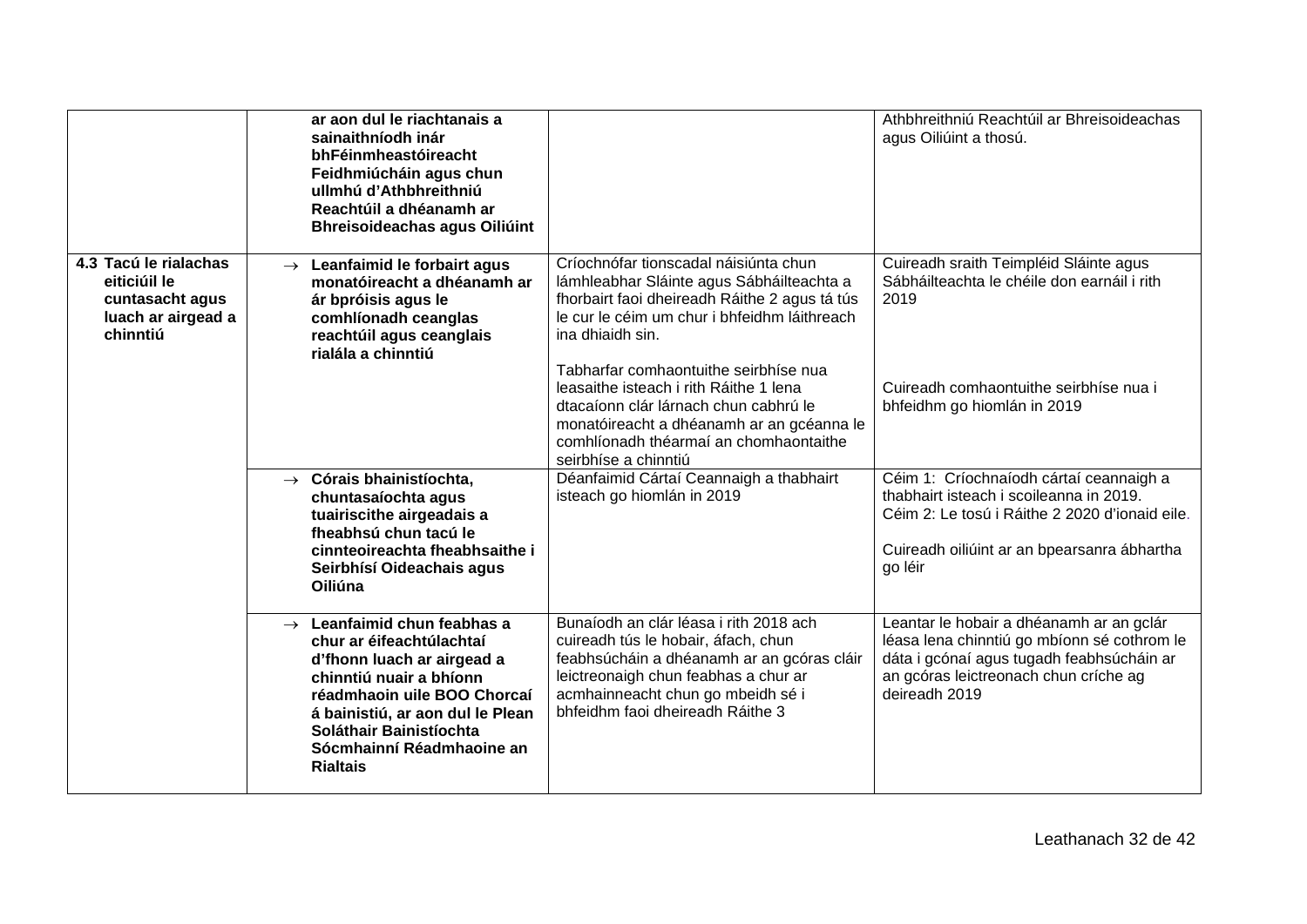| 4.4 Branda láidir<br>inaitheanta BOO<br>Chorcaí a<br>fhorbairt | $\rightarrow$ Feachtas comhordaithe<br>margaíochta agus brandála a<br>fhorbairt agus a chur i<br>bhfeidhm chun feasacht a<br>mhúscailt ar BOO Chorcaí mar<br>eagraíocht agus ar na<br>seirbhísí go léir a<br>sholáthraíonn sé agus a<br>chuireann sé ar fáil | Tá feachtas comhordaithe poiblíochta curtha<br>i bhfeidhm do Choláistí Iar-<br>Ardteistiméireachta agus tá feachtas<br>spriocdhírithe le tosú in Ráithe 2 do<br>Phobalscoileanna Náisiúnta                           | Leanadh le hobair in 2019 chun Branda<br>BOO Chorcaí a chur chun cinn agus tugadh<br>faoi fheachtas poiblíochta ar líne do<br>Phobalscoileanna Náisiúnta i Ráithe 3.<br>Comhordaíodh feachtas poiblíochta do<br>Choláistí BOO go lárnach. |
|----------------------------------------------------------------|--------------------------------------------------------------------------------------------------------------------------------------------------------------------------------------------------------------------------------------------------------------|----------------------------------------------------------------------------------------------------------------------------------------------------------------------------------------------------------------------|-------------------------------------------------------------------------------------------------------------------------------------------------------------------------------------------------------------------------------------------|
|                                                                | $\rightarrow$ Aithneoimid agus déanfaimid<br>ceiliúradh ar éachtaí ár<br>bhfoghlaimeoirí agus ár<br>bhfoirne mar bhealach chun<br>tacú le cultúr sármhaitheasa<br>agus é a chothú                                                                            | Tapóimid gach deis agus leanfaimid lena<br>chinntiú go n-aithnítear agus go gceiliúrtar<br>gach éacht, éachtaí acadúla san áireamh, trí<br>shearmanais scoilbhunaithe, imeachtaí BOO<br>agus trí na meáin shóisialta | Úsáideadh ardáin mheán sóisialta go<br>comhsheasmhach i rith 2019 chun éachtaí<br>agus tionscnaimh a chur chun cinn i measc<br>na seirbhísí go léir                                                                                       |
|                                                                |                                                                                                                                                                                                                                                              | Leanfaimid le ceiliúradh a dhéanamh ar<br>éachtaí den scoth a rinne ár scoláirí i gCláir<br>na hArdteistiméireachta agus na<br>hArdteistiméireachta Feidhmí trí<br>Shearmanas bliantúil Dámhachtainí BOO<br>Chorcaí. | Thit searmanais dámhachtainí agus<br>bhronnta amach in 2019 chun ceiliúradh a<br>dhéanamh ar éachtaí foghlaimeoirí                                                                                                                        |
|                                                                |                                                                                                                                                                                                                                                              | Leanfar le Searmanais Bhronnta Cáilíochta<br>Coláiste BOO a chur ar siúl mar bhealach<br>chun éachtaí ár bhfoghlaimeoirí a aithint                                                                                   | Thit searmanais bhronnta amach i ngach<br>Coláiste agus Ionad Oiliúna BOO in 2019<br>Cuireadh trí choláiste BOO ar an                                                                                                                     |
|                                                                |                                                                                                                                                                                                                                                              | Fiosróimid an fhéidearthacht chun Oíche<br>Dhámhachtainí a chur ar siúl don BOO chun<br>ceiliúradh a dhéanamh ar dhaoine a bhain<br>Dámhachtainí ardghnóthachtála amach                                              | ngearrliosta do chatagóirí éagsúla i<br>nGradaim Oideachais na hÉireann agus<br>bhuaigh Coláiste amháin sa chatagóir An<br>Soláthraí Breisoideachais is Fearr in 2019                                                                     |
|                                                                |                                                                                                                                                                                                                                                              | Déanfaimid iarratas ar Ghradaim Oideachais<br>na hÉireann ar bhonn bliantúil mar bhealach<br>chun ár gColáistí BOO a thagarmharcáil mar<br>sholáthraithe seirbhíse                                                   |                                                                                                                                                                                                                                           |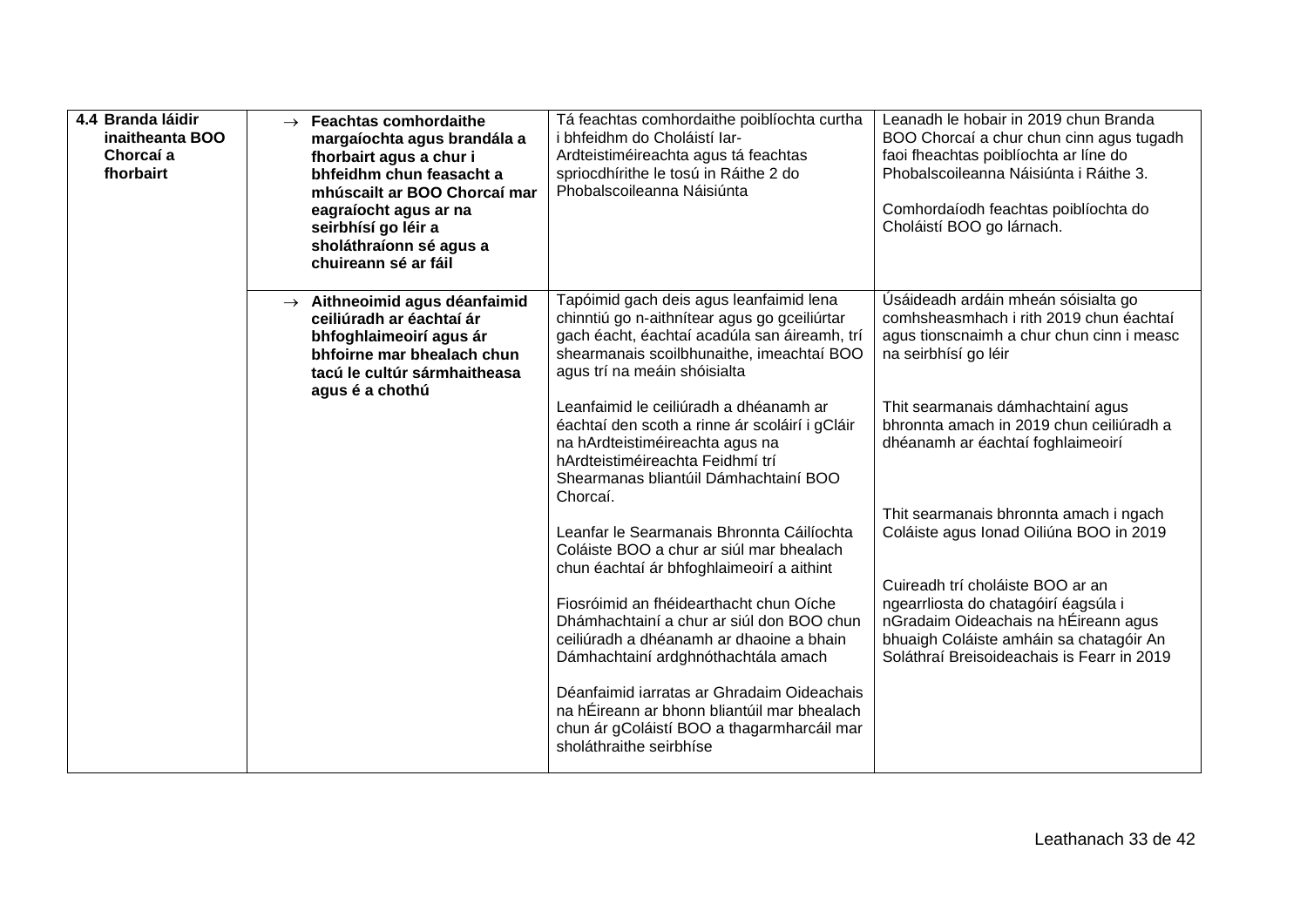| 4.5 Córais<br>chumarsáide<br>inmheánaí agus<br>seachtraí a<br>fhorbairt agus a<br>fheabhsú | $\rightarrow$ Forbróimid Cairt Chustaiméirí<br>atá oiriúnach don fheidhm a<br>bhunóidh dea-chleachtais<br>agus nósanna imeachta agus<br>a éascóidh aiseolas                                        | Forbróimid Cairt Chustaiméirí i gcomhréir le<br>Cód Rialachais 2019                                                                                                              | Foilsíodh an Chairt Chustaiméirí agus an<br>Nós imeachta um Ghearáin Chustaiméirí in<br>2019                                                                                                                                                                                                                                                                                                                     |
|--------------------------------------------------------------------------------------------|----------------------------------------------------------------------------------------------------------------------------------------------------------------------------------------------------|----------------------------------------------------------------------------------------------------------------------------------------------------------------------------------|------------------------------------------------------------------------------------------------------------------------------------------------------------------------------------------------------------------------------------------------------------------------------------------------------------------------------------------------------------------------------------------------------------------|
|                                                                                            | $\rightarrow$ Soláthrófar na gealltanais a<br>rinneadh i Scéim na<br>dTeangacha Oifigiúla laistigh<br>de shaolré na scéime reatha                                                                  | Foilseofar Scéim Teanga nua ina sonrófar<br>ár ngealltanais go soiléir                                                                                                           | Forbraíodh agus foilsíodh ár Scéim Teanga<br>nua i rith 2019                                                                                                                                                                                                                                                                                                                                                     |
|                                                                                            | $\rightarrow$ Cinnteoimid go mbíonn cuntas<br>ríomhphoist chorparáidigh ag<br>an bhfoireann go léir chun<br>cumarsáid éifeachtach a<br>dhéanamh, slándáil a chosaint<br>agus teacht ar chórais TFC | Forbróimid plean do réiteach ríomhphoist<br>chorparáidigh mar chuid den inlíon a chur i<br>bhfeidhm                                                                              | Forbraíodh plean i rith 2019 le haghaidh<br>ríomhphoist chorparáideacha mar chuid de<br>Office 365 a thabhairt isteach                                                                                                                                                                                                                                                                                           |
| 4.6 Líonrú agus<br>comhpháirtíochtaí<br>straitéiseacha le<br>príomhpháirtithe<br>leasmhara | $\rightarrow$ Cinnteoimid go ndéantar<br>ionadaíocht do BOO Chorcaí ar<br><b>Bhoird, Comhlachtaí agus</b><br>Fóraim ábhartha a bhaineann<br>le hoideachas agus oiliúint a<br>sholáthar             | Leanfaimid lena chinntiú go ndéantar<br>ionadaíocht ghníomhach i measc réimse<br>Fóram                                                                                           | Chinntigh BOO Chorcaí rannpháirtíocht<br>ghníomhach i measc réimse Fóram in 2019<br>agus gur líonadh gach post folamh ar Bhoird<br>etc.                                                                                                                                                                                                                                                                          |
|                                                                                            | $\rightarrow$ Leanfaimid le caidreamh a<br>fhorbairt lenár bpáirtithe<br>leasmhara bunaithe ar chóimheas<br>agus ghairmiúlacht chomhroinnte<br>chun sárleasa ár bhfoghlaimeoirí                    | Leanfaimid le hidirchaidreamh gníomhach a<br>dhéanamh le páirtithe leasmhara agus le<br>caidreamh agus naisc a fhorbairt trí fhreastal ar<br>chomhlachtaí agus imeachtaí éagsúla | Lean obair ar aghaidh air seo i rith 2019 agus<br>glacadh páirt ghníomhach ar leibhéil éagsúla na<br>heagraíochta, agus seo a leanas léargas<br>ginearálta fairsing air seo;<br>An Eagraíocht um Chomhar agus<br>Fhorbairt Eacnamaíochta (OECD)<br>Institiúidí Ardoideachais<br>Tionscnaimh Rialtais Áitiúil<br>Comhpháirtíochtaí Áitiúla<br><b>SOLAS</b><br>An ROS<br>Fóraim Náisiúnta BOOÉ<br>Eagraíochtaí gnó |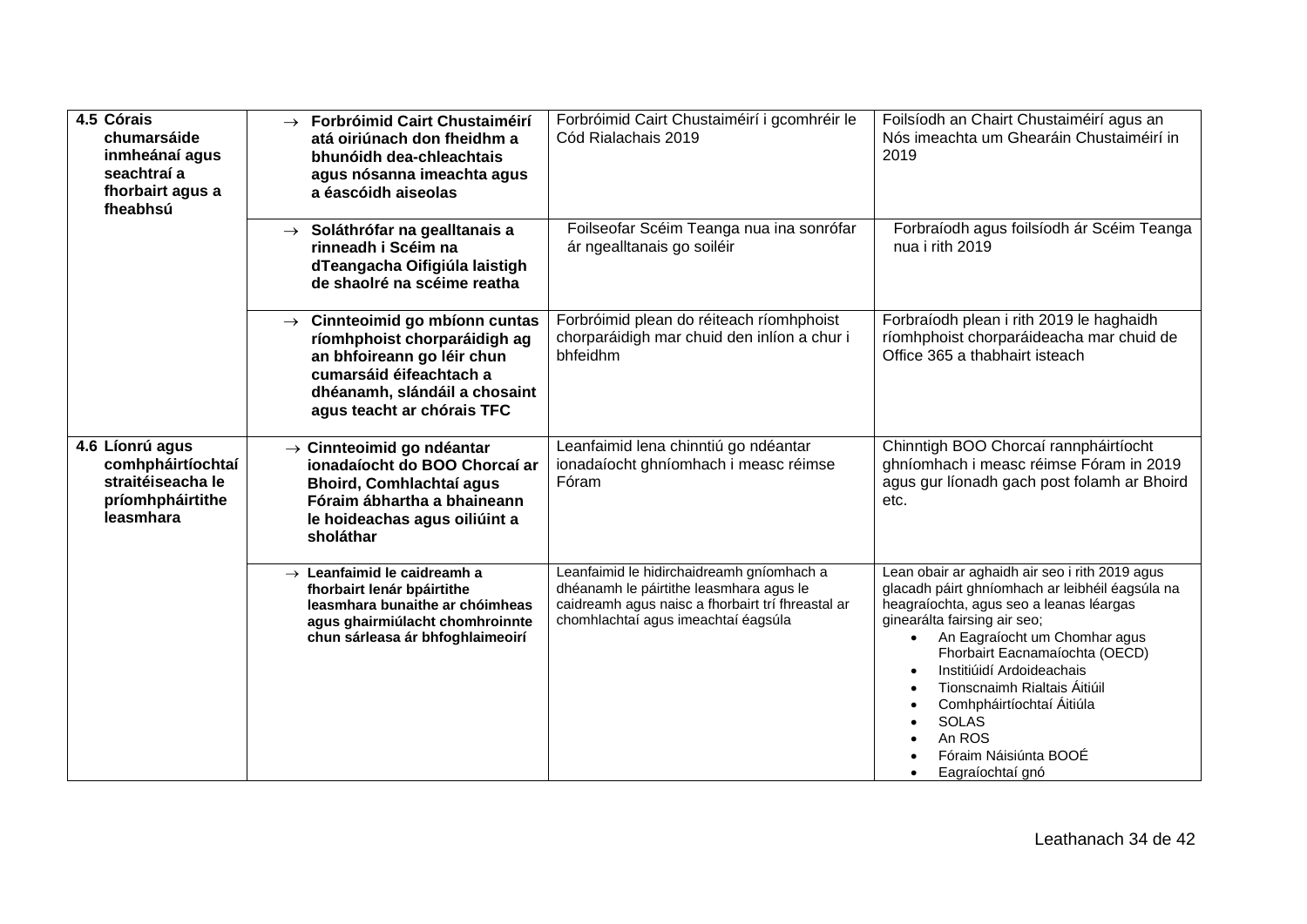# <span id="page-34-0"></span>**5. Léargas Ginearálta ar Sheirbhísí**

### <span id="page-34-1"></span>*SCOILEANNA*

#### <span id="page-34-2"></span>Bunscoileanna

Pátrún é BOO Chorcaí le 2 Phobalscoil Náisiúnta (PSN). Is ionann agus tús nua do BOO Chorcaí an bhaint atá againn sa bhunoideachas in Éirinn.

- Pobalscoil Náisiúnta Scoil Aonghusa, Kingsfort Avenue, Sráidbhaile Chaisleán na Páirce, Mala, Contae Chorcaí
- Pobalscoileanna Náisiúnta Scoil Chlíodhna, West End, Carraig Thuathail

Tháinig méadú 85 Scoláire ar líon na scoláirí in 2019 sa dá scoil. Léiríonn an méadú seo an rath a bhí ar an tsamhail sna pobail faoi seach.

Leanfaidh BOO Chorcaí le comhairle agus tacaíocht oideachais, airgeadais, acmhainní daonna agus foirgnimh a chur ar fáil do gach ceann de na scoileanna seo, anuas ar thacaíocht dá rialachas agus bainistíocht, ar an iomlán. Bunaíodh Boird Bhainistíochta freisin agus tá oiliúint ar bun lena chur ar a gcumas chun a bhfeidhmeanna a chomhlíonadh.

### <span id="page-34-3"></span>Athchumrú Bunscoileanna

Bhunaigh an Roinn Oideachais agus Scileanna (an ROS) Próiseas Athchumraithe Scoileanna d'Éagsúlacht chun dul i ngleic le gealltanas i gClár an Rialtais 2016 chun an líon scoileanna il-sainchreidmheacha agus neamh-shainchreidmheacha a mhéadú d'fhonn líon 400 díobh a bhaint amach faoi 2030.

Tá freagrachtaí ar Bhoird Oideachais agus Oiliúna, mar údaráis reachtúla, faoin Acht um Boird Oideachais agus Oiliúna, 2013 chun soláthar a n-oideachais a phleanáil, a chur ar fáil, a chomhordú agus a athbhreithniú ina limistéir feidhme. Tá BOO Chorcaí ag feitheamh le forbairtí breise ar leibhéal náisiúnta sa limistéar seo.

#### <span id="page-34-4"></span>Iar-Bhunscoileanna

Pátrún é BOO Chorcaí le 28 Coláiste Iar-Bhunscoile. Áirítear leis seo 4 Choláiste Breisoideachais a thuairiscítear faoin mír Breisoideachas agus Oiliúint. Coláistí pobail iad dhá cheann déag de na coláistí seo, a bhfuil comhaontú acu leis an Easpag Caitliceach Rómhánach áitiúil maidir le baint deoise i rialachas an choláiste. Cuireann BOO Chorcaí réimse seirbhísí ar fáil do na scoileanna seo, seirbhísí airgeadais, acmhainní daonna, foirgnimh, TFC, tacaíocht rialachais anuas ar thacaíocht le pleanáil oideachais.

Comhphátrún é BOO Chorcaí freisin le hord deoise nó rialta le 11 phobalscoil agus dhá scoil chuimsitheacha i gCorcaigh.

Bhí breis agus 200 scoláire ní ba mhó in Iar-Bhunscoileanna BOO Chorcaí in 2019 os cionn an bhorrtha thuartha i bPlean Seirbhíse 2018 agus tháinig méadú 525 scoláire ar líon na scoláirí i measc ár n-iar-bhunscoileanna aitheanta. Méadú mór é seo agus tá BOOC ag tabhairt faoi roinnt tionscadail tógála mhóra a phleanáil agus a sholáthar go gníomhach chun freastal ar an mborradh iarbhír ar líonta.

Anuas air sin, cuireann BOO Chorcaí roinnt suíomhanna oideachais de chineál iarbhunscoile ar fáil chun tacú le hoideachas iar-bhunscoile a sholáthar do scoláirí nach bhfuil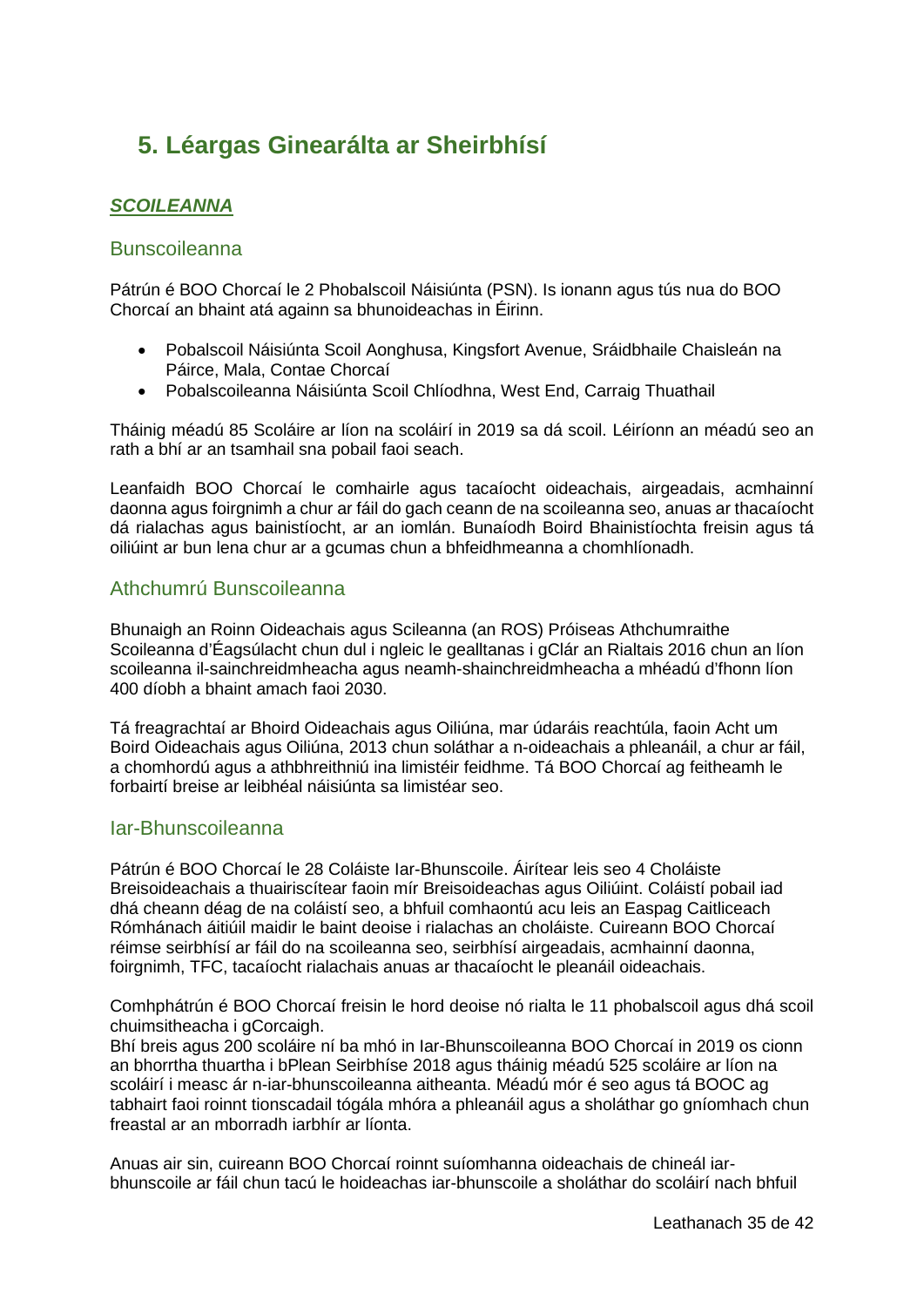sa soláthar príomhshrutha. Aonaid chúraim speisialta, ardtacaíochta agus chúraim chónaithe atá i gceist leis na suíomhanna seo ó thaobh foirme de - Ard Álainn, Naomh Stiofán, Gleann Maghair agus Éist Linn, an Charraig Dhubh, Corcaigh san áireamh.

### <span id="page-35-0"></span>*BREISOIDEACHAS AGUS OILIÚINT*

### <span id="page-35-1"></span>Coláistí Breisoideachais (Iar-Ardteistiméireacht/IAT)

Lean Coláistí Breisoideachais BOOC le réimse agus próifíl chúrsaí iar-Ardteistiméireachta a sholáthar a bhí cosúil leo siúd, tríd is tríd, a soláthraíodh sa bhliain roimhe sin. Cé go ndearna coláistí, pé áit ar féidir, cúrsaí a oiriúnú agus a mhionathrú chun freastal ar riachtanais an mhargaidh shaothair agus foghlaimeoirí áitiúla, leanann srian a bheith ar an acmhainneacht laistigh den BOO chun soláthar a dhéanamh do chúrsaí úrnua a fhorbairt agus a thabhairt isteach, mar gheall nárbh fhéidir sainfhoireann bhreise a earcú mar gheall go bhfuil a leithdháileadh múinteoirí á shárú ag an scéim.

Ar aon dul le riachtanais SOLAS agus Chomhaontú Pleanála Straitéisí an BOO, rinneadh na cúrsaí IAT go léir a chatagóiriú go foirmiúil i dtaobh a ndírithe ar an margadh saothair a iontráil (fostaíocht) nó leanúint ar aghaidh a fhad le breisoideachas nó ardoideachas.

Tháinig laghdú ar rolluithe don bhliain acadúil 2019-2020 anuas go dtí 3,743 ó 4,000 sa bhliain roimhe sin. Rinne an cás geilleagrach ar tháinig feabhas air, agus ní ba mhó deiseanna fostaíochta ar fáil ann, an beartas leanúnach lenar ghlac an earnáil Ardoideachais chun rolluithe a mhéadú agus riachtanais phointí na Lár-Oifige Iontrala a laghdú le haghaidh líon mór cúrsaí, tionchar mór a imirt ar rolluithe isteach i gcúrsaí.

Leanann an earnáil IAT le páirt a ghlacadh i bPrintíseachtaí agus Cúrsaí Oiliúna a thabhairt isteach agus d'éirigh leo iad a thabhairt isteach sna Coláistí. Tugadh an phrintíseacht Seirbhísí Réadmhaoine/Ceantálaíochta isteach i gColáiste Tráchtála Chorcaí agus ba léir go raibh ardéileamh ar an bprintíseacht agus gur thosaigh líon mór scoláirí an phrintíseacht. Cheadaigh SOLAS roinnt cláir réamhphrintíseachta lena bhforbairt i gColáiste Naomh Eoin agus cuirfear tús leo seo a sholáthar in 2020.

### <span id="page-35-2"></span>Ionad Oiliúna Chorcaí (Seirbhísí Oiliúna)

Is é Ionad Oiliúna Chorcaí, atá lonnaithe ar Ascaill Rossa, Baile an Easpaig, an t-ionad oiliúna agus an mol oibríochtúil do gach seirbhís oiliúna a chuireann BOOC ar fáil faoi BOO. Cé gurb é an t-ionad an láthair sholáthair do réimse printíseachtaí, oiliúint lasmuigh den láthair oibre (Céim 2) san áireamh, freastalaíonn an t-ionad freisin ar réimse cláir shainoiliúna agus gníomhaíonn sé mar an t-ionad comhordaithe agus riaracháin le haghaidh soláthar oiliúna, agus tá réimse oifigí tacaíochta BOO BOOC lonnaithe ann, Dearbhú Cáilíochta, Treoir agus Seirbhísí don Ógra san áireamh.

Ar aon dul le paraiméadair agus riachtanais phleanála náisiúnta BOO, leanfaidh seirbhísí oiliúna BOOC lena lorg an méid acmhainneacht oiliúna printíseachta a mhéadú is féidir a sholáthar san ionad, trí na spásanna reatha oiliúna a athchumrú agus trí infheistíocht a dhéanamh i dtoilleadh breise lasmuigh den ionad. Díreoidh an tIonad Oiliúna go mór ar oiliúint bhreise a fhorbairt agus a sholáthar do dhaoine atá fostaithe, ar aon dul le beartais SOLAS, faoi mar a fhorbraítear iad.

D'oscail Ionad Oiliúna Chorcaí Ionad Breisoideachais agus Oiliúna an Taoibh Thiar i Samhain 2019, ina soláthraítear áiseanna saincheaptha do réimse cláir BOO, go príomha chun freastal ar riachtanais na n-earnálacha Fáilteachais agus Lónadóireachta, an phrintíseacht commis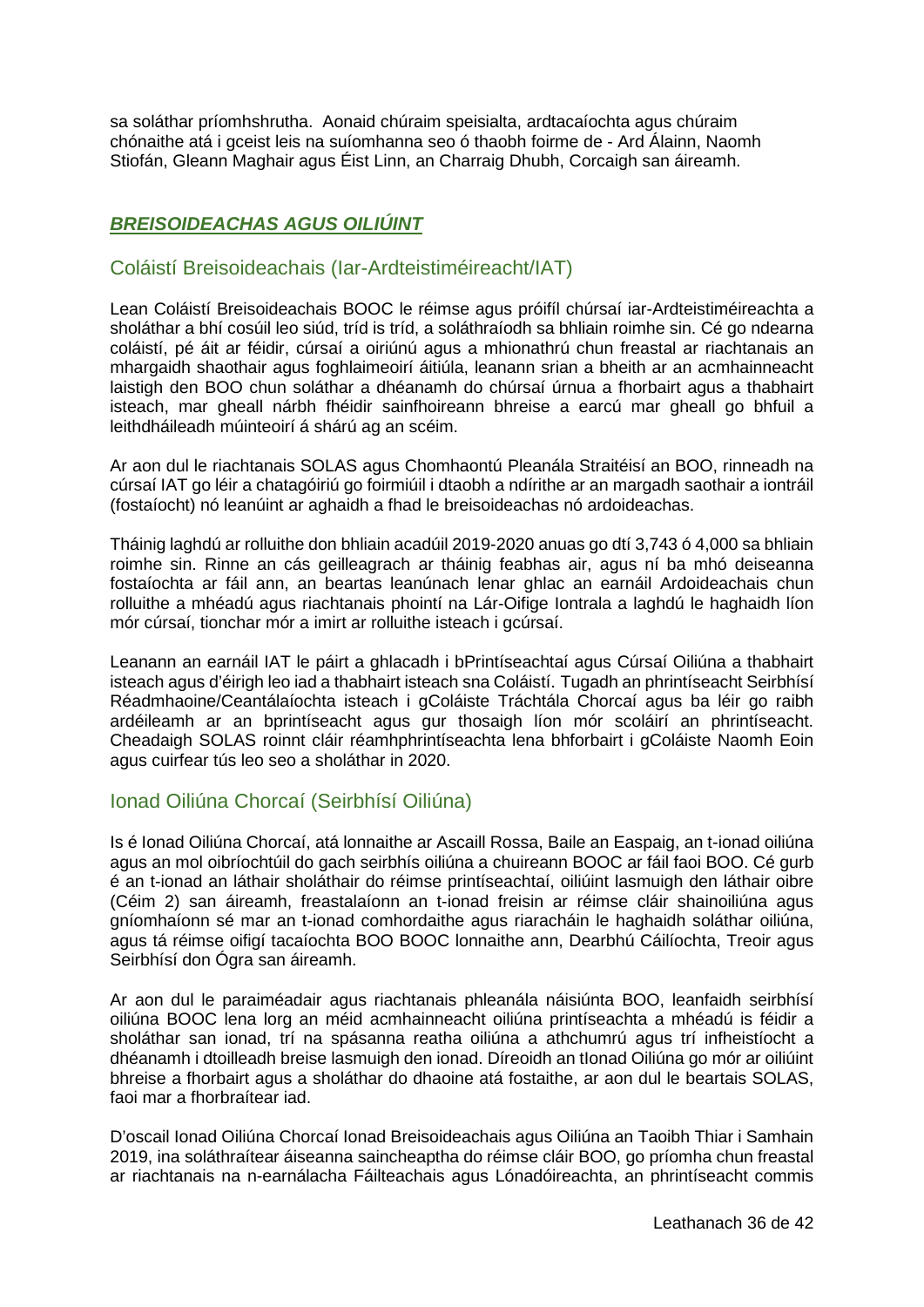chef agus cláir fáilteachais agus chócaireachta san áireamh ar leibhéal 5 agus 6 DCCÉ. Críochnófar áis bhreise chistin oiliúna go luath in 2020 ag an ionad.

Cuireann feidhm Oiliúna BOOC cláir ar fáil chun oiliúint, athoiliúint nó uasoiliúint a chur ar dhaoine dífhostaithe chomh maith le cuardaitheoirí poist eile chun post a aimsiú agus/nó dul chun cinn a dhéanamh go dtí an t-ardoideachas/an breisoideachas agus oiliúint a thabharfaidh an scileanna dóibh chun dul san iomaíocht sa mhargadh saothair. Cuirtear na cláir seo ar fáil trí chúrsaí lae lánaimseartha, cúrsaí tráthnóna nó cúrsaí ar líne. Tá laghdú ag teacht ar an méid gníomhaíochta i soláthar spriocdhírithe do dhaoine dífhostaithe ar aon dul leis an mbeochlár. Léirítear méid na gníomhaíochta oiliúna sa bhuiséad oiliúna bliantúil.

Dhírigh seirbhísí oiliúna ar a acmhainneacht agus a chur chuige a fhorbairt i leith aghaidh a thabhairt ar na gealltanais agus na tosaíochtaí a leagtar amach sa straitéis Scileanna chun Dul chun Cinn, a dhéanann soláthar d'uasoiliúint agus athoiliúint a chur ar dhaoine atá fostaithe. Faoi na trí shnáithe a leagtar amach sa straitéis, forbraítear soláthar oideachais agus oiliúna chun freastal ar riachtanais oiliúna agus forbartha pearsanta fostaithe agus cuirtear ar fáil é ar bhealach atá in ainm is riachtanais na bhfostóirí agus an fhostaí araon a shásamh.

### <span id="page-36-0"></span>Seirbhísí don Ógra

Cuireann BOO Chorcaí, trí roinnt soláthraithe cistithe Seirbhíse don Ógra, réimse seirbhísí don ógra ar fáil do dhaoine óga ar fud an réigiúin faoi chláir éagsúla Óige atá cistithe ag an Roinn Leanaí agus Gnóthaí Óige. Tá leithdháileadh cistithe bliantúil Óige os cionn €2.5 milliún ag Seirbhís don Ógra BOO Chorcaí agus tá mar aidhm aige gníomhaíochtaí rannpháirtíochta óige a sholáthar lasmuigh den suíomh oideachais fhoirmiúil chun daoine óga a spreagadh agus tacú leo chun éirí gníomhach laistigh dá bpobail, mar shaoránaigh, eiseamláirí agus ceannairí piaraí.

Déanann BOO Chorcaí idirchaidreamh, trína Aonad Seirbhísí don Ógra, le roinnt eagraíochtaí Óige chun Seirbhísí don Ógra a sholáthar thar a cheann, an méid seo a leanas ina measc:

- YMCA
- Foróige
- Obair don Ógra Éireann, Corcaigh
- Seirbhísí don Ógra, an Cóbh
- Cork Simon
- Meitheal Mara
- Good Shepherd Services
- Iontaobhas Pháirc na hEaglaise.

Tá freagracht ar BOO Chorcaí as cistiú a riar ar bhreis agus 35 tionscadal agus seirbhís don óige ar fud Chathair agus Chontae Chorcaí.

Déanann foireann Seirbhísí don Ógra BOO Chorcaí monatóireacht ar a n-obair agus a soláthar agus tacaíonn siad leo. Lorgaíodh faomhadh in 2019 agus fuarthas é ón Roinn Leanaí agus Gnóthaí Óige chun an fhoireann seirbhísí don ógra a fhairsingiú, agus earcaíodh Oifigeach Forbartha Óige (Oifigeach Óige sinsearach) dá bharr, agus tacaíonn trí phost Oifigeach Óige leis an bpost. Fógraíodh dhá phost don fhoireann Tacaíochta Óige don tseirbhís, a mhéadaigh a thoilleadh agus a chumas chun tacú le feidhm sheirbhíse don ógra de chuid an BOO. Baineann tábhacht ar leith le fairsingiú agus forbairt na foirne Seirbhísí don Ógra fad a ghabhann an earnáil i dtreo chur i bhfeidhm na scéime cistithe leasaithe óige ón Roinn Leanaí agus Óige in 2020. Teastaíonn próifíliú suntasach ceantair ón scéim, atá brandáilte mar "*UBU D'Áit Do Spás*" chun na rudaí a theastaíonn agus na riachtanais a shainaithint i measc an sprioc-chohóirt, cuir chuige spriocdhírithe chuí a fhorbairt le soláthraithe seirbhíse chun freastal ar na riachtanais seo.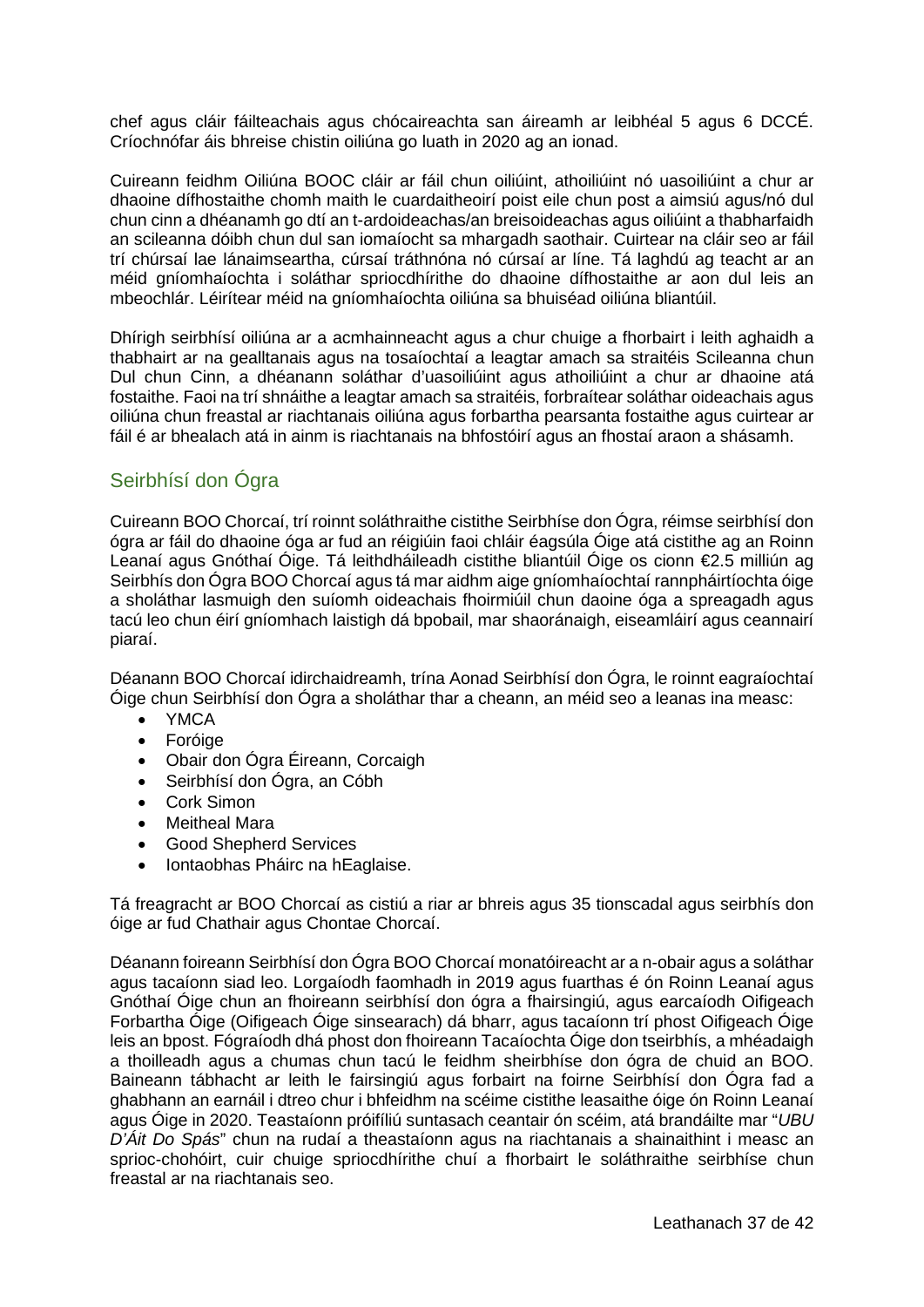Déanann coiste den Bhord maoirseacht ar ar Sheirbhísí don Ógra BOOC atá freagrach as pleanáil agus monatóireacht straitéiseach.

### <span id="page-37-0"></span>**Ogtheagmháil**

Ar aon dul le plean straitéiseach BOOC, tá de chuspóir againn oideachas agus oiliúint ardchaighdeáin a sholáthar a ina gcuirtear réadúlachtaí an domhain nua-aimseartha san áireamh agus deiseanna foghlaimeoirí a mhéadú chun leanúint ar aghaidh a fhad leis an bhfostaíocht agus/nó sa bhreisoideachas.

Tháinig laghdú in 2019 anuas go dtí 621 ó 768 sa bhliain roimhe sin ar an méid foghlaimeoirí a fostaíodh tríd an gclár. Ceaptar gurb é tionchar nósanna imeachta coimeádta is cúis leis an laghdú seo in iar-bhunscoileanna agus an tionchar a d'imir geilleagar saothair iomlán in 2019.

Clár oideachais agus oiliúna í Ógtheagmháil do dhaoine óga idir 15 agus 20 bliain d'aois, a dteastaíonn rogha eile uathu ón suíomh oideachais fhoirmiúil. Dírítear i gclár Ógtheagmhála an méid céanna ar scileanna acadúla, gairmoideachais agus boga a fhorbairt agus cuirtear deiseanna ar fáil d'fhoghlaimeoirí chun deimhniúchán ar Leibhéal 3 agus 4 a bhaint amach. Éascaíonn an clár a rochtain, a n-aistriú agus a ndul chun cinn go dtí an breisoideachas, oiliúint agus fostaíocht.

I ndiaidh go ndearna BOOC athbhreithniú ar chlár Ógtheagmhála, forbraíodh curaclam leasaithe i gcomhairle leis na hionaid go léir. Forbraíodh agus feabhsaíodh gné Shocrúchán Oibre an chláir lena chinntiú go bhfuil sé ábhartha i measc foghlaimeoirí agus fostóirí; mar thoradh air seo, tá deis níos bríche agus níos spreagtha ann do rannpháirtithe agus d'fhostóirí. Baineann Curaclam leasaithe Ógtheagmhála úsáid níos mó i gcónaí as cur chuige cumaiscthe d'fhoghlaim ina bhfuil gníomhaíocht sa seomra ranga agus forbairt phearsanta ar bhealach pleanáilte agus struchtúrach.

D'fhoilsigh SOLAS an Mheastóireacht neamhspleách ar chlár Náisiúnta Ógtheagmhála agus a fhreagairtí agus a mholadh féin maidir leis na Torthaí i mBealtaine 2019, ar thosaigh BOOC le hathbhreithniú agus le tagarmharcáil a dhéanamh ar a sholáthar ina aghaidh.

### <span id="page-37-1"></span>Litearthacht Aosach

Díríonn Bord Oideachais agus Oiliúna Chorcaí ar Sheirbhís chomhtháite Oideachais Litearthachta d'Aosaigh a chur ar fáil, a chuireann creidiúnú ar fáil ó Leibhéil 1-6, ar an gCreat Náisiúnta Cáilíochtaí (an CNC). Cuireann Seirbhís Litearthachta BOOC réimse fairsing clár ar fáil laistigh den sainchúram seo, atá dírithe ar scileanna feabhsaithe léitheoireachta, scríbhneoireachta, uimhearthachta agus TFC do dhaoine fásta ar mian leo feabhas a chur ar a n-inniúlachtaí agus feabhas a chur ar a rannpháirtíocht fheidhmiúil sa saol pearsanta, sóisialta, pobail agus geilleagrach. Is ilchineálach agus solúbtha iad na cláir a chuirtear ar fáil agus tá idir tacaíocht Oibrí Dheonaigh 1:1, agus dianteagasc grúpa agus torthaí creidiúnaithe/deimhnithe torthaí i gceist leo. Díríonn deimhniúchán ar thorthaí foghlama ar leibhéil 1-3 den Chreat Náisiúnta Cáilíochtaí (an CNC).

Oibríonn an tseirbhís go dlúth leis an tSeirbhís Oideachas Aosach níos fairsinge chun roghanna dul chun cinn foghlaimeoirí a sholáthar a bhaineann go sonrach le riachtanais foghlaimeoirí, fostóirí agus an cheantair thíreolaíochta. Idirichaidreamh a dhéanamh le comhghleacaithe i rith an phróisis phleanála lena chinntiú go gcuirtear cláir chuí fhriothálacha ar fáil ar Leibhéal 3 a bhfuil bealaí soiléire dul chun cinn acu a fhad le cláir Leibhéal 4 agus 5.

Tháinig laghdú in 2019 ar na líonta daoine a rinne teagmháil dhíreach leis an tseirbhís anuas go dtí 3,833 ó 4,335. Ceaptar gurbh athruithe ar sholáthar is cúis leis an laghdú seo nuair a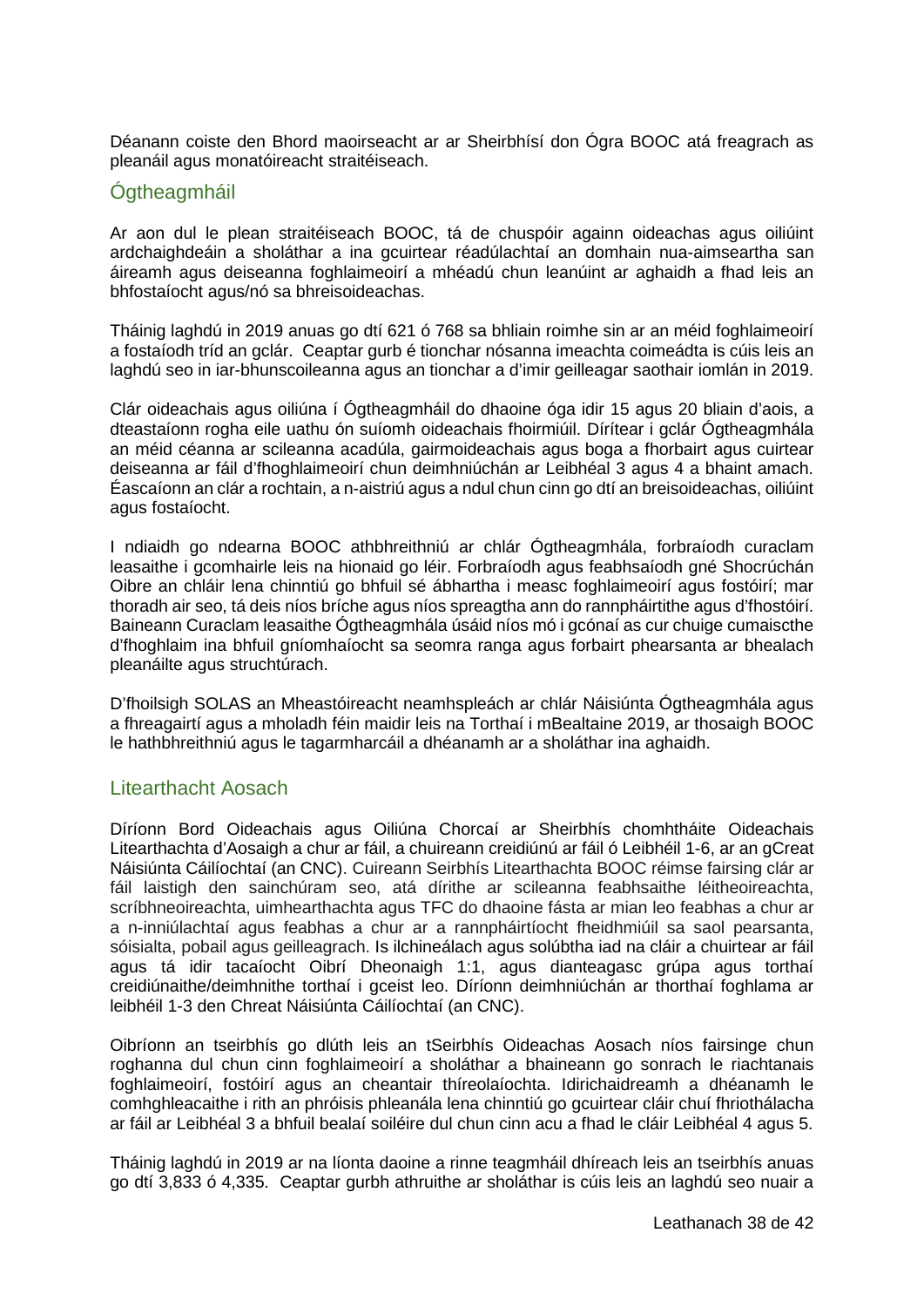bhí soláthar litearthachta cuimsithe laistigh de chláir ar leith nó tugadh cláir bhreise isteach, ar nós Clár Scileanna don Obair.

Déanann an tseirbhís litearthachta idirchaidreamh le fostaithe tríd an gclár Scileanna don Obair chun cláir a sholáthar atá dírithe ar leibhéil inniúlachta fostaithe a ardú a bhfuil leibhéil ísle de cháilíochtaí oideachais acu, feabhas a chur ar scileanna bunriachtanacha TF a chuireann ar chumas fostaithe chun dul i ngleic le hathruithe minice agus leanúnacha ar chleachtais oibre. Cuirtear teagasc Béarla do Chainteoirí Teangacha Eile (BCTE) ar fáil a airde le Leibhéal 3 ar an CNC agus tugtar tús áite d'iarrthóirí tearmainn agus d'oibrithe inimirceacha imirceacha ísealioncaim an AE. Cuireann an clár Foghlama Teaghlaigh tacaíochtaí ríthábhachtacha ar fáil do thuismitheoirí ar cuireadh teorainn ar a n-oideachas féin, a chabhraíonn le bacainní a shárú atá roimh fhoghlaim i gcomhthéacsanna éagsúla.

Rinneadh an ról Réigiúnach Scileanna don Obair, ina ndearna comhordaitheoir bainistiú agus comhordú ar chláir a sholáthar ar fud réigiún an Oirdheiscirt (Corcaigh, Ciarraí, Port Láirge agus Loch Garman) a athailíniú, agus is ar an gcomhordaitheoir anois atá an fhreagracht iomlán as cláir i réigiún Chorcaí.

### <span id="page-38-0"></span>Oideachas Pobail

Cuirtear Oideachas Pobail ar fáil i gcomhar le heagraíochtaí pobail chun deiseanna foghlama a sholáthar atá bunaithe go háitiúil. Is é an cuspóir chun cur le hacmhainneacht phobal áitiúil chun tabhairt faoi fhreagairtí a fhorbairt do mhíbhuntáiste oideachais agus struchtúrach. Limistéar é seo inar tháinig borradh suntasach agus tháinig méadú ar líonta aníos go dtí 4,948 ó 4,375 sa bhliain roimhe sin. Léiríonn an méadú seo an t-idirchaidreamh leanúnach a rinneadh le páirtithe leasmhara éagsúla ar leibhéal áitiúil.

Déantar seirbhísí Oideachas Aosach agus Pobail a bhainistiú agus a chomhordú ar bhonn foréigiúnach, agus tá ceithre limistéar pleanála agus soláthair ailínithe leis an gCoiste Forbartha Pobail Áitiúil (CFPÁ), Corcaigh Thuaidh, Corcaigh Theas, Corcaigh Thiar agus Cathair Chorcaí.

Cé go bhfuil tromlach na gcúrsaí a chuirtear ar fáil faoi na cláir seo páirtaimseartha, déantar iad a struchtúrú ar bhealach a éascaíonn rochtain, aistriú agus dul chun cinn go dtí cláir lánaimseartha, más mian leis na rannpháirtithe. Cuireann siad meascán de chláir chreidiúnaithe/dheimhnithe ar fáil, ar Leibhéil idir 2 agus 4 den CNC go ginearálta, agus tá roinnt cláir forbartha acmhainní neamhchreidiúnaithe dírithe ar fhoghlaimeoirí nár chríochaigh oideachas foirmiúil.

### <span id="page-38-1"></span>An Tionscnamh um Fhilleadh ar an Oideachas (TFAO/BTEI)

Is é cuspóir foriomlána chlár an TFAO chun rannpháirtíocht daoine óga agus daoine fásta a mhéadú nach bhfuil oideachas dara leibhéal uachtarach curtha orthu i réimse deiseanna foghlama solúbtha a ndéantar dámhachtainí a bhronnadh orthu dá bharr ar an gCreat Náisiúnta Cáilíochtaí (an CNC) chun a rochtain, a n-aistriú agus a ndul chun cinn a éascú go dtí conairí oideachais nó fostaíochta.

Tháinig laghdú in 2019 ar na líonta daoine a rinne teagmháil dhíreach leis an tseirbhís anuas go dtí 1,690 ó 3,030. Rinne an cás geilleagrach ar tháinig feabhas air, agus ní ba mhó deiseanna fostaíochta breise ar fáil ann, tionchar mór a imirt ar rolluithe isteach i gcúrsaí.

Díríonn Bord Oideachais agus Oiliúna Chorcaí ar Sheirbhís chomhtháite Oideachas Aosach a chur ar fáil, a chuireann creidiúnú ar fáil ó Leibhéil 1-6, ar an gCreat Náisiúnta Cáilíochtaí. Mar chuid den tseirbhís seo, oibríonn an TFAO go dlúth le hOideachas Bunata Aosach, an SDOG agus an tSeirbhís Oideachas Aosach chun roghanna dul chun cinn foghlaimeoirí a sholáthar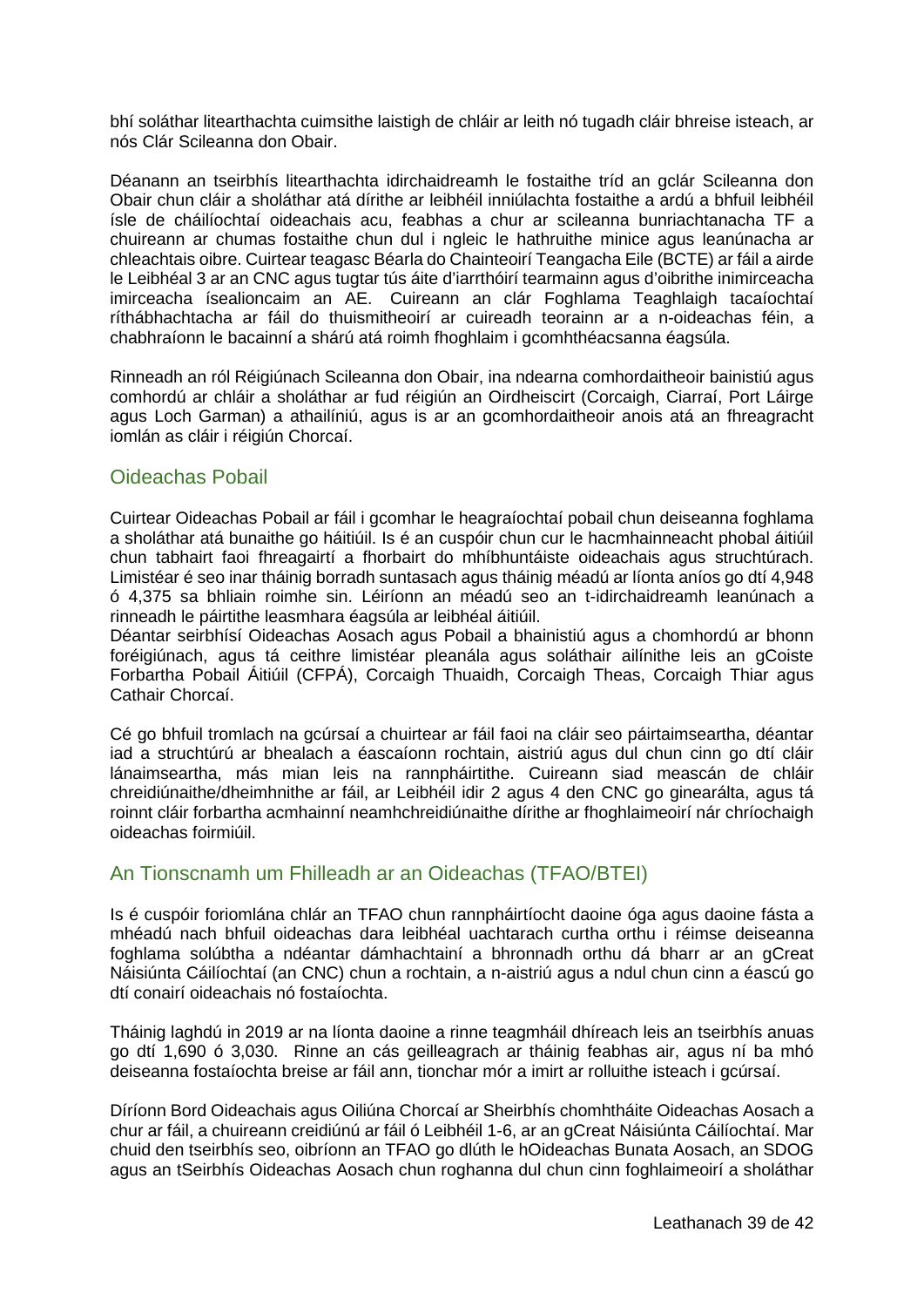a bhaineann go sonrach le riachtanais an cheantair thíreolaíochta agus na bhfoghlaimeoirí. Déanann TFAO idirchaidreamh le cúrsaí iar-Ardteistiméireachta, Soláthar Oiliúna agus Comhordaitheoirí Ógtheagmhála lena chinntiú go soláthraíonn cláir fhriotálacha ar Leibhéal 4 ar aghaidh go dtí cláir IAT Leibhéal 5.

Díríonn TFAO go príomha ar chúrsaí Leibhéal 4 DCCÉ a sholáthar agus soláthraítear Leibhéil 3 agus 5 ar leibhéal níos ísle. Cuireann na cúrsaí seo bealach dul chun cinn ar fáil ó chúrsaí ar leibhéal níos ísle agus dul chun cinn ar fáil freisin ar aghaidh go dtí cúrsaí IAT agus Ionad Oiliúna.

### <span id="page-39-0"></span>Seirbhís Treorach Chorcaí

Cuireann Seirbhís Treorach BOO Chorcaí seirbhís saor in aisce, neamhchlaonta agus rúnda ar fáil d'fhoghlaimeoirí fásta reatha agus do dhaoine fásta dífhostaithe a bhfuil cáilíocht(aí) DCCÉ níos ísle ná Leibhéal 6 bainte amach acu. Cabhraíonn ár bPearsanra Treorach le foghlaimeoirí chun a suimeanna agus a gcumas a fhiosrú agus chun na roghanna cúrsa is fearr a shainaithint.

### <span id="page-39-1"></span>*TACAÍOCHT EAGRAÍOCHTA*

Tá na seirbhísí a sholáthraíonn tacaíocht eagraíochta dírithe ar sheirbhísí neamhfhoghlama a sholáthar a mbaineann bunriachtanas leo chun cabhrú le hoideachasóirí agus oiliúnóirí díriú ar sheirbhísí díreacha d'fhoghlaimeoirí a sholáthar lena chinntiú go mbíonn eispéireas ardchaighdeáin foghlama acu agus go mbíonn BOO Chorcaí nuálach, frithghníomhach agus ar thús cadhnaíochta an tsoláthair oiliúna i gcónaí.

Rinneadh BOO Chorcaí, óna bunaíodh é, athruithe a athbhreithniú agus a chur i bhfeidhm ar conas a dhéanann an Cheannoifig a struchtúrú agus a sholáthar do gach limistéar den soláthar foghlama.

Tá na seirbhísí seo miondealaithe faoi láthair ina gcúig rannóg a bhfuil sainchúram fairsing ag gach ceann díobh agus baineann bunriachtanas leo lena chinntiú go gcomhlíonann an eagraíocht rialachais maidir le rialachas corparáideach agus a bheith in ann riachtanais a shásamh i gcomhthráth faoin réimse fairsing reachtaíochta a imríonn tionchar ar an eagraíocht.

Cé gur próiseas leanúnach de theacht chun cinn é dearadh eagraíochta, tá an ROS ag tabhairt faoi roinnt tionscadail earnála ar bhonn náisiúnta. Féadfaidh na tionscadail seo, agus seirbhísí comhroinnte, ach go háirithe, i bpárolla agus airgeadas araon tionchar a imirt ar conas a dhéantar sinn a struchtúrú mar eagraíocht, ar ár gcumas chun leanúint le seirbhísí reatha a sholáthar chomh maith lenár gcumas chun seirbhísí a fhairsingiú mar fhreagairt do bhrúnna inmheánacha agus seachtracha, ar nós seirbhísí a sholáthar do scoileanna neamh-BOO.

Leanann BOO Chorcaí le páirt dhearfach a ghlacadh i dtionscadail náisiúnta mar gheall go naithnítear gur próiseas atá ag teacht chun cinn é go dtagann borradh agus forbairt ar eagraíocht.

### <span id="page-39-2"></span>Tionscadail Forbartha Caipitil agus Soláthair

Cuireann an Roinn Forbartha Caipitil agus Soláthair réimse seirbhísí ar fáil chun tacú le Coláistí agus Ionaid maidir le cláir forbartha agus riachtanais soláthair. Limistéir ar leith iad an dá limistéar, agus is iad an réimse seirbhísí a sholáthraíonn siad;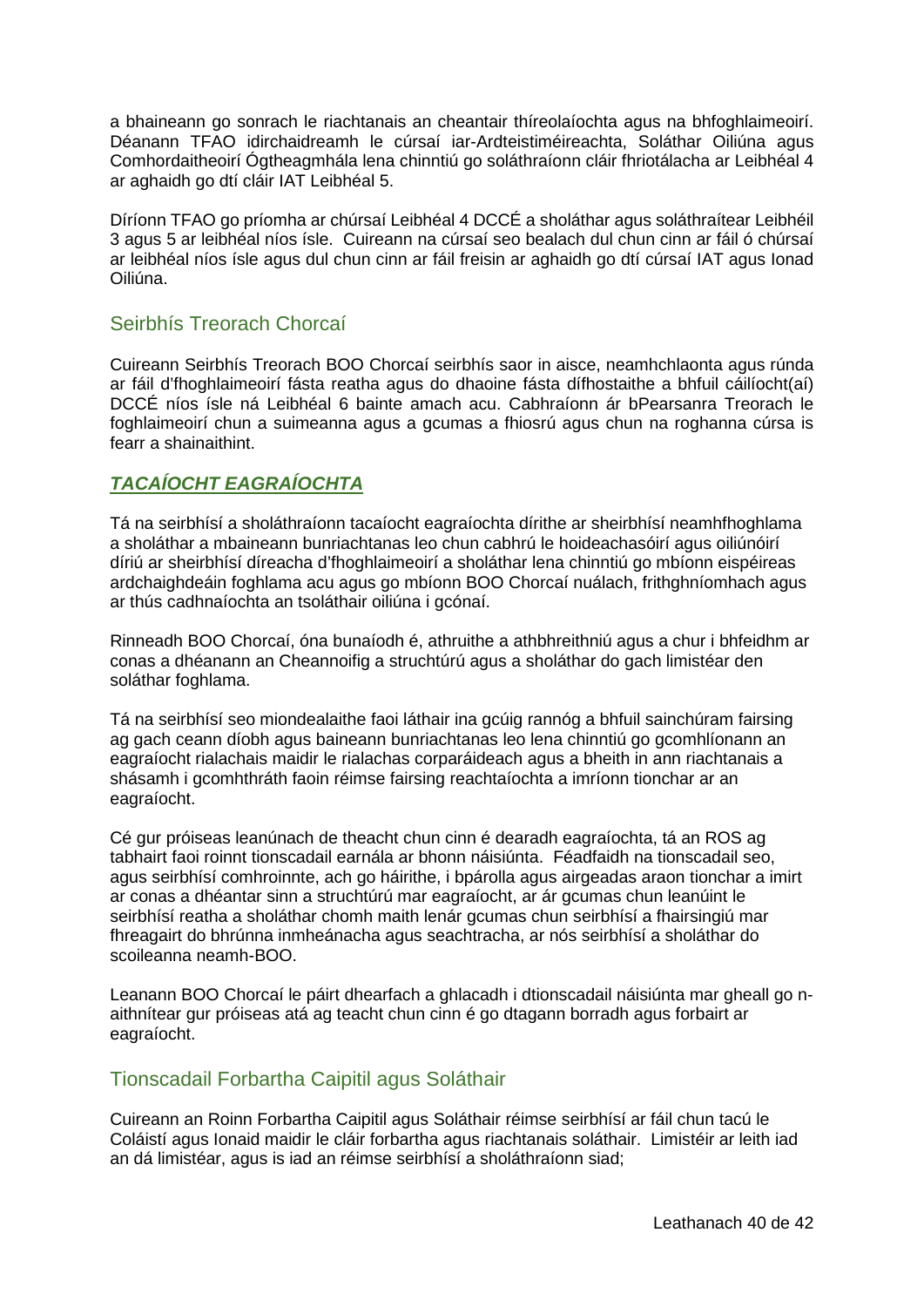#### Foirgnimh

- Tionscadail Forbartha Caipitil BOO do scoileanna nua, síntí, cóiríocht sealadach, etc.
- Iarratas ar chead pleanála a theastaíonn
- Scéim na nOibreacha Samhraidh Scoile
- Scéim na nOibreacha Éigeandála
- Ceisteanna a bhaineann le foirgneamh féinchistithe BOO
- Bainistíocht Saoráidí cothabháil Ardoideachais a eagrú, éifeachtúlacht fuinnimh BOOC, etc.
- Cúnamh a thabhairt do scoileanna neamh-BOO nuair a iarrann Tionscadail Chaipitil Aonad Tógála an ROS
- Monatóireacht agus Tuairisciú an SEAI.

#### Soláthar

- Forbairt agus monatóireacht leanúnach a dhéanamh ar nósanna imeachta BOOC agus iad a thabhairt isteach agus a chur i bhfeidhm ar fud na heagraíochta, lena chinntiú luach ar airgead agus go gcomhlíontar dea-chleachtas thairseacha Náisiúnta/an AE.
- Plean Corparáideach Soláthair 2018-2019 a chur i bhfeidhm go leanúnach
- Plean Soláthair Ilbhliantúil (PSIB) a ullmhú lena chur faoi bhráid BOOÉ
- Earraí / seirbhísí a sholáthar i gcomhréir le beartais agus nósanna imeachta
- Rannpháirtíocht i líonraí Soláthair náisiúnta, agus idirichaidreamh a dhéanamh leis an OSR, BOOÉ, fóraim sholáthair, faoi mar is cuí.
- Clár conarthaí agus athnuachaintí a chothabháil

### <span id="page-40-0"></span>Seirbhísí Corparáideacha

Is í príomhfheidhm Sheirbhísí Corparáideacha a chinntiú go bhfuil struchtúir rialachais i bhfeidhm agus go bhfuil ceanglais reachtaíochta agus chiorcláin á gcomhlíonadh agus go bhfuiltear ag cur leis trí athbhreithniú a dhéanamh ar chórais agus cleachtais oibre agus trí bharr feabhais a chur ar an rialaithe inmheánaigh. Is iad roinnt de na limistéir ar leith atá faoi shainchúram na Roinne;

- Rialachas Corparáideach
- Cosaint Sonraí
- Sláinte, Sábháilteacht agus Leas ag an Obair
- Bainistíocht Réadmhaoine agus Léasa
- Margaíocht
- Comhaontuithe Seirbhíse a Bhainistiú
- An Scéim Teanga
- Seirbhísí Tacaíochta Riaracháin a sholáthar don Bhord agus don Fheidhmeannacht

### <span id="page-40-1"></span>Acmhainní Daonna

Cuireann an Roinn Acmhainní Daonna réimse seirbhísí ar fáil a thacaíonn le Bainisteoirí agus foireann BOO Chorcaí. Cuimsíonn na seirbhísí gach gné d'fhostaíocht ó "fostú go scor" ball foirne lena chinntiú go gcomhlíonann BOO Chorcaí agus a Bhainisteoirí an reachtaíocht agus litreacha ciorcláin fostaíochta. I measc roinnt de na seirbhísí a sholáthraítear, tá;

- Earcaíocht
- Grinnfhiosrúchán an Gharda Síochána
- Leithdháileadh agus Úsáid Foirne
- Párolla a Riar
- Saoire a Riar